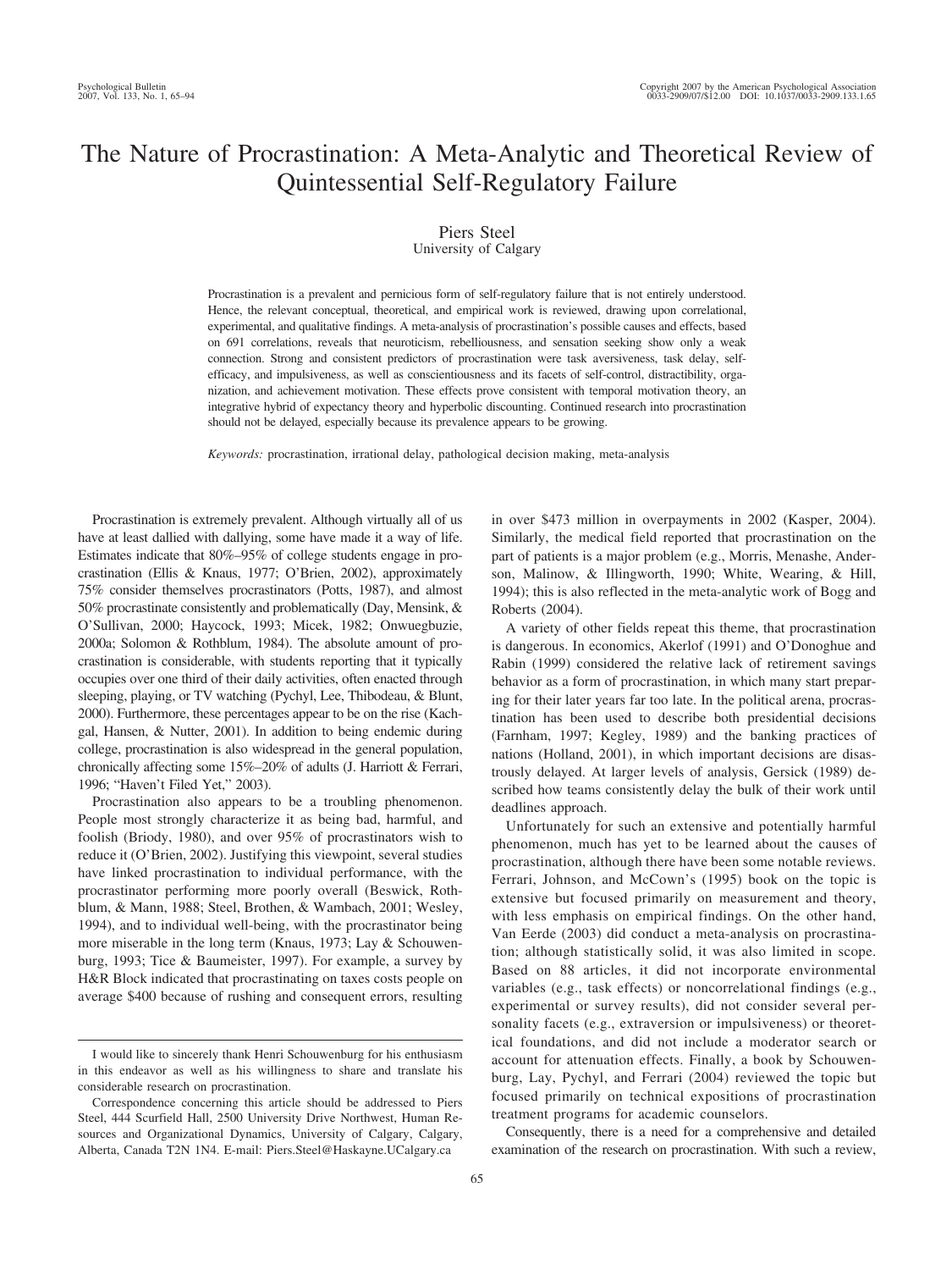researchers can better elucidate the nature of procrastination, understanding when and why it occurs as well as how to prevent it. The goal of this article, then, is threefold. The first goal is to establish the nature of procrastination conceptually. Exactly what is it that is being examined? This step involves integrating the many different descriptions of procrastination into a single coherent definition, showing that this definition is consistent with the history of procrastination, and then placing procrastination among related concepts.

With this conceptual foundation, the second goal is to explore broadly the causes and correlates of procrastination, that is, to establish its nomological web. These relationships are subsequently tested through meta-analytic review and consideration of relevant descriptive and experimental studies. Finally, these necessarily wide-ranging results need to be integrated. The findings are evaluated with respect to temporal motivation theory (TMT; Steel & König,  $2006$ ), a recent integrative motivational model that seeks to explain self-regulatory behavior in a way that is consistent with a wide variety of theoretical perspectives (e.g., economics, personality, expectancy theory, goal setting).

# Definition of Procrastination

*Procrastination* is occasionally used in a positive sense. Several writers have mentioned it as a functional delay or as avoiding rush (e.g., Bernstein, 1998; Chu & Choi, 2005; Ferrari, 1993b). For example, Bernstein (1998) explained, "Once we act, we forfeit the option of waiting until new information comes along. As a result, no-acting has value. The more uncertain the outcome, the greater may be the value of *procrastination* [italics added]" (p. 15). However, the positive form of procrastination, as the subsequent historical analysis indicates, is secondary in usage. The focus of this article is on the primary negative form of procrastination.

Like many common-language terms drafted into scientific study, definitions for *procrastination* tend to be almost as plentiful as the people researching this topic (see Ferrari, Johnson, & McCown, 1995). Initially, such definitional variation may seem to obscure the nature of procrastination, but it may also serve partially to illuminate it. Different attempts by researchers to refine understanding can be complementary rather than contradictory. In addition, any common theme likely reveals a core or essential element. It is evident that all conceptualizations of procrastination recognize that there must be a postponing, delaying, or putting off of a task or decision, in keeping with the term's Latin origins of *pro*, meaning "forward, forth, or in favor of," and *crastinus*, meaning "of tomorrow" (Klein, 1971).

Building on this base, one procrastinates when one delays beginning or completing an intended course of action (Beswick & Mann, 1994; Ferrari, 1993a; Lay & Silverman, 1996; Milgram, 1991; Silver & Sabini, 1981). This is a useful distinction, as there are thousands of potential tasks that one could be doing at any time, and it becomes cumbersome to think that one is putting them all off. The distinction also separates procrastination from simple decision avoidance (C. J. Anderson, 2003), with which people's original intention is to delay.

In addition, procrastination is most often considered to be the irrational delay of behavior (Akerlof, 1991; Burka & Yuen, 1983; Ellis & Knaus, 1977; Silver & Sabini, 1981), which reflects the dictionary definition: "defer action, especially without good reason" (Oxford English Reference Dictionary, 1996). Being irrational entails choosing a course of action despite expecting that it will not maximize your utilities, that is, your interests, preferences, or goals of both a material (e.g., money) and a psychological (e.g., happiness) nature. Combining these elements suggests that to procrastinate is to voluntarily delay an intended course of action despite expecting to be worse off for the delay.

# History of Procrastination

Readers interested in the history of procrastination might seek a book by Ringenbach (1971), cited by Knaus (1979), but this search is not recommended. Aitken's (1982) investigation revealed that the work was never actually written. Her correspondence with Paul Ringenbach and the publisher revealed that it was actually an elaborate joke (i.e., a book on procrastination that was never completed). See also Kaplan (1998) for a similar well-conducted academic article/ prank on procrastination (i.e., note the reference to the Stilton and Edam authors who "researched" using cheese to assess procrastination in mice). The first actual historical analysis on procrastination was written by Milgram (1992), who argued that technically advanced societies require numerous commitments and deadlines, which gives rise to procrastination. Consequently, undeveloped agrarian societies are not so afflicted. In their book, Ferrari, Johnson, and McCown (1995) took a similar although softened stand. They contended that procrastination has existed throughout history but that it only acquired truly negative connotations with the advent of the industrial revolution (circa 1750). Before then, procrastination was viewed neutrally and could be interpreted as a wise course of (in)action. On balance, there may be some truth to the notion that procrastination is a modern malady, as self-reports of procrastination have indicated that it may be on the rise (Kachgal et al., 2001). Despite this increase, historical references have indicated that views about procrastination have been reasonably constant over the ages: It is and has long been a prevalent problem.

Starting from the industrial revolution, Samuel Johnson (1751) described procrastination as "one of the general weaknesses, which, in spite of the instruction of moralists, and the remonstrances of reason, prevail to a greater or less degree in every mind." A contemporary of Johnson, Phillip Stanhope (1749/1968), Earl of Chesterfield, advised, "No idleness, no laziness, no procrastination; never put off till tomorrow what you can do today."

Clearly preceding the industrial revolution was a sermon written by a Reverend Walker (1682), who made it quite clear that procrastination is extremely sinful, that he and other ministers had rallied their congregations against it repeatedly, and that other texts were available that spoke similarly.<sup>1</sup> John Lyly, an English novelist patronized by Queen Elizabeth I, was known for his 1579 work *Euphues: The Anatomy of Wit* (as cited in Gales' quotations, 1995), a book that relied heavily on proverbs for its content. In it Lyly noted, "Nothing so perilous as procrastination."

A search of classical texts yields several illuminating references to the nature of procrastination. In 44 BC, Cicero was the consul of Rome, its highest political office, and an infamous orator who

<sup>1</sup> For example, a reasonably close contemporary of Reverend Walker was Jonathan Edwards (1703–1758) who wrote the sermon *Procrastination, or The Sin and Folly of Depending on Future Time* (Hickman, 1998). Also, interestingly enough, the topic has continued to be of religious significance up to present day (see http://www.sermoncentral.com/).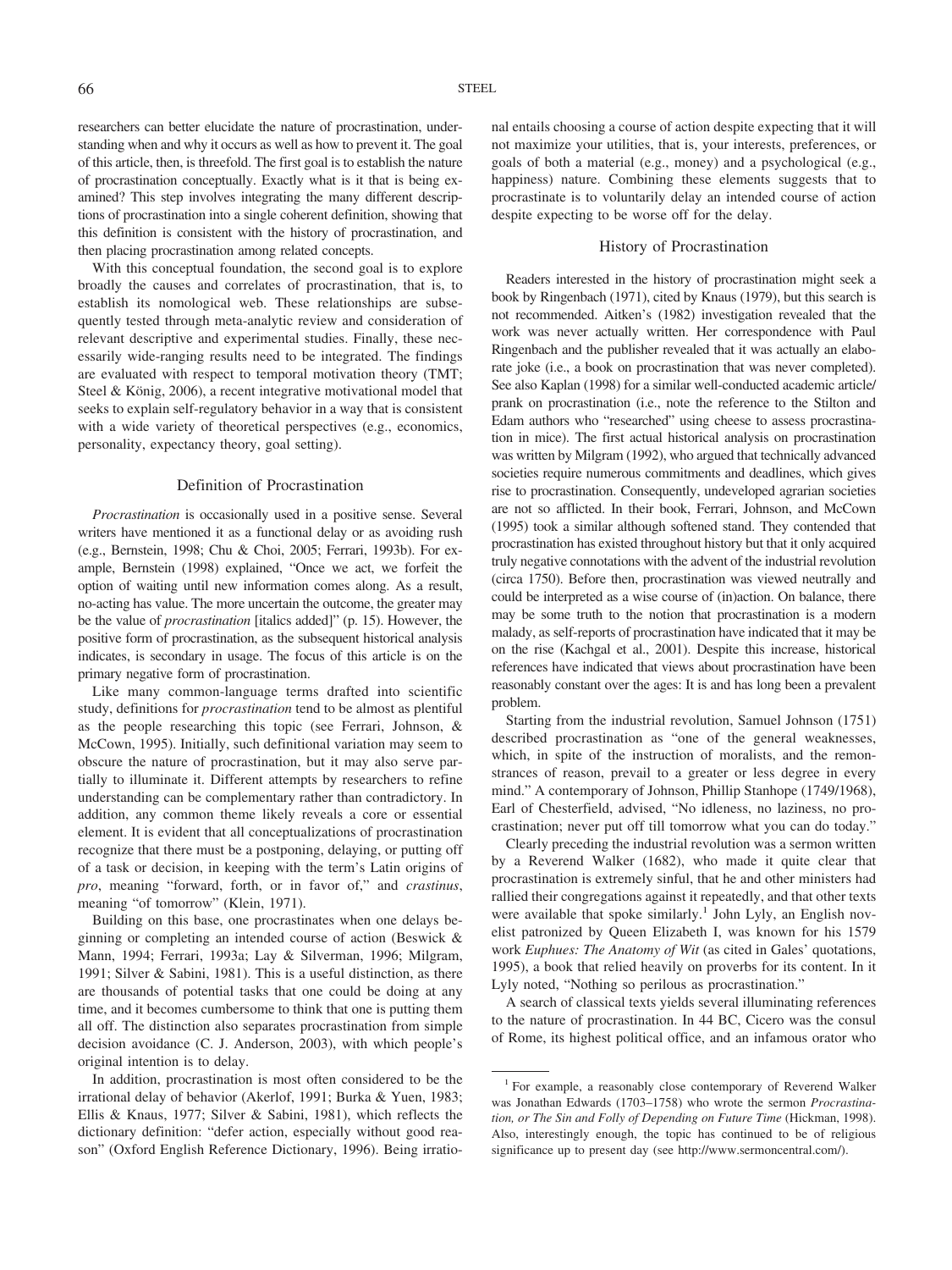spoke against several political opponents, such as Marcus Antonius (i.e., Mark Antony), who later had Cicero killed. In one of a series of speeches denouncing Antonius, Cicero stated, "In the conduct of almost every affair slowness and procrastination are hateful" (*Philippics*, 6.7). Roughly 400 years earlier, Thucydides also wrote about procrastination. An Athenian general who wrote extensively on the war with the Spartans, including various aspects of personalities and strategies, Thucydides mused that procrastination is the most criticized of character traits, useful only in delaying the commencement of war so as to allow preparations that speed its conclusion (*Histoires*, 1.84.1). Finally, writing around 800 BC, Hesiod, one of the first recorded poets of Greek literature, provided one of the earliest possible citations. His words are worth repeating in full:

Do not put your work off till to-morrow and the day after; for a sluggish worker does not fill his barn, nor one who puts off his work: industry makes work go well, but a man who puts off work is always at hand-grips with ruin. (*Works and Days*, l.413)

*The Bhagavad Gita* (Gandhi, Strohmeier, & Nagler, 2000) provides an additional Eastern reference. Written in approximately 500 BC, it is considered the most widely read and influential spiritual text of Hinduism. Within it, Krishna maintains, "Undisciplined, vulgar, stubborn, wicked, malicious, lazy, depressed, and procrastinating; such an agent is called a Taamasika agent" (18.28). Of special note, Taamasika people are considered so lowly that mortal rebirth is denied to them; rather, they go to hell.

Given this consistency of opinion, stretching thousands of years, procrastination must be considered an almost archetypal human failing. Therefore it is rather surprising and ironic that science did not address procrastination sooner.

# Procrastination as a Personality Trait

Whether procrastination can also be considered a trait is an empirical question: Does people's level of procrastination show consistency across time and situation? There has been sufficient research to address this issue, and it suggests procrastination has sufficient cross-temporal and situational stability. To begin with, there appears to be a biological or genetic component to procrastination. A recent study by Arvey, Rotundo, Johnson, and McGue (2003) asked 118 identical and 93 fraternal male twins reared in the same family to indicate the degree to which they were procrastinators. The intraclass correlations for this item were .24 for identical twins and .13 for the fraternal twins, suggesting that approximately 22% of the variance on this item was associated with genetic factors.<sup>2</sup> Nine short-term studies ( $N = 928$ ) were located that had test–retest reliability data. After an average span of 42 days between assessments, the average correlation was .73. In addition, Elliot (2002) managed to obtain long-term test–retest data for 281 participants who took the Adult Inventory of Procrastination. With a hiatus of 10 years, the correlation was .77, a further indication that procrastination is sufficiently stable to be a trait.

Given that procrastination reflects personality, the focus then moves to where it fits in the nomological web, particularly the five-factor model. Conceptually, there is also considerable overlap with conscientiousness. For example, Costa and McCrae's (1992) self-discipline scale, a facet of conscientiousness, contains several items strongly reminiscent of procrastination itself (e.g., "Before working, I waste time"). Similarly, Schouwenburg (2004) concluded:

Various studies show a very distinct clustering of related traits: trait procrastination, weak impulse control, lack of persistence, lack of work discipline, lack of time management skill, and the inability to work methodically. In this constellation, there seems little justification for viewing procrastination as a separate trait. It is possibly more fruitful to label this cluster as (lack of) self-control. (p. 8)

Despite this overlap, conscientiousness is a broader construct. It has been defined with terms as varied as *conformity*, *socially prescribed impulse control*, *achievement orientation*, *cautiousness*, *morality*, *organization*, *thoroughness*, and *reliability* (Costa, McCrae, & Dye, 1991; Goldberg, 1993; Hogan & Ones, 1997). Recent work by Parish (2004) as well as Roberts, Chernyshenko, Stark, and Goldberg (2005) has tried to clarify the nature of conscientiousness with focused exploratory and confirmatory factor analyses along with criterion validation. In each case, a comprehensive list of conscientiousness-related items was administered to over 700 participants, revealing that the conscientiousness trait is composed of as many as six factors. From both of these lists, the first major factor best represents procrastination. For the work of Roberts et al., the first major factor was labeled *Industriousness* and represented rationality, efficiency, and hard work. For Parish, the factor was labeled *Responsibility*, and its connection to procrastination was explicit; it was defined as the "the diligent fulfillment of objectives" (p. 11). Furthermore, Responsibility (i.e., procrastination) also has the most uniformly strong association with workplace deviance and academic performance. Consequently, procrastination may be considered to be the most central facet of conscientiousness, but it is not conscientiousness itself.

#### The Causes and Correlates of Procrastination

The amount of empirical work that has been done on procrastination is considerable. Researchers have been prolific in exploring different possible connections and correlates. This body of work is ideal in establishing procrastination's nomological web, but summarizing this extensive body of work is a challenge. Initially, the results are divided into four major sections: task characteristics, individual differences, outcomes, and demographics. Task characteristics indicate possible environmental causes of procrastination. The section on individual differences deals with relevant personality traits and is organized into the traditional five-factor model. Outcomes indicate the proximal effects of procrastination. Finally, the section on demographics reviews possible physical and cohort moderators. Each section is then subdivided into more specific constructs, which are reviewed along with their relevant theory. The relationships covered are then subsequently considered in the meta-analytic review.

#### *Task Characteristics*

Procrastination involves the voluntary choice of one behavior or task over other options. Consequently, one cannot irrationally

 $2$ <sup>2</sup> The equation for calculating the heritability coefficient is simply the correlation for identical twins minus the correlation for fraternal twins then multiplied by two. In this case it is  $(.24 - .13) \times 2$ , or 22%.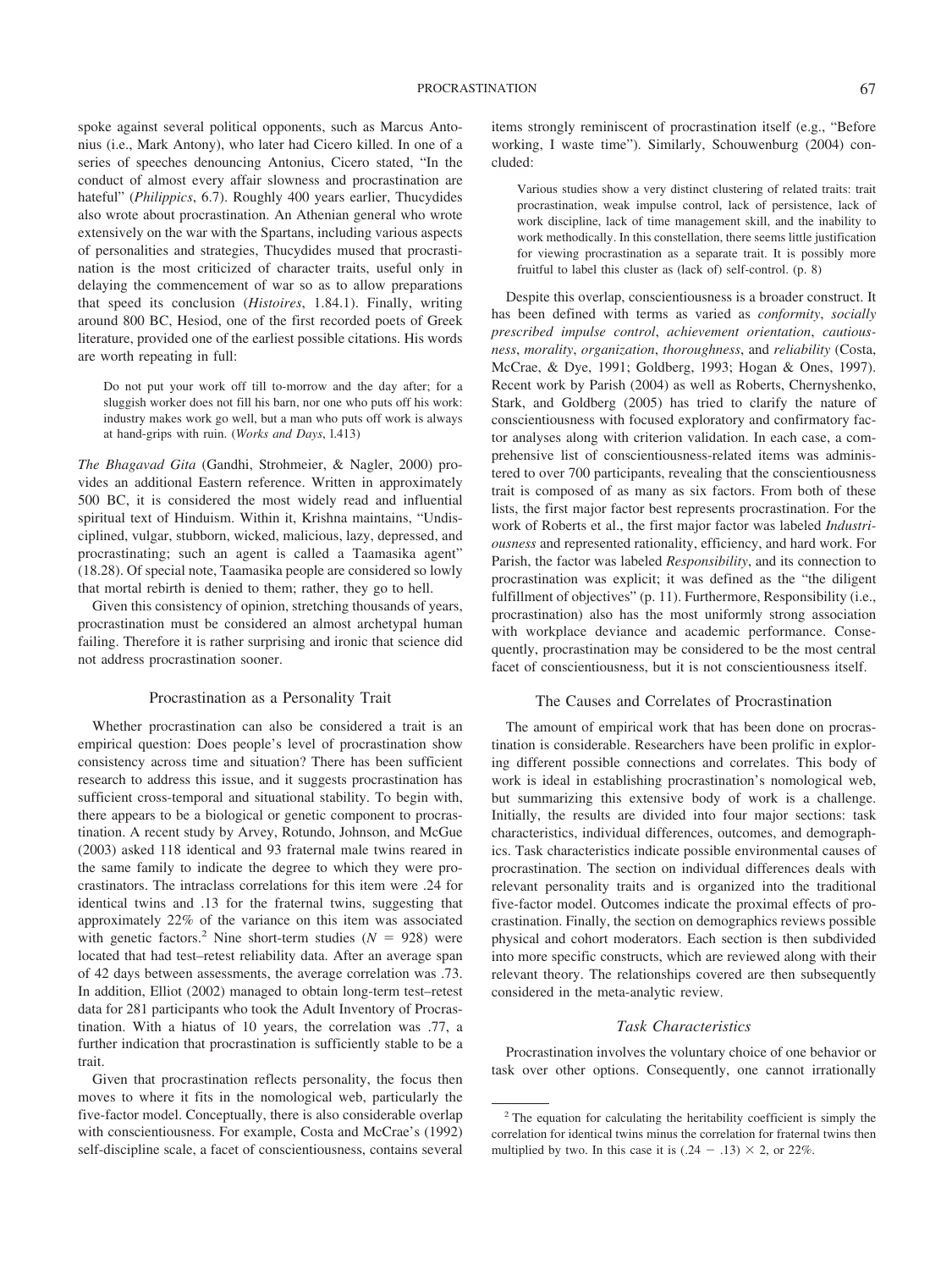#### *Timing of Rewards and Punishments*

It has long been observed that the further away an event is temporally, the less impact it has upon people's decisions (e.g., Lewin, 1935). Ainslie (1975) gave a historical account of this phenomenon from a predominantly psychological perspective under the rubric of impulsiveness, whereas Loewenstein (1992) traced its roots from a predominantly economic standpoint in terms of temporal discounting. Support for this effect is bountiful, with sufficient research to place it formally as one of the psychological laws of learning (Schwartz, 1989) or the dominant economic model of intertemporal choice or discounted utility (Loewenstein & Elster, 1992). Given this foundation, it is not surprising that it has also been used to explain procrastination.

In his essay on procrastination, Samuel Johnson (1751) posited temporal proximity as a cause in that it is natural "to be most solicitous for that which is by its nearness enabled to make the strongest impressions." More recently, this preference for the present has been resurrected by O'Donoghue and Rabin (1999), who used the economic discounted utility model to describe various forms of human procrastination, such as our tendency to save inadequately for retirement.

# *Task Aversiveness*

*Task aversiveness* is almost a self-explanatory term. Also known as *dysphoric affect* (Milgram, Sroloff, & Rosenbaum, 1988) or *task appeal* (Harris & Sutton, 1983), it refers to actions that one finds unpleasant. Its relationship is predictable. By definition, one seeks to avoid aversive stimuli, and consequently, the more aversive the situation, the more likely one is to avoid it (e.g., procrastinate). Although the extent to which people dislike a task may be influenced by a variety of personal characteristics (e.g., boredom proneness, intrinsic motivation), if people do find a task unpleasant, research has indicated that they are indeed more likely to put it off. Of note, task aversiveness needs the previous concept, the timing of rewards and punishment, to account for procrastination. By itself, it primarily predicts only task avoidance, not task delay.

# *Individual Differences*

Attempts to specify the relationship between procrastination and individual differences have been abundant. To help organize the suspected correlates, researchers have organized traits into the traditional five-factor model (Digman, 1990). Still, several researchers have focused their work on a single facet of a trait, such as impulsiveness. Because the field of personality lacks definitive terminology at the facet level (John & Sanjay, 1999), this situation generates an unwieldy number of relationships and creates some confusion about what facets should be associated with any specific trait. To reduce redundancy and illuminate potential patterns, I have grouped together for discussion facets that share a similar theoretical association with procrastination.

Consequently, results are clustered into the following groups. Neuroticism is considered along with four of its facets: irrational beliefs, self-efficacy and self-esteem, self-handicapping, and depression. Similarly, the trait extraversion is reviewed along with three of its facets: positive affect, impulsiveness, and sensation seeking. Agreeableness is considered only at the trait level, as is openness to experience. Intelligence/aptitude is also discussed alongside openness to experience but is analyzed separately. Finally, conscientiousness is considered along with several constructs related to self-regulation: distractibility, organization, achievement motivation, and the intention–action gap.

#### *Neuroticism*

Similar in etiology to task aversiveness, neuroticism has also been explored as a source of procrastination. Neuroticism is very similar to worrying, trait anxiety, or negative affect. Typically, researchers have argued that if people procrastinate on tasks because they are aversive or stressful, then those who are more susceptible to experiencing stress should procrastinate more (e.g., R. T. Brown, 1991; Burka & Yuen, 1983; Ellis & Knaus, 1977). Consequently, the highly anxious, who can find cataclysmic interpretations in benign events, should be irrationally putting off many of life's large and little duties.<sup>3</sup>

*Irrational beliefs. Irrational belief, cognition, or thought* is a broad term that includes several dysfunctional or anxietyprovoking worldviews. Ellis (1973) characterized them as (a) almost certainly hindering the pursuit of happiness and fulfillment of desires and (b) almost completely arbitrary and not amenable to proof or disproof. Because these beliefs create anxiety, their relationship to procrastination is similar to that of neuroticism; they make certain tasks increasingly unpleasant. Aitken (1982) explained,

The higher the possibility of rejection (real or imagined), the more likely it is that the individual will experience anxiety as he approaches the task. Since even thinking about the project evokes feeling of anxiety, the procrastinator starts an alternate task or distraction. (p. 32)

Of all possible irrational beliefs, Knaus (1973) argued that only two are closely related to procrastination: believing oneself to be inadequate and believing the world to be too difficult and demanding. Researchers have followed in Ellis's (1973) and Knaus's (1973) footsteps by investigating among procrastinators the prevalence of irrational beliefs as well as four specific manifestations. Particularly close attention has been paid to fear of failure, perfectionism, self-consciousness, and evaluation anxiety, all reasons that are related to worry about receiving harsh appraisal (B. L. Beck, Koons, & Milgrim, 2000; Burka & Yuen, 1983; Ellis & Knaus, 1977; Schlenker & Weigold, 1990).

<sup>&</sup>lt;sup>3</sup> Although this is the predominant opinion, others argue that the depiction is too simple. As McCown, Petzel, and Rupert (1987) discussed, it is equally plausible that neurotics would be extremely prompt so as to remove the dreaded task as quickly as possible. Also, the consequences of facing a deadline unprepared may be so terrible that anxious people work exceedingly hard to avoid ever confronting such circumstances.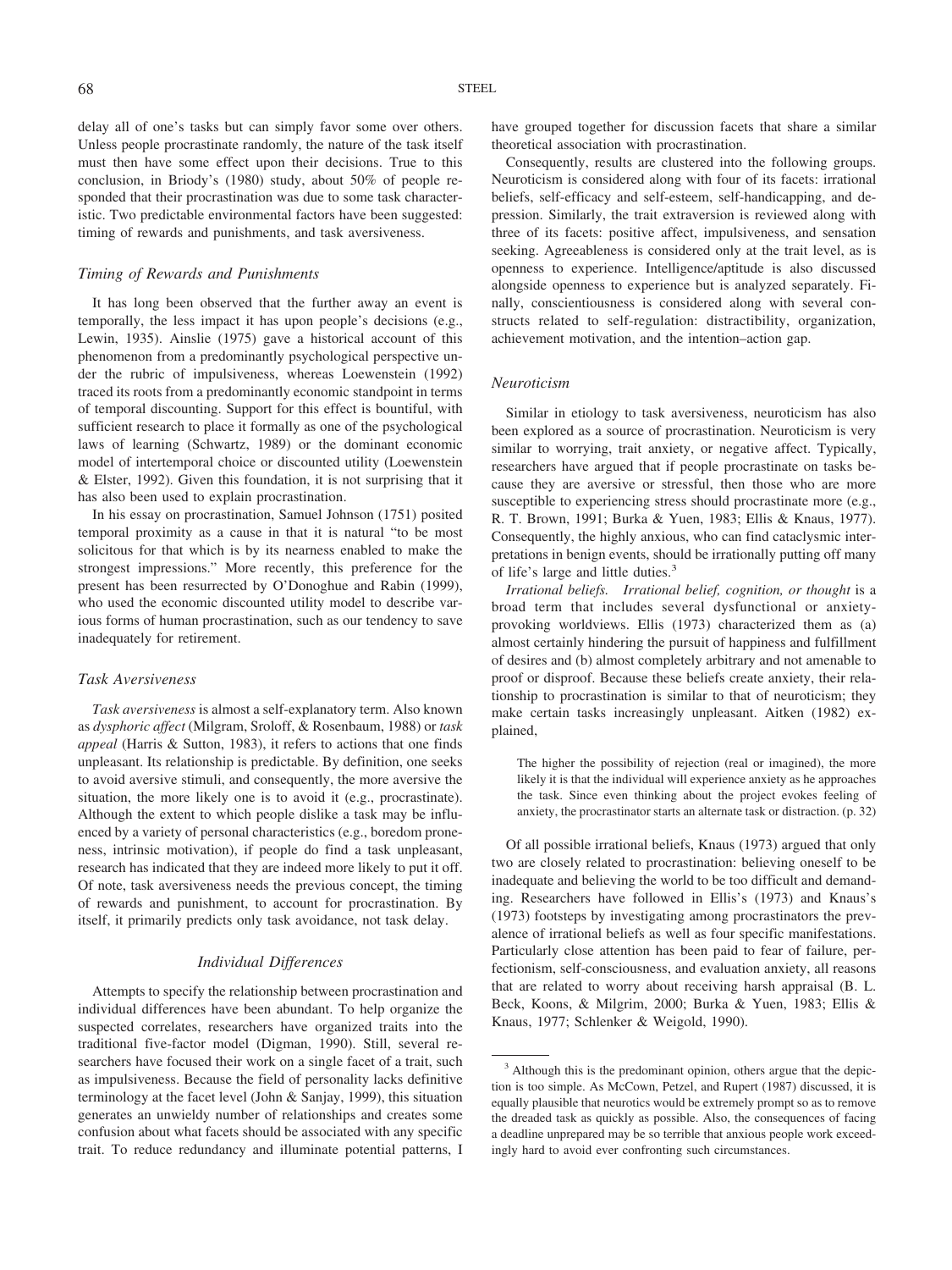*Low self-efficacy and low self-esteem.* As fear of failure was associated with neuroticism, so it has been connected with both low self-efficacy and low self-esteem (Ellis & Knaus, 1977). Specifically, people suffering from irrational beliefs may doubt their ability to do well (i.e., low self-efficacy) and believe that any failure to perform to standard suggests inadequacy as a person (i.e., low self-esteem). Independent of fear of failure, self-efficacy and self-esteem have also been argued to have direct links to procrastination and performance (Bandura, 1997; Burka & Yuen, 1983; Judge & Bono, 2001).

*Self-handicapping.* Procrastinators may feel that their actions will not change their situation, and thus they concentrate instead on managing their emotional reactions to the situation. Consequently, to cope, they tend to use an emotion-oriented rather than a taskoriented style (Berzonsky, 1992; Flett, Blankstein, & Martin, 1995). A particularly well-researched form of this emotionfocused, dysfunctional self-regulation is self-handicapping, that is, placing obstacles that hinder one's own good performance. The motivation for self-handicapping is often to protect one's selfesteem by giving oneself an external reason, an "out," if one fails to do well (E. E. Jones & Berglas, 1978; Smith, Snyder, & Handelsman, 1982). Self-handicapping is also associated with a diffuse/avoidant identity style (Berzonsky, 1992), a personality type that seeks to avoid relevant information about oneself.

From a conceptual standpoint, however, it is debatable whether self-handicapping could potentially cause or reflect procrastination. As J. D. Brown and Marshall (2001) discussed, an honest attempt at the task for people with low self-efficacy and selfesteem promises the gain of a little pride if they succeed, although at the risk of significant shame and humiliation if they fail. Given their bounded although perhaps faulty worldview, it is to their benefit not to make an unambiguous bid at succeeding. Their procrastination is then done purposefully, to maximize their overall utility, and should not be considered an irrational delay. Given that this is a nuanced point, delays due to procrastination or to self-handicapping should be behaviorally similar, and researchers can expect them to be empirically related.

*Depression.* Depression, low energy, learned helplessness, and pessimism are closely related to each other and to neuroticism, irrational beliefs, and low self-efficacy or self-esteem. A. T. Beck (1993), for example, described depression as being due to irrational beliefs that result in pessimism and self-dislike. Similarly, several studies have shown that neuroticism greatly increases susceptibility to depression (Ruiz-Caballero & Bermudez, 1995; Saklofske, Kelly, & Janzen, 1995). Costa and McCrae (1992) went so far as to include depression as a facet of neuroticism in their personality scale. Several researchers have argued that learned helplessness and pessimism are strongly connected to depression, both theoretically and empirically (Abramson, Metalsky, & Alloy, 1989; C. Peterson, Colvin, & Lin, 1992). In addition, McCown, Johnson, and Petzel (1989) conducted a principal components analysis on several psychological inventories administered to a group of procrastinators. They found that depressed affect, neuroticism, and diminished feelings of control over the situation tended to load together, indicating that collectively they could represent at least one of the causes of procrastination.

Clinical depression has several characteristics that make it a likely suspect for causing procrastination. Depressed people are often unable to take pleasure in life's activities, tend to lack energy, and have problems concentrating (American Psychiatric Association, 1994), all symptoms that make task completion difficult. The Beck Depression Inventory (A. T. Beck & Beck, 1972) even includes an item reminiscent of procrastination: "I put off making decisions more than I used to." As energy wanes, working apparently becomes painful or more difficult (Baumeister, Heatherton, & Tice, 1994). Burka and Yuen (1983) also discussed the fact that, when people are tired, it is harder for them to initiate tasks.

# *Openness to Experience: Intelligence/Aptitude*

Openness to experience is sometimes referred to as *culture*, *intellect*, or *need for cognition*. As McCrae (1996) described it, "Openness is a broad and general dimension, seen in vivid fantasy, artistic sensitivity, depth of feeling, behavioral flexibility, intellectual curiosity, and unconventional attitudes" (p. 323). Also, of the big-five personality traits, openness shows the strongest relationship with intelligence and scholastic aptitude (Beier & Ackerman, 2001), which are consequently summarized here. No direct relationship has yet been posited between openness or intelligence and procrastination, and accordingly, none is expected.

#### *Agreeableness*

According to the clinical literature (Burka & Yuen, 1983; Knaus, 1979), rebelliousness, hostility, and disagreeableness are thought to be major motivations for procrastination. Those with these personality traits are more likely to experience externally imposed schedules as aversive and thus to avoid them. By delaying work and starting it on one's own schedule, one also reasserts one's autonomy. The possibility of this etiology has led to the development of paradoxical treatments; for example, people are directed to procrastinate, and when they rebel against this directive, they start work early (e.g., Mulry, Fleming, & Gottschalk, 1994; Shoham-Salomon, Avner, & Neeman, 1989).

# *Extraversion*

Extraversion is one of the more interesting possible causes of procrastination, but also one of the more complicated. Extraverts are usually described as sociable, optimistic, outgoing, energetic, expressive, exciting, and impulsive (Brand, 1997; Guilford, 1977). Note that the exact definition of *impulsiveness* and its structure wanders somewhat, as well as which personality trait it best represents (Revelle, 1997). Typically, impulsiveness indicates spontaneity and a tendency to act upon whims and inclinations.

Some aspects of extraversion have already been discussed. Although pessimism and low energy level are aspects of depression, they are also a central part of extraversion, especially as measured by positive emotionality or affect (Watson & Clark, 1997). These preliminary findings demonstrate some of the complexities of extraversion, as procrastination's hypothesized relationships with these facets conflict. Both lethargy and impulsiveness are expected to predict procrastination, but lethargy indicates a lack of extraversion, whereas impulsiveness suggests an abundance of the trait. In keeping with this inconsistency, no significant results are expected for extraversion.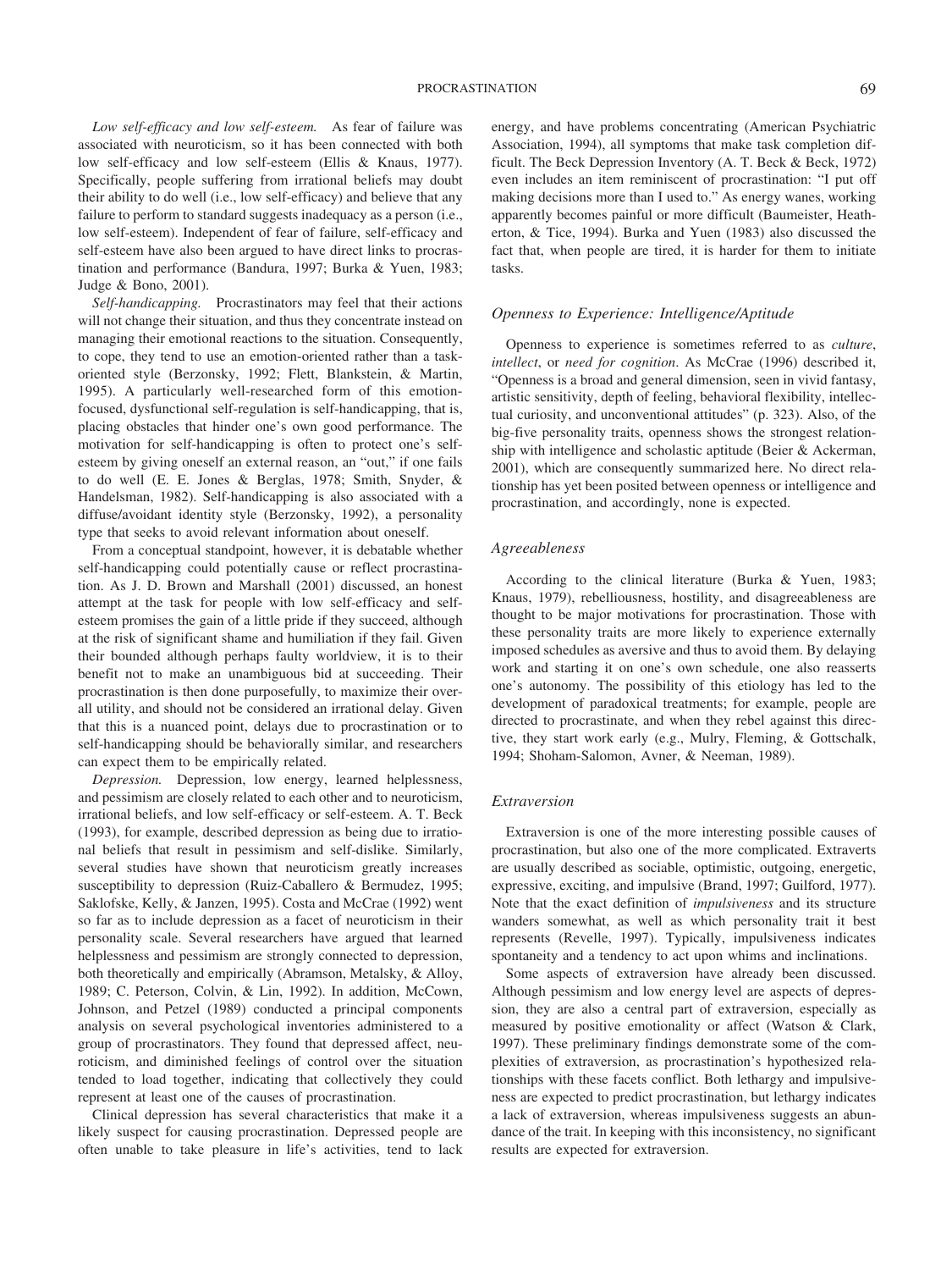*Impulsiveness.* Whereas trait anxiety is perceived as representing the behavioral inhibition system, or BIS, impulsiveness is primarily seen as representing the behavioral activation system, or BAS (Pickering et al., 1997). The BAS acts to motivate people in their pursuit of rewarding experiences and is a necessary cognitive component for proper functioning. However, an overactive BAS should result in characteristics such as rapid decision making and shorter attention spans, which in turn may increase procrastination.

Impulsive people may be more likely to procrastinate, as they are likely beset with desires of the moment and focus their attention upon them (Blatt & Quinn, 1967). Given that thoughts of the future do not weigh heavily in their decisions, they often pursue immediate gratification, neglecting or ignoring longer term responsibilities. Consequently, impulsiveness is similar to the construct of present-time orientation.

*Sensation seeking.* Sensation seeking, like impulsiveness, is also interpreted as the result of an overactive BAS. People high in this trait are easily bored and long for excitement, and thus they may intentionally put off work in order to feel the tension of working close to a deadline. Their delays may be more purposefully planned than those of the purely impulsive; thus the rationality of this strategy, and consequently whether it should be considered procrastination, is debatable. Feasibly, this tactic could actually add significant pleasure and increase performance (Revelle, 1997; Sommer, 1990); without it, work could become tedious and slogging. However, Ainslie (1992) argued that the habit of sensation seeking may also become addictive, resulting in everincreasing delays as one begins to relish ever-increasing risks. Ultimately, sensation seekers may find that their pleasure has been bought with substantially diminished performance and long-term regret.

# *Conscientiousness*

As mentioned, procrastination is conceptually representative of low conscientiousness and self-regulatory failure. Consequently, it should show strong associations with these variables. However, several other constructs should also demonstrate substantive relationships. Ideally, procrastination should be associated with distractibility, poor organization, low achievement motivation, and an intention–action gap. That each of these constructs represents low conscientiousness or self-regulatory failure is reviewed in the following, as is their theoretical connection to procrastination.

*Distractibility.* It has long been noted that attention is critical to self-control. Sigmund Freud (1923/1961) and William James (1890a, 1890b) spoke to this point, and more recent prominent researchers such as Austin and Klein (1996), Simon (1994), and Kuhl (2000) have maintained this view. By way of an explanation, Klinger (1996, 1999) indicated that changes in flow of thought are preceded by an emotionally arousing cue. Consequently, management of distracting cues could facilitate the prevention of procrastination so that one either fails to encode these cues or limits their processing so that they are not fully valued.

*Organization. Organization* refers to ordering, structuring, and planning one's life. It is a key self-regulatory technique that can reduce procrastination in several ways. For example, organization may contribute to goal setting (Locke & Latham, 1990), gap reflection (Oettingen, 1996), or automatic habits that preclude the decision to do otherwise (Bargh & Barndollar, 1996).

*Achievement motivation.* Another aspect of conscientiousness that should be strongly related to procrastination is achievement motivation. Those high in achievement motivation set more difficult goals for themselves and often enjoy performance for its own sake (Costa & McCrae, 1992; Spence & Helmreich, 1983). Achievement motivation may affect procrastination by making work intrinsically engaging and thus necessarily less aversive. However, it is important to note that achievement motivation is not limited to intrinsic motivation, and it may incorporate extrinsic elements as well.

*Intention–action gap.* The intention–action gap refers to the degree to which people follow up on their original work plans. Most procrastination researchers suppose that delaying is not only irrational but also unintentional (e.g., Silver & Sabini, 1981). They believe that procrastinators do not purposefully put off their chores, but do so to the contrary of their original intent—an "is" versus "ought" scenario. As Van Hooft, Born, Taris, van der Flier, and Blonk (2005) summarized the issue, "If the delay in action were intended, we would not regard it to be procrastination. Therefore, trait procrastination can be viewed as a moderator in the relation between implementation intentions and behavior" (p. 244). Failing to act upon one's intentions is quintessentially selfregulatory failure (Rachlin, 2000), almost the definition of *low self-control*.

#### *Outcomes*

To the degree that people are self-interested, self-regulatory failure is associated with diminished overall utility, in terms of both mood and performance. Conceptually, procrastination is strongly related to conscientiousness, which itself is consistently linked to better performance (Barrick & Mount, 2003; Hurtz & Donovan, 2000). Consequently, procrastinators should tend to be worse off in terms of both how they feel and what they achieve. Each of these outcomes is discussed in more detail.

# *Mood*

Procrastination has long been viewed as a way of temporarily evading anxiety that unfortunately becomes compounded when later faced (Mayers, 1946; Solomon & Rothblum, 1984). Thus procrastination may initially improve mood but should worsen it later. This opens the possibility of a deviation-amplifying loop, specifically a depression spiral (Lindsley, Brass, & Thomas, 1995). Given that depression may lead to procrastination and can be characterized as an extended period of negative affect, a poor mood itself may not only result from procrastination but also create it.

#### *Performance*

Although it is argued that procrastination leads to poorer performance, some people report using procrastination as performance-enhancing strategy; it helps get them to marshal their resources to cope with an oncoming deadline (Chissom & Iran-Nejad, 1992; Tice & Baumeister, 1997). However, if procrastination is irrational as well as representative of low conscientiousness, this "last-ditch" effort should tend to be less successful than efforts made well before the last minute. As with mood, poor performance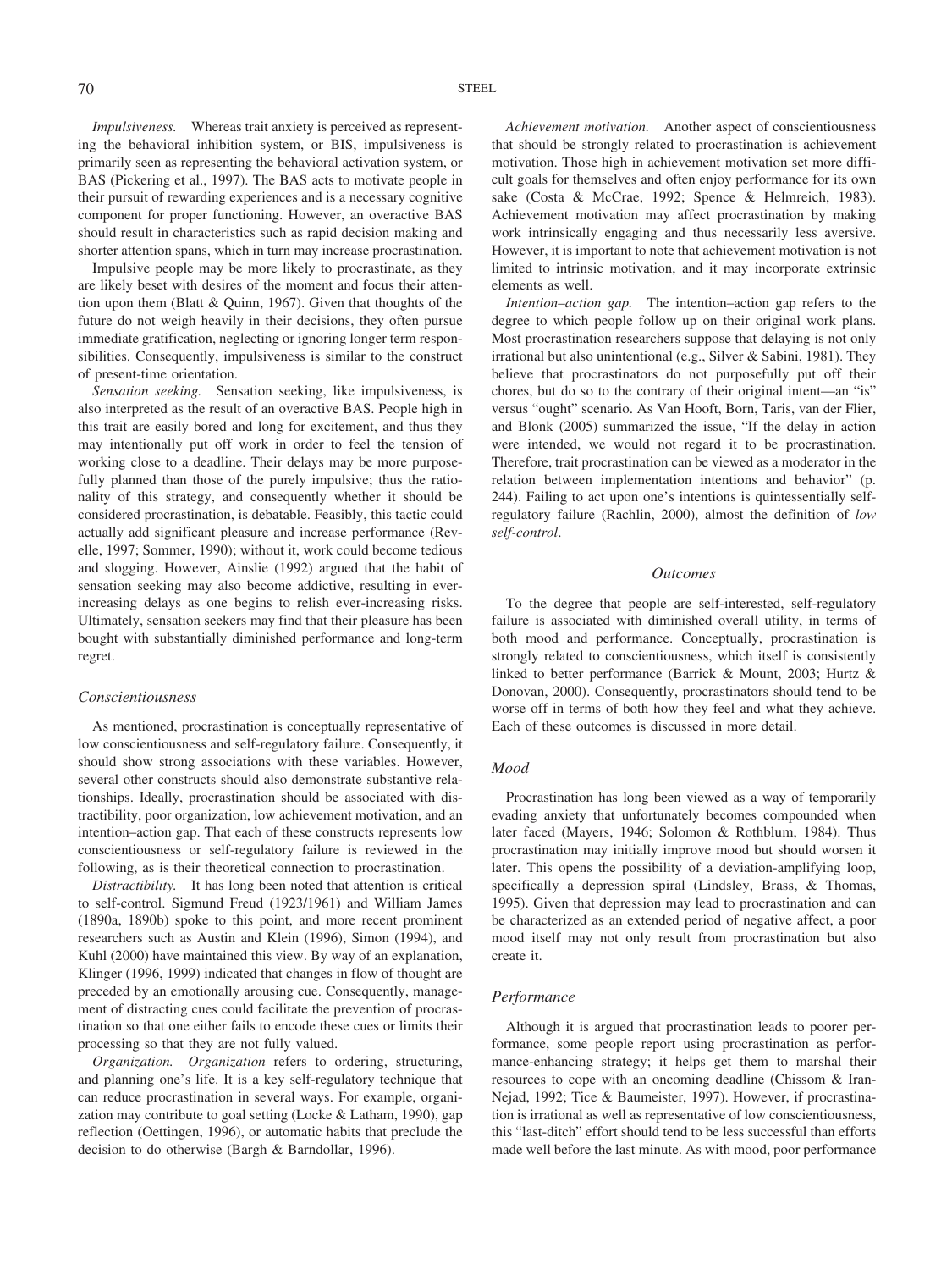permits the possibility of reciprocal relationships, such as selfefficacy-related failure spirals (Lindsley et al., 1995). That is, procrastination may lead to poorer performance, which lowers self-efficacy, which in turn leads to more procrastination.

#### *Demographics*

It is unlikely that any personality trait is homogenously distributed throughout a population. Fortunately, researchers have consistently provided the information needed to evaluate three possible demographic moderators of procrastination: age, gender, and year.

#### *Age*

People should procrastinate less as they age and learn. As O'Donoghue and Rabin (1999) concluded, "Many people who procrastinate only moderately do so not because of intrinsic selfcontrol, but because they have developed schemes to overcome procrastination" (p. 807). It is evident that people can learn to avoid procrastination. Ainslie (1992) and Baumeister et al. (1994) reviewed considerable research showing that people tend to procrastinate less with repeated practice.

# *Gender*

The anticipated influence of gender on procrastination is difficult to predict. Previous investigation into gender differences and the related construct of self-control has found mixed results (Feingold, 1994). Men may score higher, lower, or the same as women depending on the measure. However, meta-analytic results do show that girls score higher on effortful control than boys (Else-Quest, Hyde, Goldsmith, & Van Hulle, 2006). On balance then, one could expect procrastination to be weakly associated with males.

#### *Year*

As previously mentioned, Kachgal et al. (2001) believed that procrastination is on the rise. This would be consistent with the increase in other forms of self-regulatory failure (e.g., obesity, gambling, excessive debt) over the last 25 years (Griffiths & Parke, 2002; Sivy, 2000; Wadden, Brownell, & Foster, 2002). Because cohort effects in personality do appear to exist (e.g., Roberts, Walton, & Viechtbauer, 2006) and because procrastination may be susceptible to environmental influences (e.g., task aversiveness), such an increase is a definite possibility. However, although self-reports provide the best available data for studying the historical prevalence of procrastination, it is always possible that any observed trend represents changes in cultural response sets (e.g., a greater willingness to admit procrastination) rather than reflecting a true change in underlying behavior.

#### TMT

As Van Eerde (2003) concluded in her review, "A more comprehensive theoretical framework of procrastination is still needed" (p. 1412). One promising candidate is TMT (Steel & König, 2006), a synthesis of traditional, well-established motivational formulations that include time as a fundamental term. An integration of this type has been proposed by several authors (Loewenstein & Prelec, 1992; Rachlin, 1990; Schouwenburg & Groenewoud, 1997), including Akerlof (1991), the Nobel Prizewinning economist. This synthesis addresses a major problem in psychology, as Staats (1999) concluded: "The huge task facing psychology—the task that will not go away and that, until faced, will sentence psychology to the ranks of 'would-be science'—is that of unification, of weaving threads together" (p. 8). Similarly, as Zeidner, Boekaerts, and Pintrich (2000) indicated specifically for the self-regulatory literature, "The fragmentation and disparate, but overlapping, lines of research within the self-regulation domain have made any attempt at furthering our knowledge an arduous task" (p.  $753$ ).<sup>4</sup>

Elements of TMT are derived primarily from expectancy theory and hyperbolic discounting, although it can be applied to need theory, prospect theory, psychobiology, and goal setting theory. Its simplest formulation is

$$
Utility = \frac{E \times V}{\Gamma D}.
$$

*Utility* refers to how desirable a task or choice is for an individual. By definition, people pursue whatever behavior has the highest utility. As the numerator of the equation indicates, activities that are high in expectancy (E) and value (V) should be more desirable. The denominator of the equation captures the element of time. Enjoyable activities that are immediately realizable (D), that have a short delay, should be more highly valued. As delay becomes large, utility necessarily shrinks.  $\Gamma$  refers to the person's sensitivity to delay, and the larger  $\Gamma$  becomes, the greater is the sensitivity. To apply the equation to punishments rather than rewards, merely take its reciprocal. In other words, people prefer their punishers to be distant, unlikely, and small.

Figure 1 illustrates how TMT can account for procrastination. It maps the changing levels of utility, the desire to perform, for Thomas Delay. He is a college student who has been assigned an essay on September 15th, the start of a semester, due on December 15<sup>th</sup>, when the course ends. To simplify matters, Tom has two choices over the course of his semester: studying or socializing. Tom likes to socialize, but he likes to get good grades even more. However, because the positive component of socializing is perpetually in the present, it maintains a uniformly high utility evaluation. The reward of writing is initially temporally distant, diminishing its utility. Only toward the deadline do the effects of discounting decrease, and writing becomes increasingly likely. In this example, the switch in motivational rank occurs on December 3rd, leaving just 12 days for concentrated effort.

To demonstrate TMT's validity, each of its four components should show strong correlations with procrastination, as shown in Table 1. To begin with, expectancy is most strongly represented by self-efficacy, which is a broader but closely related concept (Bandura, 1997). As is typical in the procrastination literature, selfefficacy is assessed primarily for the academic and work domains. Second, value is represented by three major variables. It is directly expressed by task aversiveness. The more unpleasant a task, the more likely one will be to put it off. Also, need for achievement

<sup>4</sup> For further integration of TMT (i.e., an expectancy value-type theory) within a control theory framework, see Vancouver and Day (2005).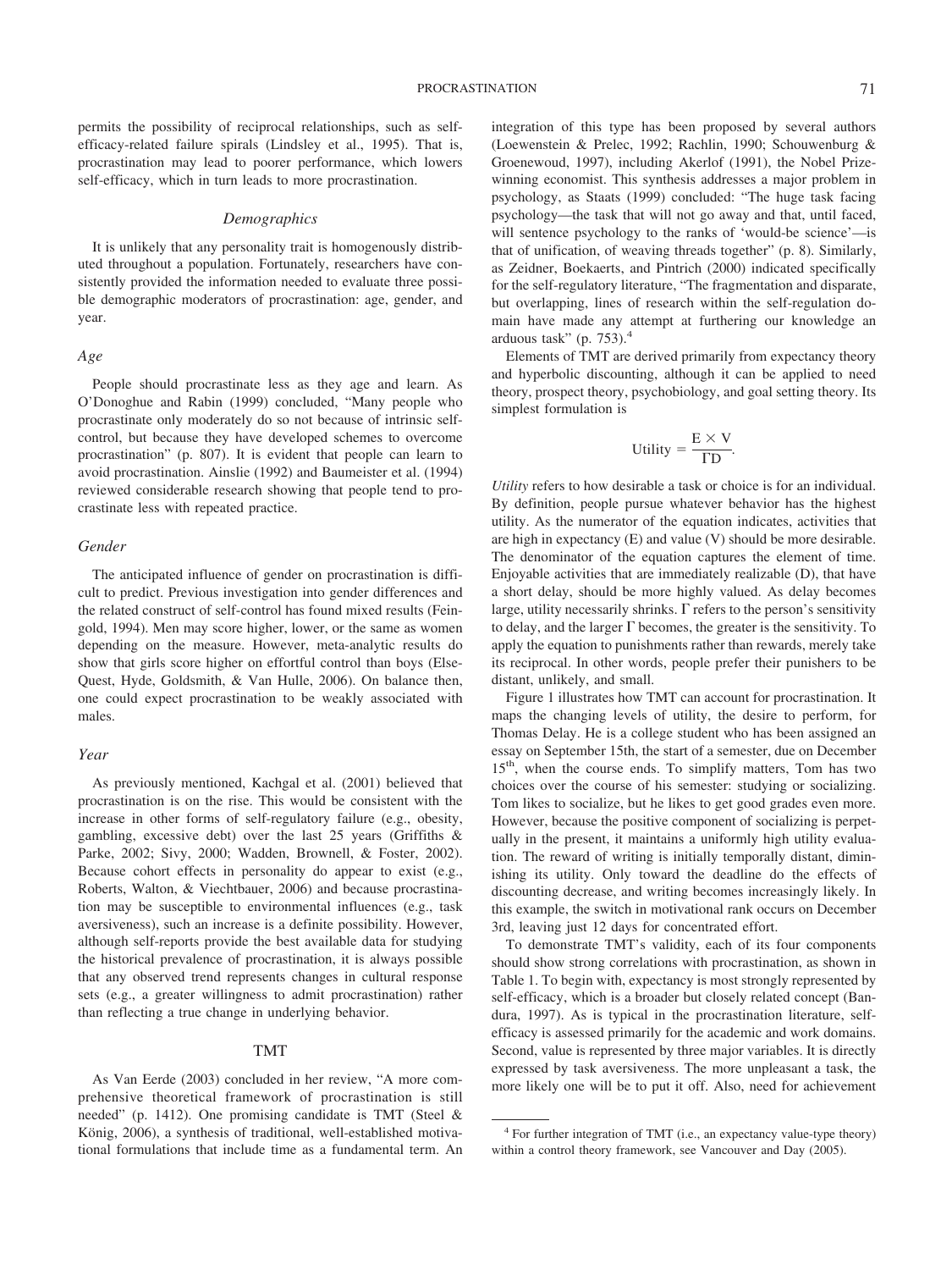72 STEEL



*Figure 1.* Graph of a student's utility estimation for socializing versus writing an essay over the course of a semester.

should be negatively associated with procrastination. Those high in the need for achievement are more likely to enjoy working for its own sake. Similarly, boredom proneness should be positively associated, because boredom makes work less pleasant. Of note, neuroticism is not expected to affect procrastination. For anxiety to have an effect, according to TMT, it must differentially affect some tasks and not others. For the example of Thomas Delay (see Figure 1), free-floating anxiety will decrease the utility of writing but will also drop the utility of socializing by an equal amount, leaving the intersection between the two lines unchanged.

Table 1

*Expected Procrastination Relationships With Variables Related to Expectancy, Value, Sensitivity to Delay, and Delay That Further Validate Temporal Motivation Theory*

| Construct                                            | Theoretical connection                                                                             | Relationship |
|------------------------------------------------------|----------------------------------------------------------------------------------------------------|--------------|
| Expectancy                                           |                                                                                                    |              |
| Self-efficacy                                        | Represents the belief that one has the<br>capability to successfully complete<br>a range of tasks. | Negative     |
| Value                                                |                                                                                                    |              |
| Task aversiveness                                    | By definition, unpleasant tasks have<br>low value.                                                 | Positive     |
| Need for achievement                                 | Helps to create more pleasure in<br>accomplishment.                                                | Negative     |
| Boredom proneness                                    | Increases the likelihood that a broad<br>range of life's tasks will be found<br>tedious.           | Positive     |
| Sensitivity to delay                                 |                                                                                                    |              |
| Distractibility, impulsiveness, lack of self-control | All three of these variables are<br>empirically related to sensitivity to<br>delay.                | Positive     |
| Age                                                  | Sensitivity to delay tends to decrease<br>with age.                                                | Negative     |
| Delay                                                |                                                                                                    |              |
| Timing of rewards and punishment                     | Emphasizing the focus of past<br>research, delay is operationalized<br>as the delay for rewards.   | Positive     |
| Organized                                            | Helps with the creation of proximal<br>goals.                                                      | Negative     |
| Intention-action Gap                                 | Represents a failure to later act upon<br>intentions.                                              | Positive     |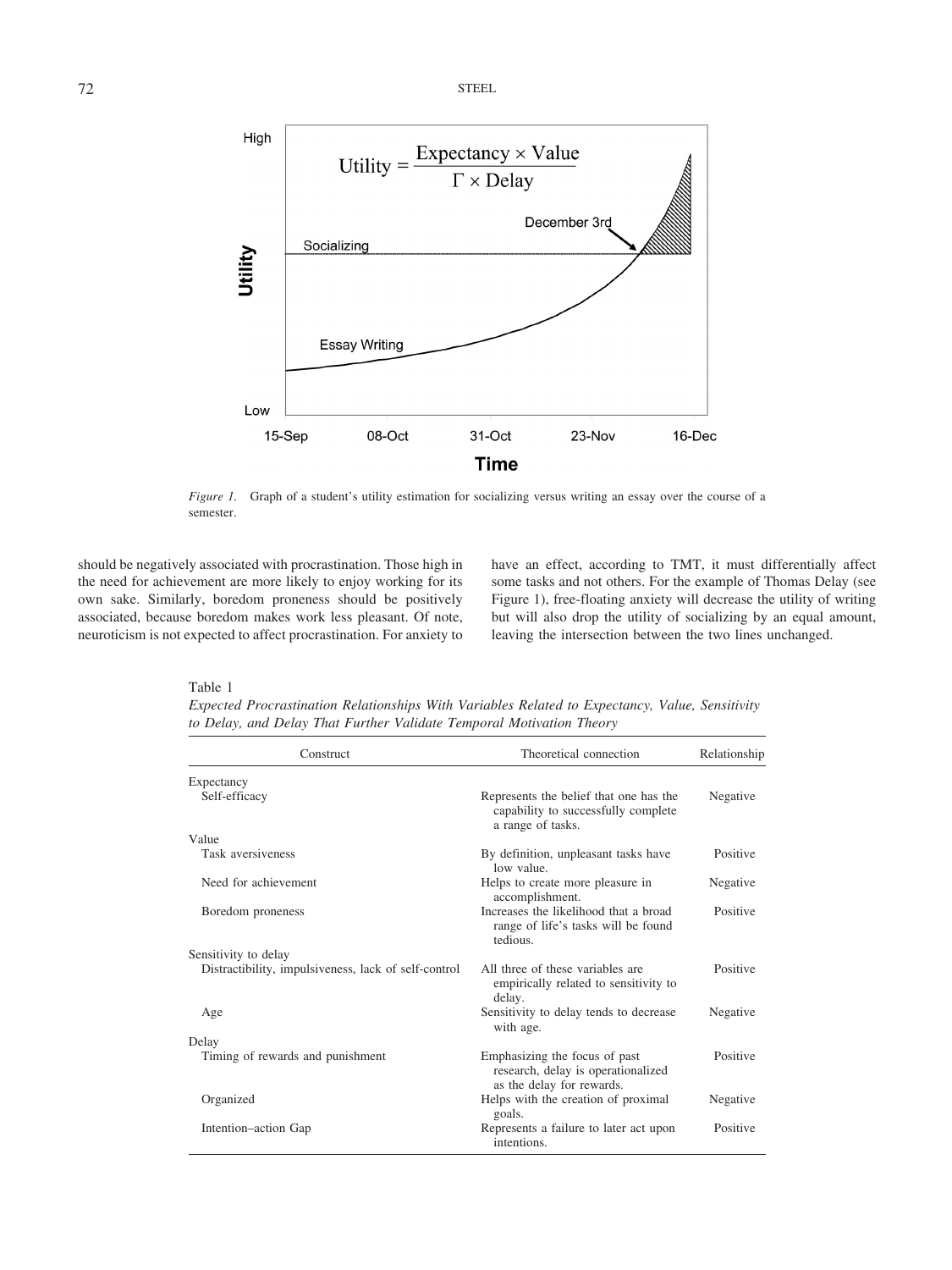Third, several variables should be associated with sensitivity to delay. The individual difference variables of distractibility, impulsiveness, and self-control are all associated with  $\Gamma$  (Ainslie, 1975; Madden, Petry, Badger, & Bickel, 1997; Ostaszewski, 1996, 1997; Petry, 2001; Richards, Zhang, Mitchell, & de Wit, 1999). As people become more impulsive or distractible, the likelihood that they will procrastinate should increase. Also, age should be negatively correlated with procrastination, because Green, Fry, and Myerson (1994) found that temporal discounting tends to decrease with age.

Fourth, delay is directly expressed by timing of rewards and punishments. Procrastinators should work very hard, but only just before the deadline. Furthermore, organization, especially as represented by goal setting (Steel & König, 2006), may effectively shorten the delays by the creation of proximal goals, thus increasing work effort. In addition, a necessary outcome of hyperbolic time discounting is an intention–action gap (e.g., Loewenstein & Elster, 1992; Read, 2001). When choices are made regarding distal courses of action, the effect of delay is minimal. Our decisions, consequently, tend to be more rational, reflecting just the magnitude of reward. As time progresses, however, delays shorten, and their effects become more pronounced. Consequently, people's original intentions can suddenly change, and they can find themselves pursuing smaller but more readily realizable rewards. Figure 2, using TMT, shows how intentions to spend or save money (as represented by the utility concept along the *y*-axis) can switch merely as a function of delay, where t1 and t2 represent when the benefits of spending and saving can be respectively realized.

Aside from this convergent validation, this meta-analysis provides considerable discriminant validity for TMT as well. There are strong theoretical traditions suggesting that procrastination is due to neurotic or rebellious elements, upon which much of clinical practice is based. TMT indicates that these other variables should not be associated or at most be weakly associated with procrastination. Consequently, positing a lack of a relationship is also a strong test of the theory.

#### Method

#### *Article Search*

Explorations into procrastination have cut across a variety of fields, including psychology, sociology, political science, and economics, requiring a broad search to gather the appropriate publications. As an initial resource, the Procrastination Research Group (2006) has attempted to maintain a list of articles, chapters, books, and dissertations on procrastination and maintains a copy on the Web. Although admirably extensive, this list is incomplete, especially in regard to articles from the fields further from psychology. To supplement this list, I took the following steps.

First, several databases were searched. For all available years to present, the computer databases of ABI/INFORM, EconLit, ERIC, MEDLINE, PsycINFO, ProQuest Digital Dissertations, and the Academy of Management's online Article Retrieval System were explored, primarily with the keywords *procrastination*, *dynamic inconsistency*, *temporal discounting*, and *hyperbolic discounting*.

Second, the Social Sciences Citation Index and the Web of Science were searched for all publications that cited an article regarding procrastination assessment. Specifically, these measures included Academic Procrastination Scale (Milgram & Toubiana, 1999), Adult Inventory of Procrastination (McCown & Johnson, 1989), Aitken Procrastination Inventory (Aitken, 1982), Decisional Procrastination Questionnaires (DPQI, DPQII; Mann, 1982; Mann, Burnett, Radford, & Ford, 1997), General Procrastination Scale (Lay, 1986), Procrastination Assessment Scale—Students (Solomon & Rothblum, 1984), Procrastination Log—Behavior (Lopez & Wambach, 1982), Procrastination Self-Statement Inventory (Grecco, 1984), Test Procrastination Questionnaire (Kalechstein, Hocevar, Zimmer, & Kalechstein, 1989), and Tuckman Procrastination Scale (Tuckman, 1991).

Third, if an author was found to have published more than one article on procrastination, the author was contacted when possible. This was done to uncover individual research programs on procrastination (i.e., "file drawer" problem).

Fourth, once procrastination-focused references were obtained, each publication's reference list was also examined for other publications. Masters and doctoral dissertations were included in this review as well as unpublished works, when the requisite author was reachable and responsive. Foreign-language articles were also included. In total, 553 sources were initially identified for review.

Usable data included effect sizes involving a measure of procrastination that are expressed as bivariate correlations or as a statistic from which a correlation is derivable (e.g., *t* score, *d* score or *F* score). After exclusion of those studies that mentioned procrastination peripherally or failed to provide data (e.g., counseling case studies of procrastination), this review considers 216 separate works: 7 book chapters, 7 conference proceedings, 3 unpublished papers, 5 electronic sources, 141 journal articles, and 53 theses. In total, 691 independent correlations are reported. All studies were double coded, and discrepancies were resolved to ensure accuracy. Measures were sorted into their appropriate traits and categories through analytic discussion (e.g., by reviewing the scale description and items).



*Figure 2.* Preference reversal between spending and saving as a function of time remaining to cash bonus and hyperbolic discounting. t1 and t2 represent when the benefits of spending and saving can be respectively realized.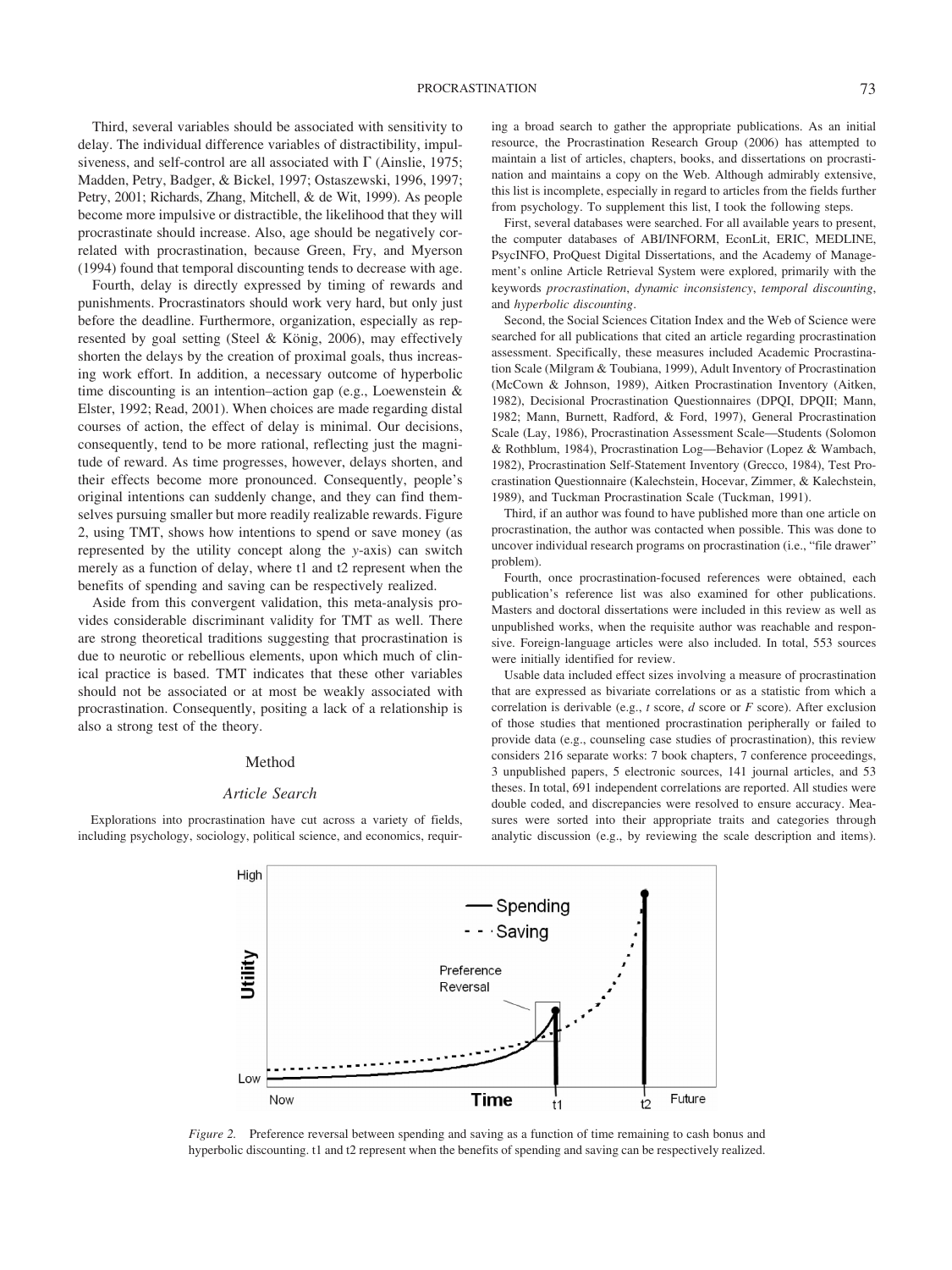Where consensus could not be reached, measures were excluded. A list reflecting how all measures were sorted is available on request.

In addition to study results that can be reduced to single bivariate correlations and consequently meta-analytic summary, procrastination has been examined with a wide variety of other methodologies. These include longitudinal and experimental research designs, as well as statistical techniques such as structural equation modeling and factor analysis. Also used was survey research regarding why people procrastinate and hypothetical scenarios regarding where and how people typically would report procrastination. This body of research provides further insights and is incorporated in this review.

#### *Meta-Analytic Method*

The summary of the results primarily follows the Hunter and Schmidt (1990) psychometric meta-analytic procedure. It is designed for estimating the mean effect size and the amount of residual variance in observed scores after considering artifacts, usually sampling error and unreliability. Mean effects sizes are expressed as correlations, consequently requiring the conversion of *t* scores, *d* scores, and *F* scores when necessary and possible. For all variables, corrections were used for dichotomizing a continuous score, uneven splits, and range restriction, as well as range enhancement, which is similar to range restriction except that one selects only extreme scores. When a study used multiple measures of procrastination or of another target variable, these were averaged so that only one independent correlation was included in the analysis.

The *confidence interval* refers to the precision with which the expected mean effect is measured; consistent with the random effects model, the heterogeneous form is used here (Whitener, 1990). The *credibility interval* refers to the limits within which an observed effect will likely be in any particular population, that is, the degree of generalizability. It is based on the residual variance after sampling error (i.e., *SDr*) and, in this study, unreliability (i.e., *SD*<sub>0</sub>) are accounted for. Large credibility intervals indicate the presence of moderator effects.

The meta-analytic method used here does differ from that of Hunter and Schmidt (1990) in one respect. Their equation for estimating *SD<sub>r</sub>* (i.e., moderator effect, between-studies variance), which determines the width of the credibility intervals, tends to underestimate as the number of studies decreases (Cornwell & Ladd, 1993; Hall & Brannick, 2002; Steel & Kammeyer-Mueller, 2002). This bias is primarily due to use of the sample size-weighted mean correlation in place of true  $\rho$ , which, if it could be obtained, would give a less biased finding. Brannick (2001) has offered a simple fix to this problem that is consistent with the random effects model and other variance estimates (e.g., the standard deviation): multiply the original variance figure by  $K/(K - 1)$ . This correction is used.

Finally, for estimating the effects of unreliability, Hunter and Schmidt (1990) suggested that the reliability of scales may be obtained from studies other than those used in any specific analysis. Consequently, the reliability of each measure for each study was based upon the sample size-weighted average of all studies using that scale within this meta-analysis. When no study provided the needed reliability, the sample size-weighted average of similar measures was used. This allowed the reliability correction to be conducted on an individual study level rather than through artifact distribution. As is typical,  $\rho$  refers to the reliability-corrected, sample sizeweighted, mean effect size.

#### *Moderator Search*

Although it is unlikely that all of the variance in results can be accounted for, it can be substantially reduced through a moderator search. Wortman (1994) has recommended, at a minimum, investigating differences in methodology. On this point there is little variance, with most studies using a correlational design based on self-reports. This leads to the possibility of system-wide monomethod bias (i.e., Campbell & Fiske, 1959), although this has been addressed in specific studies (e.g., Scher & Osterman, 2002; Steel et al., 2001), with effects ranging from none to weak depending upon the variable examined (e.g., self-reports generate very similar results to other reports). Still, several methodological variables can be considered. As is typical in many research venues, most of the studies used young university students. To address whether this is a limitation to the generalizability of the findings, I conducted a moderator search on the basis of age of participant. In addition, the studies were coded according to whether the samples represented student, general, or adolescent/child populations. It is also possible that some studies were conducted more carefully than others. Because the difficulty of estimating study quality is extreme (Wortman, 1994), it is fortunate that this issue is more relevant for experimentally based meta-analyses. Most of the results here are based on a relatively straightforward correlational design, and quality should not have a substantial impact. Still, study results were coded as being from journals and nonjournals as well as published and nonpublished, with the expectation that journal and published articles, on average, are of better quality. Also, extreme correlations were examined to determine if they represented outliers, as per Huffcutt and Arthur (1995). Studies that had a sampleadjusted meta-analytic deviancy of four or higher were excluded from the analysis, although at times it was possible to check and correct such extreme scores with the lead author. In this way, two typographical errors were detected in which the sign of the correlation had been reversed in print.

Ultimately, the impact of methodological differences was minimal. Neither age, nor journal status, nor group significantly moderated any relationships. Publication bias was detected, but for only two of the relationships, neuroticism and irrational beliefs. Published works tended to have .06 and .09 higher correlations for neuroticism and irrational beliefs, respectively, than unpublished. There was one other detectable source of variance: the measures used. This is a common issue during meta-analysis (Doty & Glick, 1998), as similar, although not identical, indices were grouped together to reduce redundancy. For example, the average disattenuated correlation among the procrastination measures was .70, which reflects substantial similarity, justifying aggregation, but also possible differences. To determine whether different scales or tests used had a substantive effect, I conducted the following moderator searches: impulsive versus nonimpulsive neuroticism, perfectionism versus irrational beliefs, extraversion versus positive affect, boredom proneness versus sensation seeking, and need for achievement versus intrinsic motivation.

There are a variety of techniques for detecting these possible moderators during meta-analysis. Recent work by Steel and Kammeyer-Mueller (2002) indicated that weighted least squares (WLS) regression provides the most accurate results. Consequently, WLS is used here, with categorical variables dummy coded. As recommended (Tabachnick & Fidell, 1989), analysis is limited to when there are at least five cases (*K*) per moderator variable. Results are reported where statistically significant ( $p < .01$ ).

#### Results

The meta-analytic results are reported in the same subsections used in the literature review and are summarized in Tables 2–6. Also reported in these subsections are the results from other methodologies (e.g., experiments, surveys).

#### *Task Nature and Procrastination*

Two task characteristics are thought to affect procrastination. First, people tend to favor tasks that are more pleasant in the short term, even if they are detrimental to themselves in the long term. Second, the more intrinsically unpleasant a task is, the more likely people are to avoid doing it. However, only task aversiveness proved amenable to meta-analytic summary, and its results are reported in Table 2.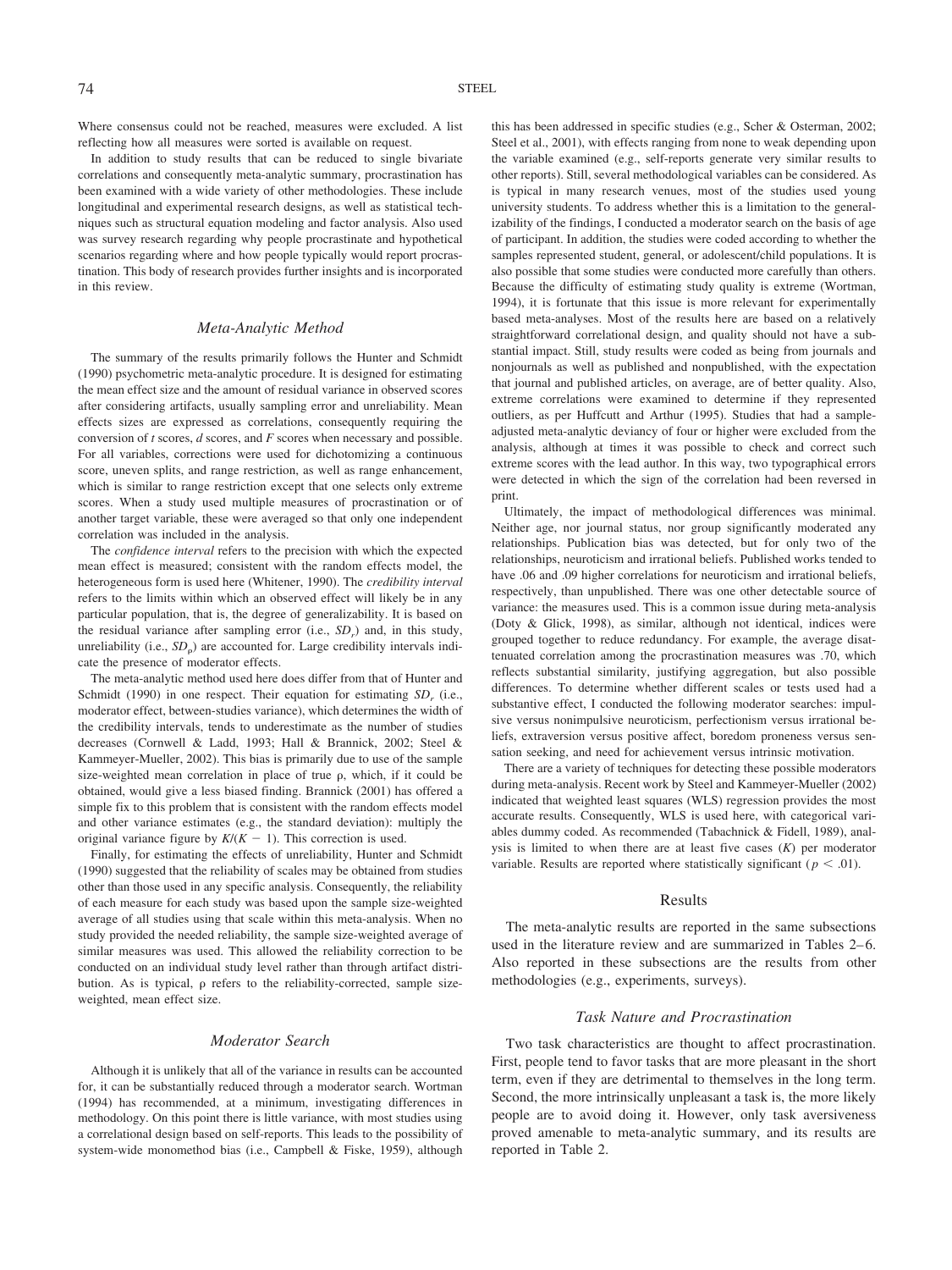| Table 2                                                                |  |
|------------------------------------------------------------------------|--|
| Summary of Procrastination's Correlational Findings: Task Aversiveness |  |

|                                               |         |             |              |            | $\bar{r}$ 95% interval |                      |            |            | $\rho$ 95% interval  |                      |
|-----------------------------------------------|---------|-------------|--------------|------------|------------------------|----------------------|------------|------------|----------------------|----------------------|
| Construct                                     |         | N           | $\mathbf{r}$ | SD.        | Confidence             | Credibility          |            | SD.        | Confidence           | Credibility          |
| Task procrastination<br>Trait procrastination | 8<br>10 | 938<br>.069 | .40<br>.40   | .13<br>.12 | .30, .51<br>.31, .49   | .14, .67<br>.17. .63 | .44<br>.46 | .14<br>.14 | .32, .55<br>.36, .57 | .15, .72<br>.19, .73 |

*Note. Task procrastination* refers to whether anyone would procrastinate about performing a specific task if it was aversive. *Trait procrastination* refers to whether procrastinators find more of life's tasks (e.g., washing dishes, paying bills) aversive.

#### *Timing of Rewards and Punishments*

Although research has been performed on temporal effects specific to procrastination, it has not been correlational and thus is not summarized meta-analytically. Still, the results do support a strong relationship. Mazur (1996, 1998) experimentally investigated procrastination in animals, finding that pigeons will indeed put off doing a small amount of work now for a delayed reward, in favor of having to do much more work later for the same result. Also, self-report methodology has indicated the importance of temporal proximity. When students were asked how much they would procrastinate under various conditions, they indicated that their procrastination would diminish as the task neared completion or as a deadline approached (Schouwenburg & Groenewoud, 2001; Strongman & Burt, 2000).

# *Task Aversiveness*

The importance of task aversiveness in triggering procrastination has received strong support from a variety of research methodologies. To this end, several researchers administered the Procrastination Assessment Scale—Students (Solomon & Rothblum, 1984). Part of this instrument asks respondents to indicate why, out of 26 possible reasons, they might procrastinate in writing a term paper. Factor analysis of responses consistently generates a dimension best described as "aversiveness of task," with its most popular item, "Really dislike writing term papers," endorsed by 45% of the respondents (Kachgal et al., 2001; K. E. Peterson, 1987; Rawlins, 1995; Solomon & Rothblum, 1984). Using comparable formats, several researchers found that two top-rated reasons for procrastinating before performing a task were that the task was unpleasant or that it was boring and uninteresting (E. M. Anderson, 2001; Briody, 1980; Froehlich, 1987; Haycock, 1993). Using an openended format, Ferrari (1993a) elicited a similar reason why people shopped late for Christmas: They disliked shopping.

In addition, aversiveness has been investigated for several different types of tasks, including personal projects, daily tasks, academic tasks (such as publication), and job search behaviors. This research has used a variety of methodologies, including the more rigorous formats of time sampling and daily logs (Ferrari & Scher, 2000; Pychyl et al., 2000). Consistently and strongly, the more people dislike a task, the more they consider it effortful or anxiety producing, the more they procrastinate ( $\bar{r}$  = .40,  $K = 8$ ). Interestingly, two moderators of this effect have been reported. First, aversiveness effects intensify if the projects are short term (Lay, 1987, 1990). Second, this relationship between procrastination behavior and task aversiveness is moderated by conscientiousness, with low conscientiousness apparently increasing the effect of task pleasantness on procrastination (Lay & Brokenshire, 1997; see also Somers, 1992). The correlation between trait procrastination and finding tasks aversive in general is also strong and stable  $(\bar{r}$  = .40,  $K = 10$ ). This correlation indicates that one possible reason why some people procrastinate more is simply that they find more of life's chores and duties aversive.<sup>5</sup>

Finally, several researchers have considered what type of task adversiveness is best correlated with procrastination. Jobs characterized by lower autonomy, task significance, and feedback were likely to increase decisional procrastination (Lonergan & Maher, 2000), although they were less related to behavioral procrastination (Coote-Weymann, 1988; Galué, 1990). Instead, behavioral procrastination was most strongly associated with the aversive task components of frustration, resentment, and, in particular, boredom (Ackerman & Gross, 2005; Blunt & Pychyl, 2000; Briody, 1980; Haycock, 1993; Puffer, 1989; Strongman & Burt, 2000). Similar results were found with experimental methodology (Senécal, Lavoie, & Koestner, 1997; Sigall, Kruglanski, & Fyock, 2000). The more boring and difficult a task was made, the more likely people were to delay doing it.

#### *Individual Differences*

Individual differences is the largest of the sections, dealing with the results for a wide range of variables. Tables 3–5 metaanalytically summarize all of these findings.

#### *Neuroticism*

The results for neuroticism and its facets are summarized in Table 3. Despite generating a weak positive correlation  $(\bar{r} = .24, )$  $K = 59$ ), it is at best very weakly associated with procrastination. To begin with, a weak positive correlation between neuroticism and procrastination should be expected because of method effects alone. Those who are more anxious or have more negative affect tend to be harsher judges of their own behavior, but are not necessarily poorer performers (Carver & Scheier, 1990; Ellis, 1989; Sarason, Sarason, & Pierce, 1990). That neuroticism appears to be essentially unrelated to observed procrastination (Steel et al., 2001; or fear of failure, Ackerman & Gross, 2005) supports this assertion.

<sup>5</sup> Ottens (1982) made this observation early on, noting that "Procrastinators perceive task situations in such ways so as to exacerbate their aversiveness" (p. 371).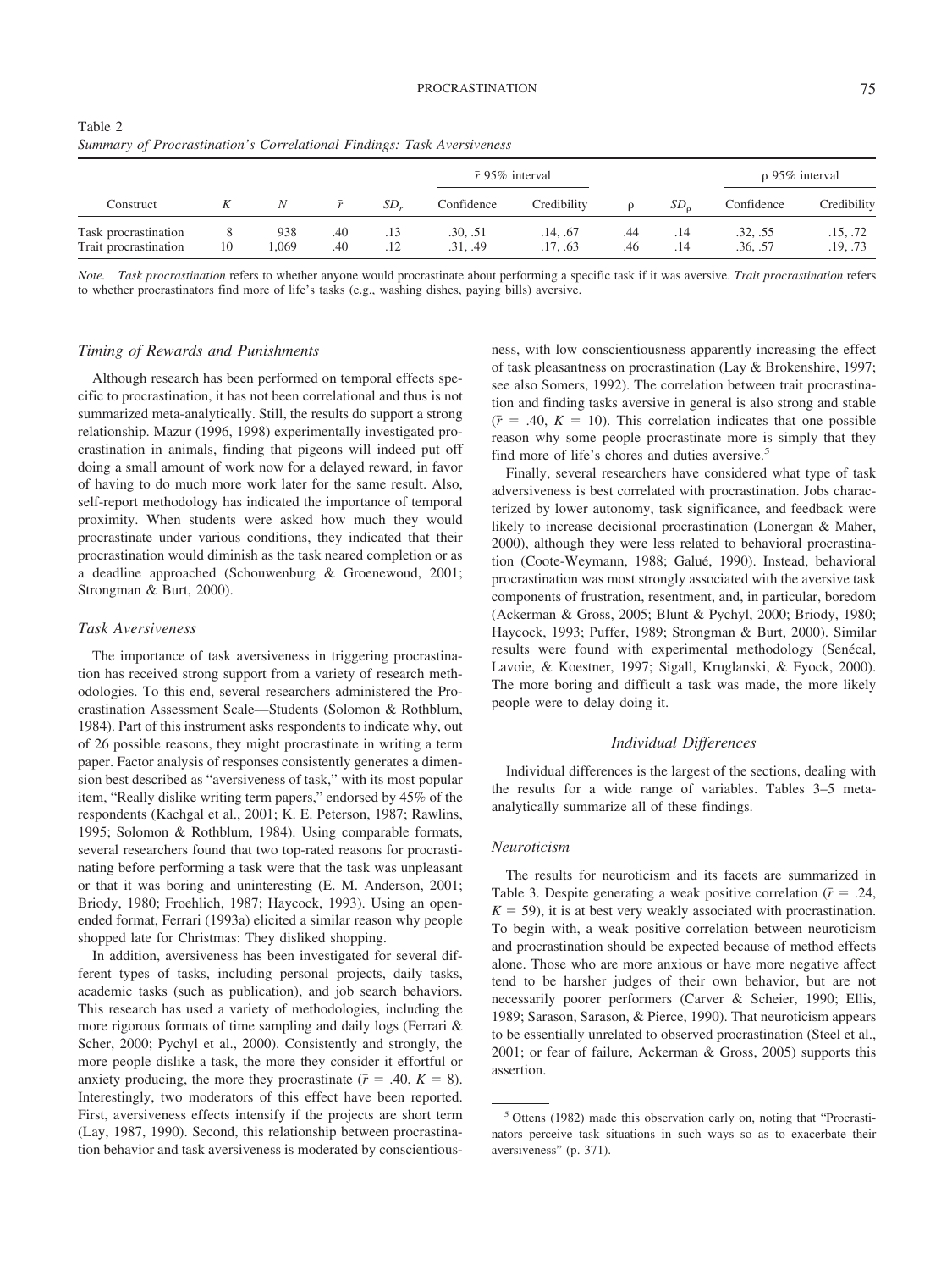# 76 STEEL

| Table 3                                                                             |  |
|-------------------------------------------------------------------------------------|--|
| Summary of Procrastination's Correlational Findings: Neuroticism and Related Traits |  |

|                              |    |        |           |        | $\bar{r}$ 95% Interval |               |        |                 | $\rho$ 95% Interval |               |
|------------------------------|----|--------|-----------|--------|------------------------|---------------|--------|-----------------|---------------------|---------------|
| Construct                    | K  | N      | $\bar{r}$ | $SD_r$ | Confidence             | Credibility   | $\rho$ | SD <sub>0</sub> | Confidence          | Credibility   |
| Neuroticism                  | 59 | 10.720 | .24       | .07    | .21, .26               | .10, .37      | .28    | .08             | .25, .31            | .12, .44      |
| Impulsive unrelated          | 10 | 2.366  | .16       | .00    | .14, .18               | .16, .16      | .19    | .00             | .17, .22            | .19. .19      |
| Impulsive related            | 10 | 1.911  | .33       | .04    | .28. .37               | .26, .40      | .37    | .06             | .32, .42            | .26, .48      |
| All irrational beliefs       | 71 | 13.137 | .17       | .10    | .14, .20               | $-.03, .36$   | .20    | .12             | .17, .24            | $-.03, .44$   |
| Irrational beliefs           | 14 | 2.384  | .27       | .11    | .20, .34               | .04, .49      | .35    | .14             | .26, .44            | .08, .62      |
| Fear of failure <sup>a</sup> | 57 | 10.785 | .18       | .08    | .15. .20               | .02. .33      | .21    | .10             | .18. .24            | .02, .40      |
| Perfectionism <sup>b</sup>   | 24 | 3.884  | $-.03$    | .11    | $-.09.02$              | $-.26, .19$   | $-.04$ | .14             | $-.11, .03$         | $-.31, .23$   |
| Self-efficacy                | 39 | 6.994  | $-.38$    | .09    | $-.42, -.34$           | $-.57, -.19$  | $-.46$ | $.12\,$         | $-.51, -.42$        | $-.70, -.22$  |
| Self-esteem                  | 33 | 5.748  | $-.27$    | .06    | $-.31, -.24$           | $-.39. - .16$ | $-.32$ | .07             | $-.36, -.28$        | $-.46. - .19$ |
| Self-handicapping            | 16 | 2.784  | .46       | .09    | .40, .51               | .27, .64      | .61    | .13             | .54, .68            | .35, .87      |
| Depression                   | 56 | 10.728 | .28       | .08    | .26, .31               | .12, .45      | .34    | .10             | .31, .38            | .14, .54      |

<sup>a</sup> Includes fear of failure, evaluation anxiety, social perfectionism, and self-consciousness. <sup>b</sup> Includes self and other perfectionism.

Furthermore, neuroticism's connection to procrastination appears to be primarily due to impulsiveness, not anxiety. Results analyzed at the facet level indicated that neuroticism's connection to procrastination was "largely a matter of impulsiveness" (Schouwenburg & Lay, 1995, p. 488; see also J. L. Johnson & Bloom, 1995) and that it added little unique variance over conscientiousness. More recently, structural equation modeling analysis indicated that neuroticism has no direct links to procrastination and that any relationship is fully mediated by conscientiousness (D. G. Lee, Kelly, & Edwards, 2006). Segmenting the results specific to neuroticism by measure provides support for this conclusion: The Eysenck Personality Questionnaire (Eysenck & Eysenck, 1975), the Berkeley Personality Profile (Harary & Donahue, 1994), and the Big Five Inventory (John, Donahue, & Kentle, 1991) do not nest impulsiveness with neuroticism to the same extent as do the NEO Five-Factor Inventory (Costa & McCrae, 1992) or the Eysenck Personality Inventory (Eysenck & Eysenck, 1964). Examination of the studies that used the nonimpulsive-related measures suggests a mean correlation of only .16, whereas examination of those that used the impulsive measures suggests a mean correlation of .33. With WLS regression, this is a significant difference, *F*(1,  $18) = 47.84, p < .001.$ 

Finally, there are two other anxiety-related issues. First, Mc-Cown, Petzel, and Rupert (1987) reported a curvilinear relationship between neuroticism and procrastination that explained approximately 61% of the variance. This is an extremely strong finding but is not equally robust. Unfortunately, no supporting result has been reported in any subsequent work (J. L. Johnson & Bloom, 1995; Schouwenburg & Lay, 1995; Steel et al., 2001), and the original work of McCown et al. could be considered anomalous. Second, Blatt and Quinn (1967) argued that procrastination was due to a form of anxiety, specifically fear of death. Testing this, Donovan (1995) found a correlation of .28 between procrastination and the Death Anxiety Scale, which is not significantly different from the results obtained for general anxiety.

*Irrational beliefs.* Although clinical work has stressed that irrational beliefs are a major source of procrastination, results have been irregular and often weak. Meta-analytic review indicates that the average correlation is .17 ( $K = 71$ ). However, significantly weaker as well as stronger results have been obtained with two different specific forms of irrational beliefs.

With WLS regression, self- and other perfectionism proved to be much lower,  $F(1, 67) = 11.53$ ,  $p < .001$ , than other forms of irrational beliefs. Only socially prescribed perfectionism, in which people believe that significant others have set standards for them, is even weakly related to procrastination ( $\bar{r}$  = .18; analyzed with other fear of failure constructs). According to Haycock (1993), only 7% of people surveyed reported perfectionism as contributing to their procrastination. In addition, the Almost Perfect Scale (Slaney, Ashby, & Trippi, 1995) of perfectionism has four items related to procrastination. As found by Enns and Cox (2002) and Slaney, Rice, and Ashby (2002), perfectionists generally scored the same or lower than nonperfectionists on procrastination, the exception being perfectionists who were also seeking clinical counseling.

However, WLS regression indicates that somewhat stronger results were obtained with more general irrational belief scales,  $F(1, 67) = 5.73$ ,  $p = .02$ , such as the Self-Critical Cognition Scale (Ishiyama & Munson, 1993). Other research has also indicated that irrational beliefs do appear to be the source of at least some procrastination. Solomon and Rothblum (1984) extracted a fear of failure dimension from a factor analysis of 26 procrastination reasons, a finding that has been repeatedly replicated (Brownlow & Reasinger, 2000; Clark & Hill, 1994; Harrington, 2005; Milgram, Marshevsky, & Sadeh, 1995; Onwuegbuzie, 2000b; K. E. Peterson, 1987; Rawlins, 1995; Schouwenburg, 1992). The dimension consists of evaluation anxiety, low self-confidence, and perfectionism. Its most popular item was endorsed by approximately 17% of respondents (Kachgal et al., 2001; Solomon & Rothblum, 1984). A typical item is "Were concerned you wouldn't meet your own expectations." Generating a similar finding, although using an open-ended questionnaire, Briody (1980) and Haycock (1993) found respectively that 16% and 7% of people gave fear of failure as a reason. This discrepancy between correlational and frequency data likely indicates a form of counterbalancing; people may also cite fear of failure as a reason for not procrastinating. Using an experimental design, Senécal et al. (1997) found further support. Procrastinators are more likely to put off difficult and boring tasks when they expect to be evaluated.

*Low self-efficacy and low self-esteem.* Both variables were associated with procrastination, both in the expected direction and to the expected degree. Self-efficacy showed the strongest rela-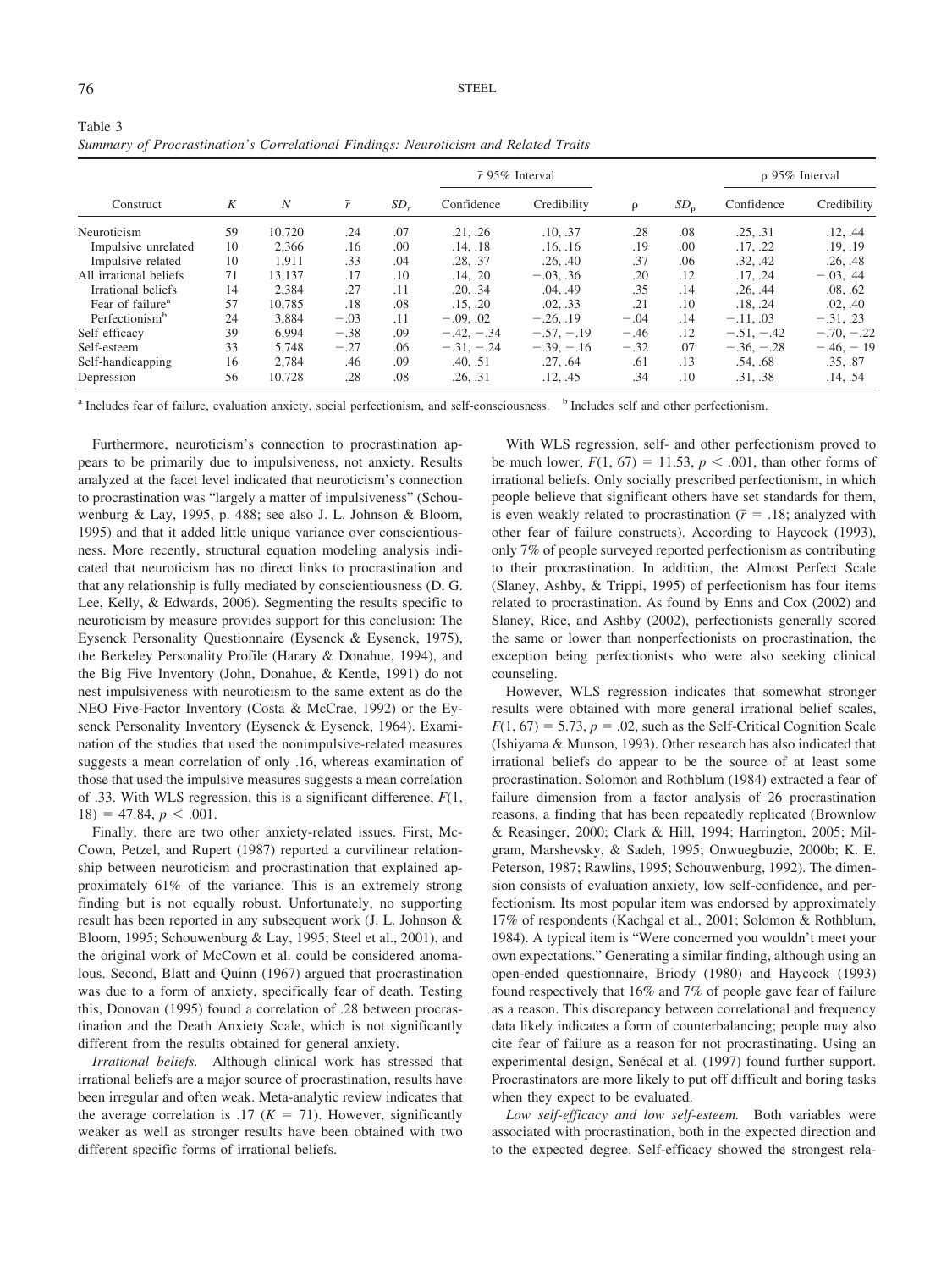|                         |    |                  |                |        | $\bar{r}$ 95% Interval |               |        |             | $\rho$ 95% Interval |              |
|-------------------------|----|------------------|----------------|--------|------------------------|---------------|--------|-------------|---------------------|--------------|
| Construct               | K  | $\boldsymbol{N}$ | $\overline{r}$ | $SD_r$ | Confidence             | Credibility   | $\rho$ | $SD_{\rho}$ | Confidence          | Credibility  |
| Openness to experience: |    |                  |                |        |                        |               |        |             |                     |              |
| Intelligence/aptitude   |    |                  |                |        |                        |               |        |             |                     |              |
| Openness to experience  | 16 | 3.612            | .03            | .08    | $-.02, .08$            | $-.14, .20$   | .04    | .10         | $-.03, .10$         | $-.16, .24$  |
| Intelligence/aptitude   | 14 | 2,151            | .03            | .07    | $-.03, .09$            | $-.11, .17$   | .03    | .08         | $-.03, .10$         | $-.13, .20$  |
| Agreeableness           | 24 | 5,001            | $-.12$         | .06    | $-.08, -.15$           | $-.01, -.23$  | $-.14$ | .07         | $-.19.-.10$         | $-.28.-.01$  |
| Extraversion            |    |                  |                |        |                        |               |        |             |                     |              |
| Extraversion            | 27 | 5.032            | $-.12$         | .05    | $-.15, -.09$           | $-.21, -.03$  | $-.14$ | .05         | $-.18, -.10$        | $-.25, -.04$ |
| Extraversion            | 18 | 3,951            | $-.11$         | .04    | $-.14, -.07$           | $-.19.-.03$   | $-.13$ | .04         | $-.17.-.08$         | $-.21, -.04$ |
| Positive affect         | 12 | 1.934            | $-.17$         | .05    | $-.23, -.12$           | $-.27. - .07$ | $-.21$ | .06         | $-.27, -.15$        | $-.33, -.08$ |
| Impulsiveness           | 22 | 4.005            | .41            | .10    | .37, .46               | .23, .60      | .52    | .11         | .46, .58            | .30, .75     |
| Sensation seeking       | 11 | 2,055            | .17            | .12    | .09, .25               | $-.07, .41$   | .21    | .15         | .11, .32            | $-.08, .51$  |
| Boredom proneness       | 3  | 408              | .40            | .11    | .25, .54               | .18, .61      | .51    | .14         | .32, .69            | .24, .77     |

Table 4 *Summary of Procrastination's Correlational Findings: Openness to Experience, Agreeableness, and Extraversion*

tionship, with meta-analytic review giving its average correlation as  $-.38$  ( $K = 39$ ). Two other studies support the importance of self-efficacy. Briody (1980) found 8% of respondents stating that low self-confidence was a cause of procrastination. Micek (1982) found that procrastinators were more likely to give up on their efforts when encountering an obstacle  $(r = .40)$ . For self-esteem, the average correlation was similarly negative, but weaker at  $-.27$  $(K = 33)$ .

*Self-handicapping.* The average correlation between selfhandicapping and procrastination is .46 ( $K = 16$ ). As additional evidence, procrastinators tended to spend more time on projects if they were likely to fail, whereas the opposite relationship was seen for nonprocrastinators (Lay, 1990). Similarly, procrastinators were experimentally shown to enter voluntarily into conditions or to engage in activities that self-handicapped their performance on evaluative tests (Ferrari, 1991c; Ferrari & Tice, 2000). However, Lay, Knish, and Zanatta (1992) found several divergent relationships between self-handicappers and procrastinators, indicating that although the two overlap conceptually, they are different. Although both self-handicappers and procrastinators may delay their efforts, self-handicappers are more likely to engage in other forms of self-handicapping (e.g., avoid practicing for a test).

*Depression.* As summarized, depression is associated with procrastination, demonstrating an average correlation of .28 (*K* 56). Aside from depression in general, several studies have focused on one of its symptoms, lethargy or lack of energy. Tiredness is one of the top three reasons that students give for putting off work (Strongman & Burt, 2000). Approximately 28% of students indicated "Didn't have enough energy to begin the task" as a source of procrastination (Kachgal et al., 2001; K. E. Peterson, 1987; Solomon & Rothblum, 1984). Notably, this item was also associated with others indicating task aversiveness.

Other research regarding the relationship between procrastination and pessimism or optimism has indicated that this facet of depression may be too complex to be described in a general linear fashion. Although the results for pessimism were not significantly different from those for general depression, Sigall et al.'s (2000) experimental investigation indicated that it is possible to be too optimistic. They found that extremely optimistic participants were more likely to procrastinate in initiating an aversive task. An examination of their expectations indicated that they thought they could delay and still finish before the deadline. This finding is similar to Day et al.'s (2000) description of the socially active optimistics, who are confident in their ability to delay their work successfully until later.

# *Openness to Experience: Intelligence/Aptitude*

The results for openness to experience and intelligence/aptitude are summarized in Table 4. Openness to experience shows a scant correlation of .03 ( $K = 16$ ). Similarly, the relationship for intelligence/aptitude is low at .03 ( $K = 14$ ).

#### *Agreeableness*

Meta-analytically, the average correlation of agreeableness is  $-$ .12 ( $K = 24$ ), as per Table 4. However, Solomon and Rothblum (1984) did extract through factor analysis a dimension called *rebellion against control* when they examined reasons for procrastinating. Still, its most popular item, "You resented people setting deadlines for you," was endorsed by less than 5% of respondents (see also Kachgal et al., 2001).6

# *Extraversion*

The results for extraversion and its facets are summarized in Table 4. For extraversion specifically, they are extremely weak, with a correlation of  $-.12$  ( $K = 27$ ). Furthermore, findings specific to positive affect may potentially show more consistent results, because positive affect emphasizes the energy rather than the impulsivity component of extraversion. Accordingly, confining the meta-analysis to positive affect reveals a correlation of  $-.17$  $(K = 12)$ . As WLS regression indicates, it is marginally stronger,  $F(1, 28) = 4.34$ ,  $p = .04$ , than measures specific to trait extraversion ( $\bar{r}$  = -.11,  $K = 18$ ). On the other hand, there appear to be aspects of extraversion that lead to procrastination. McCown et al. (1989), using principal components analysis, described a type of

<sup>6</sup> Of note, Rawlins (1995) found that this was a more popular reason for very young adolescents, with 26% highly endorsing this item. Also, Galué (1990) and Aldarondo (1993) extracted procrastination dimensions similar to rebellion, that is autonomy and passive aggressive respectively.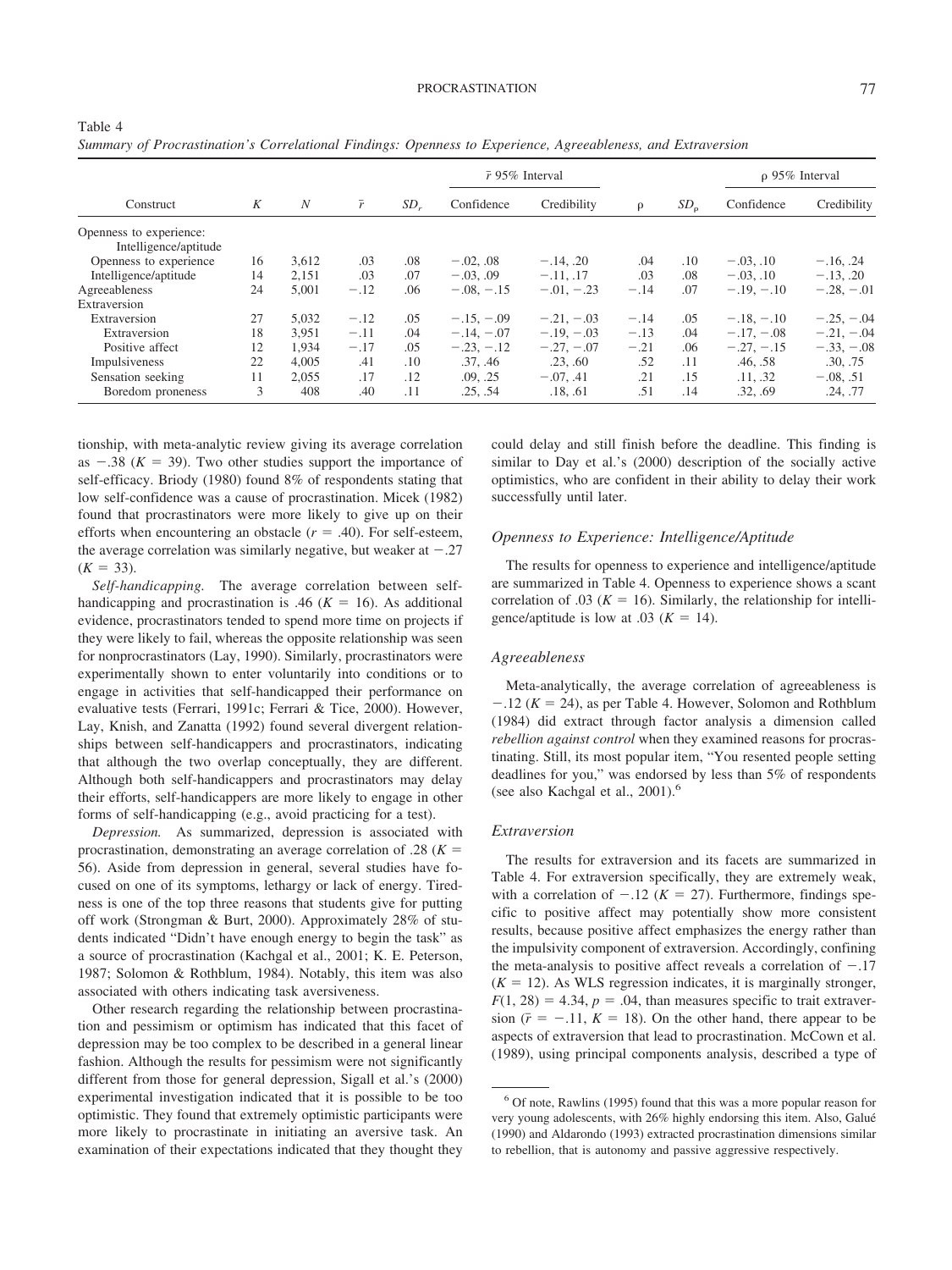procrastinator as extraverted and outgoing. Similarly, Briody (1980), Froehlich (1987), Haycock (1993), and Strongman and Burt (2000) all indicated that a common distraction, social activities with friends, facilitates procrastination. Finally, Senécal, Julien, and Guay (2003) found a correlation of .30 between procrastination and a measure of role conflict because of interpersonal relationships.

*Impulsiveness.* Evidence has suggested that impulsiveness plays a solid role in procrastination. As reviewed, the average correlation between procrastination and impulsiveness is .41  $(K =$ 22). Other research using related criteria has provided additional confirmation. Procrastinators tend not to have a future temporal orientation (Lasane & Jones, 2000; Specter & Ferrari, 2000) and tend to dislike structure or routine (Somers, 1992). Also, they tend not to be stimulus screeners (Lay, 1987). Nonscreeners are more sensitive to the pleasantness of tasks and are thus more likely to be impulsive. Qualitative analysis of procrastination has also indicated that typically the decision to procrastinate is impulsive and unplanned (Quarton, 1992). Finally, when asked how they prefer to structure their daily work, procrastinators typically choose to start with the more pleasurable tasks, while nonprocrastinators prefer to sequence those last (König  $&$  Kleinmann, 2004).

*Sensation seeking.* Evidence has suggested that perhaps some procrastination is motivated by sensation seeking, but not very much. As summarized, the average correlation with procrastination is .17 ( $K = 11$ ). Additional findings in Kachgal et al.'s (2001) and Solomon and Rothblum's (1984) factor analyses suggested that sensation seeking has only marginal importance. These studies extracted a risk-taking dimension by examining the reasons for procrastinating. It was not well endorsed, with only 6.4% of students responding positively to its most popular item, "Looked forward to the excitement of doing this task at the last minute." Likewise, Froehlich (1987) found that one of the lowest rated reasons for procrastinating was "I like the excitement and challenge of doing things at the last minute."

However, there is one caveat. As mentioned, task aversiveness is strongly associated with procrastination, particularly if the task is boring. Three of the studies on sensation seeking (Blunt & Pychyl, 1998; Ferrari, 2000; Vodanovich & Rupp, 1999) dealt specifically with boredom proneness, which shows a significantly stronger relationship with procrastination according to WLS regression,  $F(1, 9) = 20.40$ ,  $p = .001$ , with  $\bar{r} = .40$ .

#### *Conscientiousness*

The results for conscientiousness and its facets are summarized in Table 5. Several early studies have shown that there was some connection between procrastination and competitiveness or superego strength (Effert & Ferrari, 1989; Wessman, 1973). More recent investigations using conscientiousness from the five-factor model of personality have indicated that the average correlation is  $-.62$  $(K = 20)$ . Of note, Scher and Osterman (2002) found a virtually identical relationship when using other instead of self-reports.

In addition, once conscientiousness had been partialled out of the correlations between procrastination and the other four trait factors, virtually none of them reached either practical or statistical significance (J. L. Johnson & Bloom, 1995; Schouwenburg & Lay, 1995). Also, Schouwenburg (1995a) factor analyzed several measures related to procrastination, conscientiousness, and neuroticism. The procrastination and conscientiousness variables loaded together, whereas those related to neuroticism loaded on a separate dimension.

*Self-control/self-discipline.* Researchers have studied selfdiscipline using a wide variety of self-control, organization, and planning scales. Results, as reported in Table 5, indicate an average correlation of  $-.58$  ( $K = 21$ ). Other supporting research includes Schouwenburg's (1995a) factor analysis, which suggested that self-discipline may be equivalent to trait procrastination or that it is at least a proximal cause of procrastination behavior. Similarly, procrastinators tend to choose short-term benefits over long-term gains, reflecting a core component of poor selfregulation (Tice & Baumeister, 1997).

*Distractibility.* Results firmly support the importance of distractibility. Its average correlation is large at .45 ( $K = 13$ ) as well as extremely consistent, as indicated by the credibility intervals. Haycock (1993) identified the availability of distractions as one of the top reasons contributing to procrastination.

*Organization.* As expected, organization demonstrates a strongly negative relationship. Results consistently indicated that

| Table 5                                                                                         |  |
|-------------------------------------------------------------------------------------------------|--|
| Summary of Procrastination's Correlational Findings: Conscientiousness and Intention–Action Gap |  |

|                        |    |       | $\bar{r}$ | $SD_{-}$ | $\bar{r}$ 95% Interval |               |        |                 | $\rho$ 95% Interval |               |
|------------------------|----|-------|-----------|----------|------------------------|---------------|--------|-----------------|---------------------|---------------|
| Construct              | K  | N     |           |          | Confidence             | Credibility   | $\rho$ | SD <sub>o</sub> | Confidence          | Credibility   |
| Conscientiousness      |    |       |           |          |                        |               |        |                 |                     |               |
| Conscientiousness      | 20 | 4.012 | $-.62$    | .05      | $-.65, -.60$           | $-.71, -.53$  | $-.75$ | .06             | $-.78.-.72$         | $-.88, -.62$  |
| Self-control           | 21 | 3.840 | $-.58$    | .09      | $-.62, -.53$           | $-.76, -.39$  | $-.73$ | .14             | $-.79. - .68$       | $-1.0, -0.46$ |
| Distractibility        | 13 | 2,232 | .45       | .09      | .39, .51               | .28, .62      | .59    | .11             | .51, .66            | .37. .81      |
| Organization           | 25 | 4.757 | $-.36$    | .10      | $-.41, -.31$           | $-.57, -.15$  | $-.45$ | .14             | $-.51, -.39$        | $-.73.-.18$   |
| Achievement motivation | 34 | 6.171 | $-.35$    | .11      | $-.40, -.31$           | $-.57, -.14$  | $-.43$ | .13             | $-.48.-.38$         | $-.69. - .16$ |
| Need for achievement   | 17 | 3.416 | $-.44$    | .11      | $-.50, -.38$           | $-.66, -.22$  | $-.55$ | .13             | $-.62, -.47$        | $-.81, -.28$  |
| Intrinsic motivation   | 19 | 3.299 | $-.26$    | .06      | $-.31, -.22$           | $-.39. - .14$ | $-.32$ | .06             | $-.37, -.26$        | $-.44.-.19$   |
| Intention-action gap   |    |       |           |          |                        |               |        |                 |                     |               |
| Dilatory behavior      | 16 | 3.059 | .52       | .07      | .48, .56               | .38, .66      | .64    | .08             | .59, .69            | .48, .80      |
| Intention              | 8  | 1.017 | $-.03$    | .12      | $-.13, .08$            | $-.27, .21$   | $-.03$ | .14             | $-.16, .09$         | $-.32, .25$   |
| Intention-action gap   | 6  | 533   | .29       | .00      | .22, .36               | .29. .29      | .31    | .00             | .24, .38            | .31, .31      |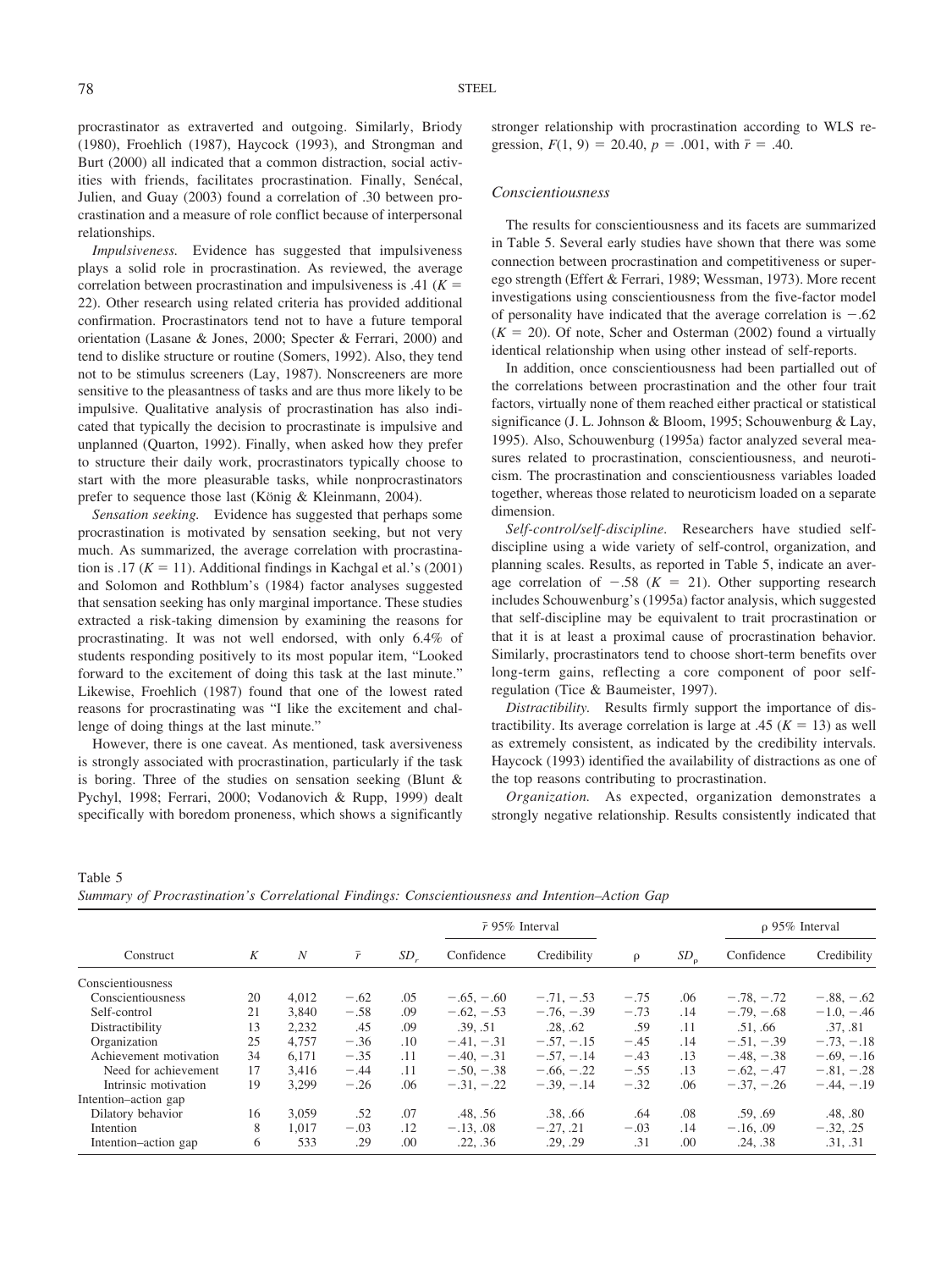organization is antithetical to procrastination, with an average correlation of  $-.36$  ( $K = 25$ ).

*Achievement motivation.* One of the first findings in the field of procrastination is that procrastinators tend to have lower achievement drives (Lum, 1960). As meta-analytically summarized, need for achievement combined with intrinsic motivation has an average correlation of  $-.35$  ( $K = 34$ ). In addition, Lay's (1987) efforts in typology extracted a type of procrastinator that he termed the *underachiever*. However, achievement motivation is a broader construct than intrinsic motivation. Accordingly, WLS regression confirms that results are significantly different depending upon whether they deal with need for achievement or intrinsic motivation,  $F(1, 34) = 22.90$ ,  $p < .001$ . Results dealing specifically with need for achievement suggest an even higher correlation of  $-.44$  ( $K = 17$ ).

*Intention–action gap.* Procrastination does appear to often be involuntary, with procrastinators typically agreeing with the statement, "No matter how much I try, I still put things off"  $(r = .64;$ Stainton, 1993). Other research supports this assertion. To begin with, several studies have compared procrastination with selfreported work intentions over several time periods. The two variables are almost completely independent, and thus procrastinators usually intend to work as hard as anyone else or harder ( $\bar{r} = -.03$ ,  $K = 8$ ). Given this typical lack of difference, researchers have focused on how consistently procrastinators act upon these intentions. One way this has been assessed is by administering procrastination measures in conjunction with a self-report intention– action discrepancy measure, such as Kuhl's (1994) state-oriented hesitation scale or Schouwenburg's (1992) dilatory behavior scale. As Table 5 indicates, dilatory behavior correlates on average .52 with procrastination  $(K = 16)$ .

In addition, several researchers investigated this topic by measuring the disparity between intended and actual work habits. As Table 5 indicates, the average correlation was .29 ( $K = 6$ ). Of note, the size of this gap is highly contingent on the time separating intention and action. It increases the further ahead that procrastinators plan their actions (i.e., 1 week versus 2; Steel, 2002a). On the other hand, the gap decreases and even reverses as the deadline begins to loom (Steel et al., 2001; Van Hooft et al., 2005). In the final hour, it is the procrastinator who is doing more work than intended.

#### *Outcomes*

Outcomes refer to the expected effects on utility, specifically a poorer mood and worse performance. It is important to note that these outcomes may still represent more distal causes of procrastination, possibly increasing depression or decreasing selfefficacy, for example.

# *Effect on Mood*

The empirical evidence concerning mood is not definitive. Moods have the potential to show a relationship with procrastination where none may exist. Specifically, those in poorer moods are more likely to indicate that they procrastinate, regardless of their actual behavior (Carver & Scheier, 1990; Sarason et al., 1990; Stainton, Lay, & Flett, 2000; Steel et al., 2001). More important, moods change; procrastinators may feel remorse for their inactions at any time, perhaps even after the experimental session or academic semester has ended. Consequently, if researchers tested more frequently or possibly over longer time periods, a previously undetected mood difference could easily appear. Because most of the studies have examined mood over different sections of the timeline, the direction of the relationship is expected to be inconsistent, and meta-analytic aggregation does not appear to be advisable.

Supporting the importance of mood, Tice and colleagues reported that procrastination could be motivated by mood repair (Tice & Bratslavsky, 2000; Tice, Bratslavsky, & Baumeister, 2001). Students who were experimentally manipulated into an unhappy mood were more likely to try lifting their spirits before practicing for an informal math test. However, the long-term success of this strategy seems doubtful, with Pychyl (1995) having found a correlation of .46 between project guilt and project procrastination.

More support for the importance of mood comes from researchers who have used repeated measures of state anxiety or mood over the duration of an academic course. Student procrastinators tend to be more anxious across the entire semester (Rothblum, Solomon, & Murakami,  $1986$ <sup>7</sup> and tend to experience less stress early on, but more stress later on and more stress overall (Tice & Baumeister, 1997). This last finding has been replicated in part, where the relationship between procrastination and state agitation (i.e., anxiety) was observed but only either as an increase at the course end (Assur, 2003; Lay & Schouwenburg, 1993) or as a decrease at the course beginning (Towers & Flett, 2004). Similarly, employee procrastinators tend to continue worrying about their work after leaving the office  $(r = .31;$  Van Eerde, 1998). Finally, Froehlich (1987) and Haycock (1993) asked students retrospectively how they felt after procrastinating, with over 80% of the responses categorized as negative. Similarly, an online poll by the Procrastination Research Group (2005) that surveyed over 9,000 respondents indicated that 94% find that procrastination has some negative effect on their happiness, with 18% indicating that the effect is extremely negative.

Other researchers, however, indicated no significant relationship between mood and procrastination. When the state anxiety of students was examined just before and then during exams, no relationship was detected between it and procrastination (Lay, Edwards, Parker, & Endler, 1989; Lay & Silverman, 1996). Also, student procrastinators did not become more agitated or dejected after recollecting their study habits, indicating that their relative lack of work was not particularly stressful to them (Lay, 1994). Similarly, a study using experience-sampling methodology over a 5-day period did not find any significant relationship between procrastination and negative mood (Pychyl et al., 2000), despite a strong guilt relationship  $(r = .42)$ . Finally, countering Lay and Schouwenburg's (1993) results, Somers (1992) found no significant association between mood and procrastination on the final day of class.

<sup>7</sup> Unfortunately, this study is less than decisive. It operationalized procrastination as delay in conjunction with negative affect, thus virtually guaranteeing this effect. On the other hand, Beswick et al. (1988) reported that the problem versus anxiety versions of their inventory correlated at .89.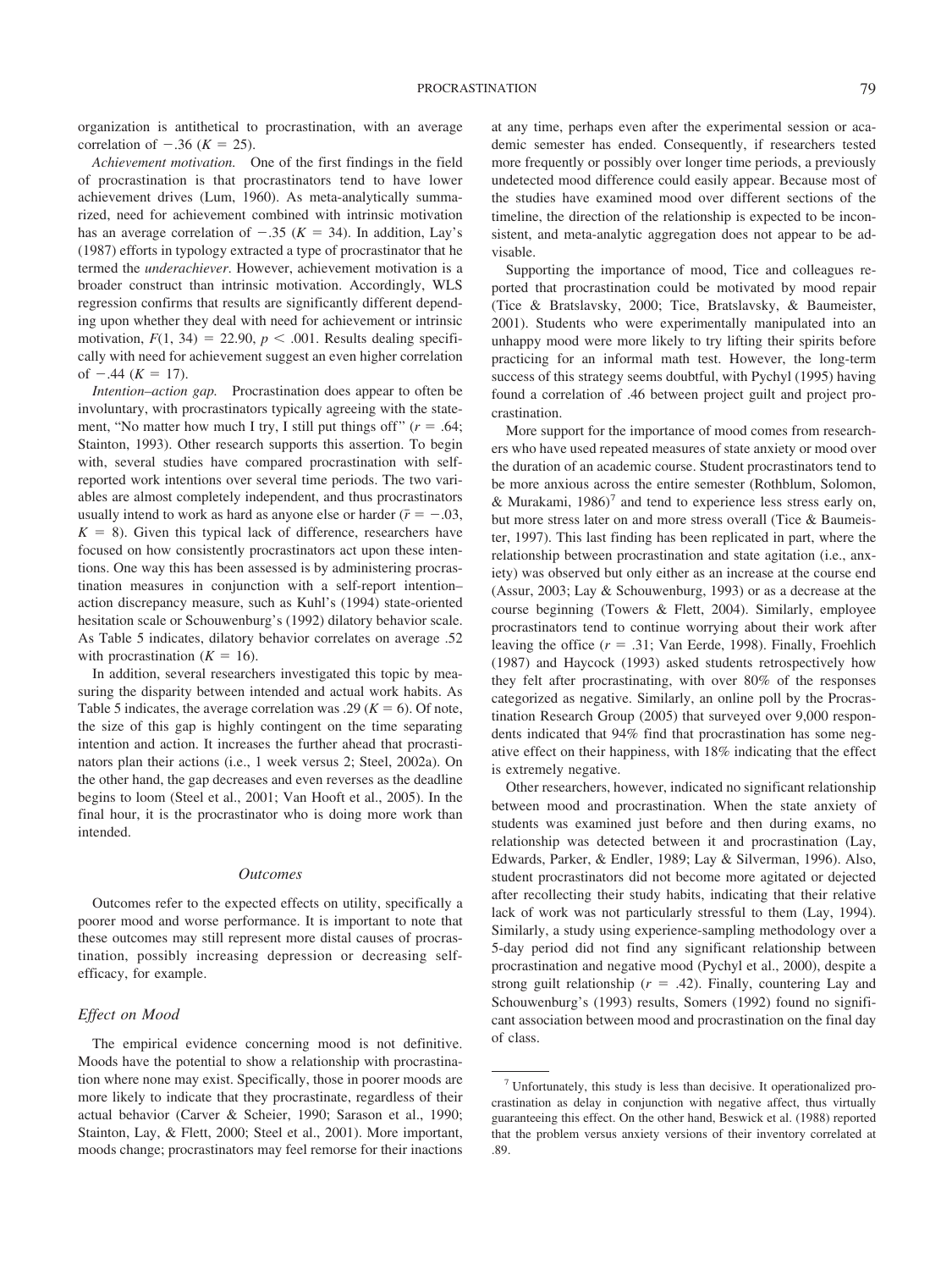#### *Poor Performance*

The relationship between procrastination and performance is similar in strength, though opposite in direction, to that seen for conscientiousness and performance. Results, as summarized in Table 6, indicate a weak but consistently negative relationship between academic performance and procrastination. The average correlation was  $-.19$  ( $K = 41$ ). As the credibility interval indicates, procrastination is usually harmful, sometimes harmless, but never helpful.

Other performance criteria confirm the dangers of procrastination. Consistently, procrastination shows negative correlations with overall GPA, course GPA, final exam scores, and assignment grades (see Table 6). Moving away from academic indicators, Sirois (2004b) as well as Elliot (2002) investigated the selfreported impact of procrastination on people's health, finding significant negative correlations of  $-.16$  and  $-.22$ , respectively. One major reason is that procrastinators tend to postpone getting appropriate medical treatments and diagnostic tests (e.g., Colman, Brod, Potter, Buesching, & Rowland, 2004; Morris et al., 1990; White et al., 1994). Elliot found an even stronger negative relationship  $(-.42)$  between procrastination and financial well being. Similarly, Mehrabian (2000) found a significant correlation of -.26 between career/financial success and procrastination. Notably, evaluation of success was based on peer rather than selfreport.

#### *Demographics*

The demographic analyses are based on aggregating individual level correlations but also include an examination at a group level. Mean levels of procrastination were reported for 136 samples that used one of six primary scales (e.g., Aitken Procrastination Inventory, Procrastination Assessment Scale—Students); the analyses are confined to this set, allowing the statistical control of measurement differences. When a study used multiple procrastination scales, each mean was retained, although the sample was divided among each result to prevent over weighting.

These procrastination measures were converted into a common five-point metric, dummy coded, and then entered first into a WLS multiple regression analysis. The subsequent step was to enter the variable of interest (e.g., age). Although individual-level data tend to replicate at the group level (Steel & Ones, 2002), this is not a necessary outcome (Ostroff, 1993). Meta-analytic results are summarized in Table 6.

# *Age*

Initial uncorrected results are reported in Table 6, showing that indeed procrastination appears to decrease with age  $(\bar{r} = -.15, )$  $K = 16$ ). However, these results suffer from extreme range restriction. Correcting with a standard deviation based on those of age 12 and up (i.e.,  $\sigma = 19.5$  years; U.S. Census Bureau, 2000), the findings become extremely strong ( $\bar{r} = -.48$ ). Those in their senior years are putting off very little.

The effect of age on procrastination was also analyzed on a group level. The results, however, were not significant,  $\Delta R^2 = .01$ ,  $F(1, 88) = .54$ ,  $p = .47$ . This failure to replicate may be because range restriction was still intense at the group level, where the average mean age was 21.8 and the standard deviation was 4.6.

# *Gender*

Only a weak relationship was expected between gender and procrastination, and the results bear this out. After correction for uneven splits, men do appear to procrastinate only slightly more than women ( $\bar{r} = -.08$ ,  $K = 44$ ). At a group level, there were 124 samples that reported the percentage of men that constitute the sample, although the results were not significant at this level of analysis,  $\Delta R^2 = .01$ ,  $F(1, 125) = 1.86$ ,  $p = .18$ .

# *Year*

Publication year for the reported samples with mean data spans 23 years, from 1982 to 2005. Using publication year to indicate sample year, I conducted several analyses. After the different procrastination measures were controlled for, year of publication had a significant effect for data up to 2003,  $\Delta R^2 = .06$ ,  $F(1, 1)$ 123) = 7.81,  $p = .006$ ,  $B = .027$ . However, including 2004 data diminished this effect,  $\Delta R^2 = .03$ ,  $F(1, 132) = 4.39$ ,  $p = .04$ , and by 2005 it no longer was significant,  $\Delta R^2 = .02$ ,  $F(1, 135) = 3.12$ ,  $p = 0.08$ . There are several possible reasons for these results, such as cohort effects. However, post hoc analysis indicates that they are due to nationality. If the data from the United States, which

Table 6

*Summary of Procrastination's Correlational Findings: Poor Performance and Demographics*

|                     |    |       | $\bar{r}$ |        | $\bar{r}$ 95% Interval |               |        |                 | $\rho$ 95% Interval |              |
|---------------------|----|-------|-----------|--------|------------------------|---------------|--------|-----------------|---------------------|--------------|
| Construct           | K  | N     |           | $SD_r$ | Confidence             | Credibility   | $\rho$ | SD <sub>o</sub> | Confidence          | Credibility  |
| Poor performance    |    |       |           |        |                        |               |        |                 |                     |              |
| Overall performance | 41 | 7.447 | $-.19$    | .09    | $-.23. - .16$          | $-.37, -.01$  | $-.21$ | .10             | $-.25, -.17$        | $-.41, -.01$ |
| <b>GPA</b>          | 19 | 4.075 | $-.16$    | .07    | $-.20, -.12$           | $-.29. - .03$ | $-.18$ | .07             | $-.21, -.13$        | $-.32, -.04$ |
| Course GPA          | 10 | 2.067 | $-.25$    | .03    | $-.30, -.21$           | $-.32, -.19$  | $-.28$ | .03             | $-.33.-.23$         | $-.35, -.21$ |
| Final exam          | 11 | 947   | $-.17$    | .17    | $-.29. - .06$          | $-.50, .15$   | $-.19$ | .18             | $-.31, -.06$        | $-.54, .17$  |
| Assignments         | 13 | 1.973 | $-.21$    | .13    | $-.29. - .12$          | $-.47, .06$   | $-.22$ | .15             | $-.32, -.13$        | $-.52, .07$  |
| Demographics        |    |       |           |        |                        |               |        |                 |                     |              |
| Uncorrected age     | 16 | 3.248 | $-.15$    | .07    | $-.20, -.10$           | $-.29. - .00$ | $-.16$ | .08             | $-.21, -.11$        | $-.32, .00$  |
| Corrected age       | 16 | 3.248 | $-.48$    | .12    | $-.70, -.25$           | $-.71, -.24$  | $-.51$ | .13             | $-.75, -.27$        | $-.77, -.26$ |
| Gender              | 44 | 8.756 | $-.08$    | .09    | $-.12, -.05$           | $-.27, .10$   | $-.09$ | .10             | $-.13.-.05$         | $-.29.11$    |

*Note.* For gender, male  $= 1$ , female  $= 2$ .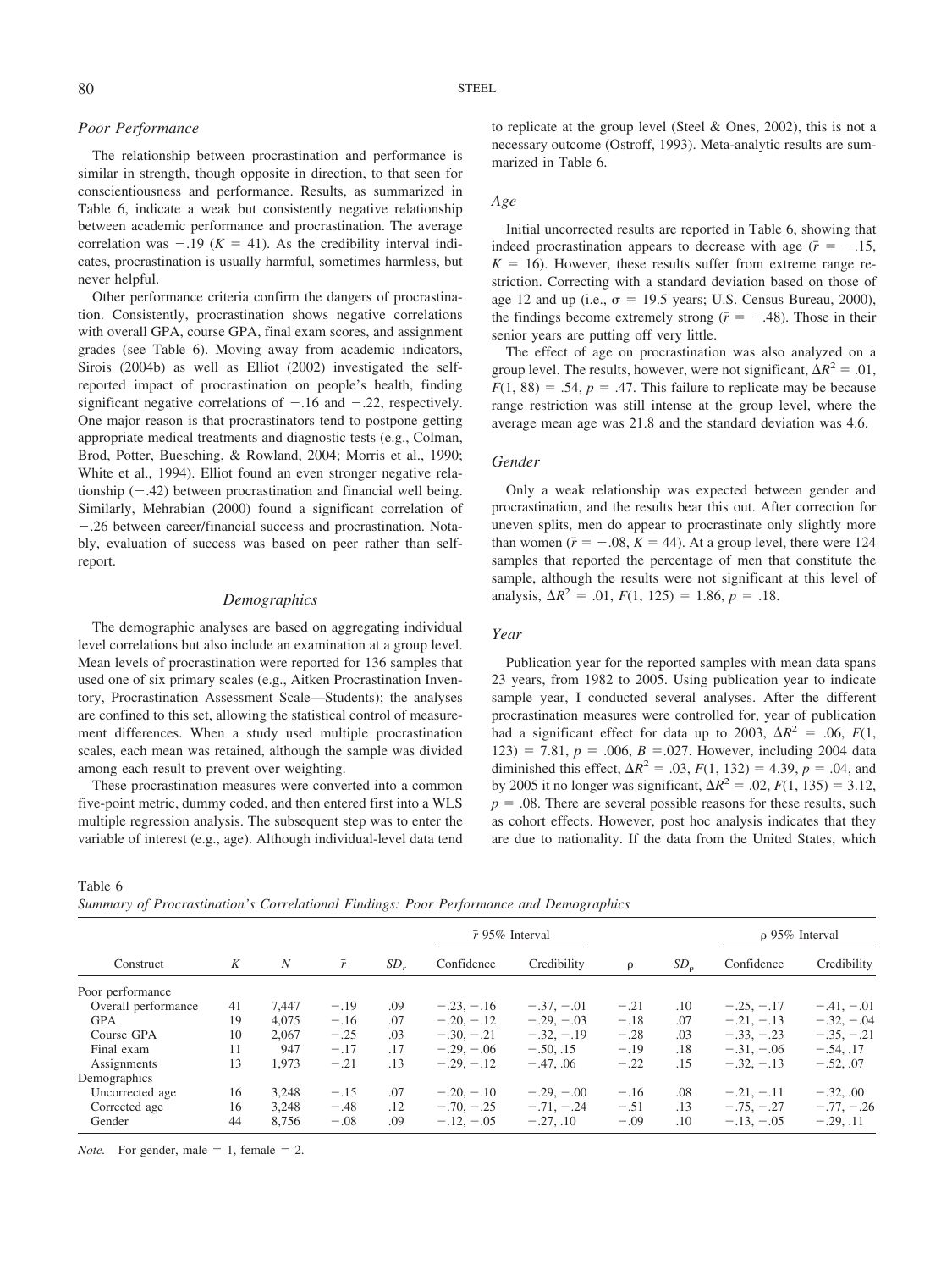constitutes 65% of the results, are excluded, procrastination in the rest of the world is increasing,  $\Delta R^2 = .30$ ,  $F(1, 43) = 18.85$ ,  $p <$  $.001, B = 0.046.$ 

#### Discussion

Procrastination appears to reflect the human condition, because it is presently widespread and has been reported for thousands of years. It is also particularly interesting in that voluntarily delaying an intended course of action despite the expectation of being worse off for the delay is inherently risky or negative behavior. Furthermore, procrastination is conceptually linked to the conscientiousness trait, reflecting responsibility (i.e., the diligent fulfillment of objectives). This makes procrastination especially important, because it can provide insight into the relationship of traits to performance and motivation. As reviewed, there are theories suggesting a relationship between procrastination and almost every construct from perfectionism to rebelliousness, and most of these theories have been tested. Efforts to understand procrastination have been intensive, with hundreds of studies covering a wide range of situations and variables. Thus, procrastination is ideal for establishing self-regulation's nomological web as well as for testing TMT, both of which this article attempts to address.

Regarding procrastination's nomological web, several strong findings have emerged. Consistent with its conceptual foundation, procrastination does appear to be representative of low conscientiousness and self-regulatory failure. Corrected for unreliability, its correlations were approximately  $-.75$ , comparable and even occasionally superior to correlations among conscientiousness measures themselves (Goldberg, 1990; Widiger & Trull, 1997). Importantly, the corrected correlation with performance was very close to that obtained by conscientiousness, around the mid .20s (Barrick, Mount, & Judge, 2001). This indicates that procrastination largely, although not entirely, accounts for the relationship of conscientiousness to performance. In addition, procrastination was strongly associated with a host of related concepts: distractibility, organization, achievement motivation, and an intention–action gap.

Given this connection between procrastination and conscientiousness, it is not surprising that procrastination shows weaker correlations with other traits. Agreeableness and sensation seeking, for example, generated low correlations, below .20. However, of particular importance are neuroticism and its facets of irrational beliefs and perfectionism. Repeatedly in the popular press and counseling resources, irrational beliefs and perfectionism are taken to be major causes of procrastination, as almost any self-help book or Web site on the topic will illustrate. This belief has been exacerbated by publication bias, where published works tend to report higher correlations for neuroticism and irrational beliefs than do unpublished works. Although there can be a connection, procrastination does not appear to be anxiety related. The connection with neuroticism appears to be due almost entirely to impulsiveness, which is sometimes nested under that trait. Depression's connection appears to be due mostly to waning energy levels, which make many tasks more aversive to pursue. Similarly, fear of failure appears to gain its relationship through lack of selfconfidence or low self-efficacy, which does have a strong dependable connection. For perfectionism, the results are informative,

indicating that procrastinators are actually less likely, not more, to be perfectionists.<sup>8</sup>

However, several results have a conceptually and empirically unambiguous connection to procrastination. Of particular note, procrastination is associated at a rho of  $\pm .40$  or greater with individual difference variables of self-efficacy, need for achievement, proneness to boredom, distractibility, impulsiveness, selfcontrol, and organization. Furthermore, the confidence interval widths (see Tables 2–6) are narrow enough to confirm statistical significance, even after familywise error is controlled for (i.e.,  $p <$ .001). These findings provide good convergent validity of TMT, as every outcome that it predicted was obtained (see Table 1). People tend to procrastinate when the task is aversive or when rewards rather than punishments are delayed. Similarly, procrastinators tend to act against their original intentions (i.e., an intention–action gap) and tend to be younger rather than older. Finally, variables such as agreeableness and neuroticism, which other theories indicate should be associated with procrastination, were not significantly related, thus demonstrating discriminant validity. These results were confirmed with a wide range of samples, measures, and methodologies. Consequently, TMT does appear to be a good model for integrating the general findings regarding selfregulation.

#### *Implications of TMT*

Because conscientiousness and procrastination are closely linked, TMT provides an excellent foothold toward furthering our knowledge of self-regulatory failure. As Judge and Ilies (2002) concluded, there is no theoretical framework explaining how personality traits are related to motivation and affect performance. Similarly, as Zeidner, Boekaerts, and Pintrich (2000) stated, "A major problem in exploring the self-regulation construct is mapping out the pattern of interrelationships between self-regulation and related individual constructs, and the underlying processes to which they relate" (p. 755). TMT indicates that there are four major variables on which to focus: expectancy, value, sensitivity to delay, and delay itself. How these variables can improve selfregulation is reviewed, especially as they apply to procrastination.

#### *Expectancy-Related Interventions*

One way of decreasing procrastination for a given task is to increase one's expectancy of success. The effect, as indicated in Figure 1, would be to shift its utility curve upward. As the meta-analytic work here indicates, this is particularly true for self-efficacy. Bandura (1997), who provided some of the most extensive work in this area, contended that efficacy expectancy is somewhat susceptible to verbal persuasion and emotional arousal but is especially influenced by modeling and actual performance accomplishments. By *modeling*, Bandura was referring to vicarious experiences in which one observes other people completing the task successfully. By *performance accomplishments*, he was referring to completing the task successfully oneself. Conse-

<sup>8</sup> As one reviewer noted, there is still an additional issue to be resolved. Although perfectionists do not appear to unduly delay initiating tasks, they may still delay completing them as they strive to meet their own onerous standards.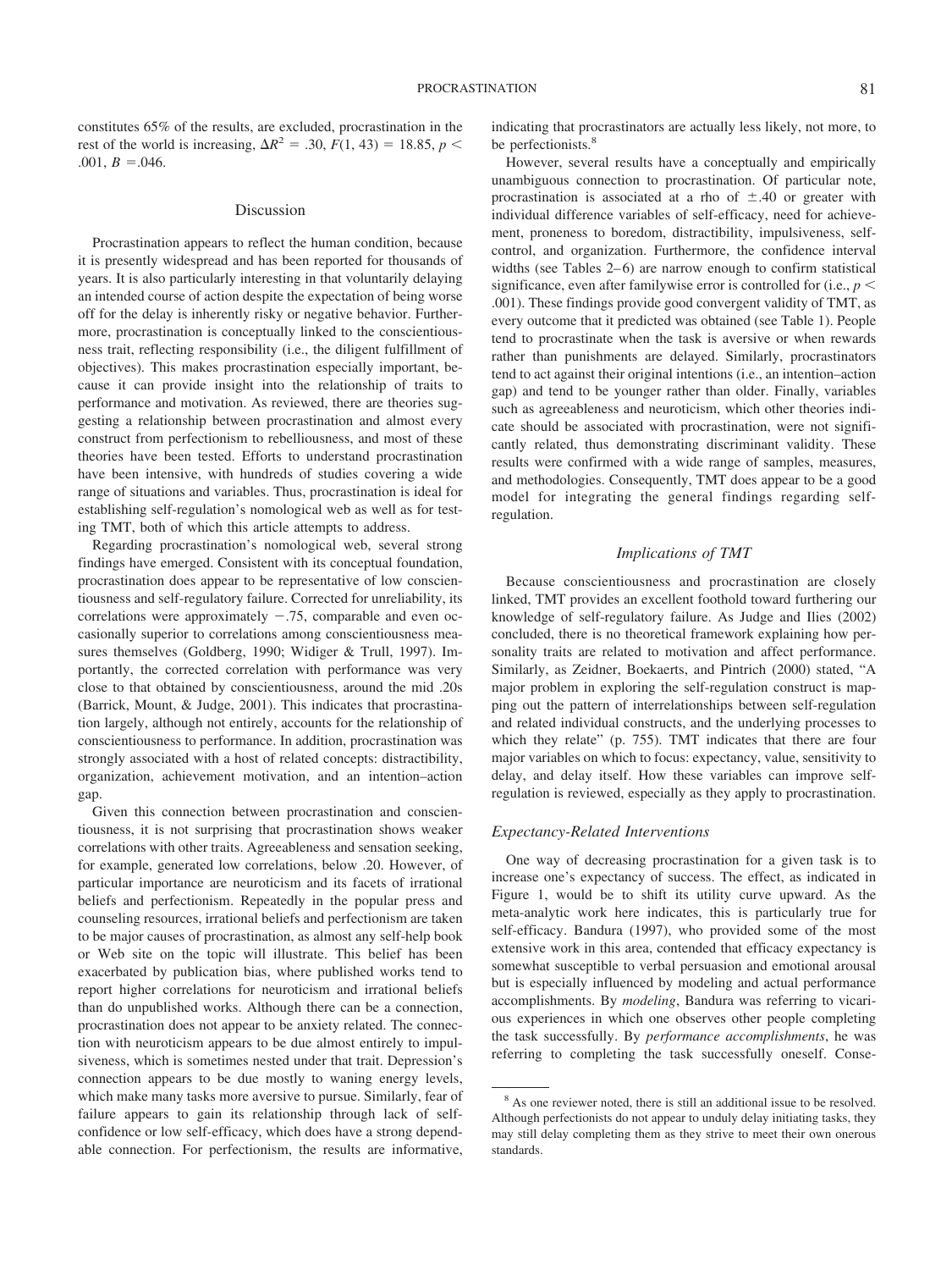quently, it may be necessary to acquire or to improve various skills relevant to task completion in order to decrease procrastination later. For example, many people would likely finish their taxes sooner if they were more confident about completing the task successfully. Such confidence is bought largely with empirical confirmation. People must demonstrate to themselves that they are capable of such success.

### *Value-Related Interventions*

The review here strongly indicates that task aversiveness—that is, decreasing the value of a task—increases procrastination. This is especially true if the task is considered boring or if it is attempted when energy levels are low. Given that people are unlikely to like all tasks equally, some domain specificity with procrastination can be expected; there should be differential procrastination depending on whether activities associated with work, health, or socializing are examined, for example. Such domain specificity is not uncommon to motivational traits (e.g., Vande-Walle, Cron, & Slocum, 2001). To address task aversiveness, there are a variety of choices.

To begin with, researchers may choose to make tasks more difficult, although this runs counter to the previous suggestions regarding expectancy. However, increasing task difficulty should reduce boredom and, as the goal-setting literature indicates, can increase the self-satisfaction that arises from completing the difficult rather than the easy (Wright, Hollenbeck, Wolf, & McMahan, 1995). Consequently, tasks should be constructed to be challenging but still achievable. Of note, those with higher needs for achievement may be receptive to this tradeoff between expectancy and value, because they tend to take more pleasure in their accomplishments.

Second, Ainslie (1992) discussed how one might express a long-range interest by indulging in a short-range impulse. By pairing the two together, our more distant goals can "piggyback" on more immediate concerns. For example, Ainslie wrote about a miser who has a wish to give to charity. Unfortunately, the miserliness is experienced more immediately and supersedes the desire to be charitable. However, a stronger and even more immediate urge is to gamble. Consequently, the miser's long-term interest in benevolent giving can find expression through the occasional indulgence of a casino night at the local church. In this way, a task with distal rewards may be paired with one that offers more immediate recompense. Murray (1938) spoke of a similar phenomenon labeled *fusing*. Different needs may be satisfied through a single action, permitting the desire for one outcome to be augmented by way of another. Other examples of impulse pairing or fusing can include the creation of study groups by those who enjoy socializing. Though the exam may be far off, the pleasant interaction with fellow students can be experienced in the present. A more extreme instance of this strategy may be an entire career change. Someone who is high in the need for cognition—that is, making sense and order of the world—may find work more immediately satisfying and thus easier if he or she pursues an academic rather than a business career.

Finally, one interesting way of changing the value of tasks is through classical conditioning. Eisenberger (1992) discusses how effort toward a goal can be conditioned to take on the reinforcing effects of the goal itself, an effect referred to as *learned industri-* *ousness*. This follows directly from classical conditioning, in which as long as effort leads to success at least intermittently, effort will begin to be perceived as reinforcing in itself (i.e., a secondary reinforcer). This conditioning need not be limited to effort. Stromer, McComas, and Rehfeldt (2000) reviewed the more general technique of stimulus chaining, in which any aspect of work that provides differential contingency for success can be a candidate. Whether the stimulus is pictures, praise, or pennies, as long as it repeatedly predicts the reward, associations will build. In this way, work can become intrinsically reinforcing; that is, rewards are experienced during the act, not afterwards. Because there is no delay in the reward, procrastination becomes much less likely. Note that the ratio of successes to failures is of critical importance, especially in the early stages of learning. Too much failure can bring about the opposite outcome of learned helplessness, in which effort would become increasing aversive (i.e., a conditioned punisher), increasing the possibility of procrastination.

# *Sensitivity-to-Delay Interventions*

Procrastinators tend to be impulsive, distractible, and lacking in self-control; thus, they are very sensitive to delays. It would be ideal to influence these characteristics directly, although as personality traits they are fairly stable. There has been some success with treating impulse control disorders through psychopharmacology (e.g., Soutullo, McElroy, & Goldsmith, 1998), but this option is considered too severe to be appropriate for common selfregulatory problems. However, temptations to which the impulsive individual is especially vulnerable can be more easily affected. Given procrastination's association with distractibility and organization, two methods of reducing distractions can be immediately recommended: stimulus control and automaticity.

First, stimulus control helps to direct behavior by indicating what is appropriate (i.e., rewarding) under any given circumstance. To prevent procrastination, people surround themselves with cues that confirm their goals and banish any sign that reminds them of temptation. Research indicates that this approach is effective. For example, procrastination decreased for students who studied in the same location (Ziesat, Rosenthal, & White, 1978), a finding that might confirm the merit of offices. This result was largely replicated by Shoham-Salomon et al. (1989) as well as by Mulry et al. (1994), although both used praise in conjunction with stimulus control.

In particular, Galué's (1990) and Coote-Weymann's (1988) workplace investigations indicated that the most control over procrastination can be achieved by exploiting environmental contributors. Consequently, researchers should be able to reduce procrastination by simply adjusting situational aspects, specifically the proximity to temptation and the prevalence of stimulus cues. A good example is e-mail, with over 90% of college computer users reporting that they use it to delay irrationally (Brackin, Ferguson, Skelly, & Chambliss, 2000). Because the e-mail icon is perpetually within the field of view, and its access borders on instantaneous, simply making e-mail less visible or delaying access to it should decrease procrastination.

Second, Silver (1974) noted that one predictor of procrastination is the number of choice points that a task requires. The more junctures that require choice, the more likely it is that one will procrastinate. Consequently, fostering automaticity is a powerful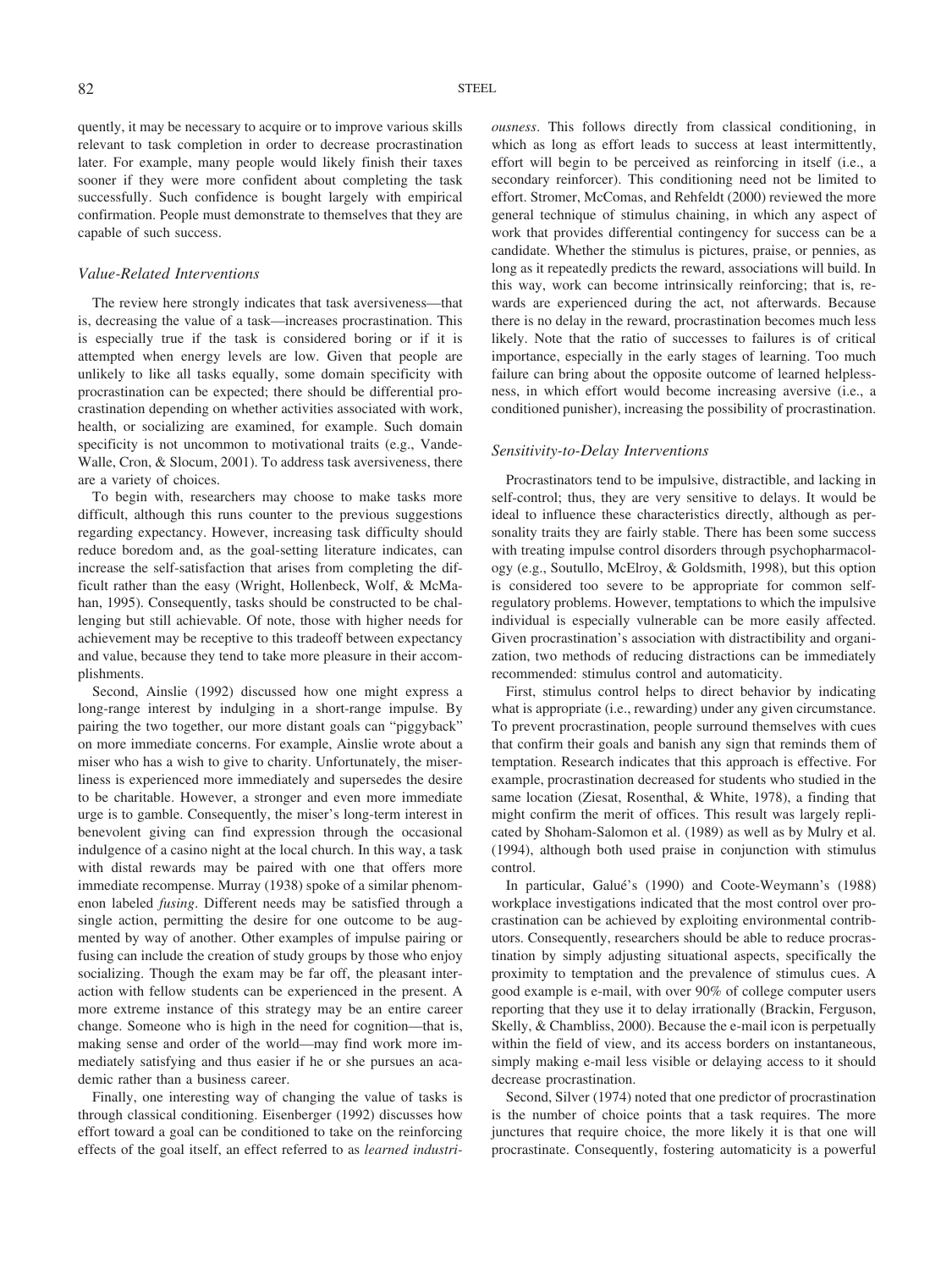self-control technique. It refers to a habitualized course of action that can be conducted with little or no conscious attention (Bargh & Barndollar, 1996; Karoly, 1993). These automatic routines can maintain goal pursuit, as they limit decision making to that relevant to the task at hand. Because of these confined parameters defined by the task, the decision to do otherwise is never made within a heavily automatized routine. Several researchers have spoken to this effect. For Kuhl and Goschke (1994), "The repeated use of strict time schedules . . . fosters the formation of behavioral habits that circumvent conflicts with competing tendencies by establishing quasi-automatic trigger conditions" (p. 107). Also, as Gollwitzer (1996) noted, "As long as the implementation of a chosen goal does not follow habitualized routes, an individual will have to make further decisions" (p. 292).

# *Delay-Related Interventions*

Almost by definition, delay is related to procrastination, and empirically there is strong support. Two particularly relevant findings are that the intention–action gap increases the further the two are temporally separated, and that those who are organized tend not to procrastinate. These findings indicate that making proximal goals should increase motivation, which is entirely consistent with goal setting theory, although the effect is often attributed to providing "additional specific information" (Latham & Seijts, 1999, p. 422). This goal-setting research can be supplemented by studies that have been conducted specifically on procrastination.

A considerable amount of research has shown that goal setting does reduce procrastination. Boice (1989) found that daily writing goals helped to keep academic writers on a healthy schedule of publications. Also, in a self-paced course, Brooke and Ruthven (1984) as well as Lamwers and Jazwinski (1989) used contracts for periodic work completion to decrease procrastination. Similarly, Wesp (1986) used daily quizzes to diminish procrastination in a self-paced course. Each set of quizzes was repeated until students achieved mastery of a section, whereupon a new set was administered, thus providing a constant incremental goal to work toward. Finally, Tuckman (1998) administered periodic quizzes in his class, finding that preidentified procrastinators tended to respond especially well to this intervention. Ariely and Wertenbroch (2002) investigated goal setting (specifically, creating deadlines to prevent procrastination), finding that they were effective, but more effective when set by other people.

### *Future Research*

Extensive further research is needed that will fully explore procrastination and its underpinnings. Although temporal discounting is evidently key to understanding procrastination, and its use is widespread in the field of economics (see Loewenstein, 1992; Steel & König, 2006), the motivational literature has tended to not incorporate the notion (e.g., Franken, 1994; Kanfer, 1990; Mitchell, 1997) and thus can offer only limited contributions. Consequently, there is much interesting work to be done in the scientific fundamentals of description, prediction, and control.

To begin with, although this review strongly indicates that TMT provides an excellent description of procrastination, further confirmation would be desirable. The individual variables composing TMT have been assessed, but there has yet to be a single comprehensive study determining how well the variables work in conjunction. Such a study could include structural equation modeling, which can help eliminate "third variable" explanations (see D. G. Lee et al., 2006). However, a more advanced approach is also recommended. Steel and König (2006) suggested that a computerized personal system of instruction be used for further testing, as it can provide "a wide-range of people who are striving at their own pace towards an important goal in a standardized but realistic setting in which we can precisely but easily measure their behavior" (p. 906). Such a venue has already been used for procrastination research (Moon & Illingworth, 2005a; Steel et al., 2001) and can be specifically adapted to test TMT. Researchers need to assess the critical variables of expectancy, value, impulsiveness, and delay to determine how well they predict observed procrastination using nonlinear regression with maximum likelihood estimation (Jorgensen, 1983). Nonlinear regression is necessary because TMT is itself a nonlinear equation, and maximum likelihood often helps to improve estimation involving a large number of people.

Furthermore, regarding description, several individual difference variables that were thought to give rise to procrastination proved to have low or practically nonsignificant correlations. However, clinical practice and self-reports do indicate that some may still remain as contributors to procrastination. Likely, these variables represent one of several avenues by which tasks are made aversive. For example, those who fear failure dread evaluative events that lack the certainty of success, whereas those who are rebellious loathe externally imposed deadlines. Whether these traits translate into chronic procrastination depends on their interaction with a host of internal and external variables, including people's innate impulsiveness and need for achievement, the availability of temptations, and the frequency of encountering the tasks that they particularly dread. Future research, then, should not immediately dismiss these traits but rather should determine whether they are more distally related. For example, they may be important, but only for a subset of the population and only when their lives are confined to specific situations.

Given that people's reasons for procrastination may be multifaceted, researchers need a diagnostic procedure that identifies the most promising and pliable junctures in order to lay the foundation for treatment. As theory indicates, there are a variety of reasons why people might irrationally delay a task. As mentioned, they may be surrounded by easily available temptations. They may be excessively impulsive. The task itself may be seen as excessively risky or aversive. Each of these possibilities demands a very different response, and until researchers can fully assess people's procrastination etiology, efforts to help must necessarily be haphazard.

Of particular relevance to diagnosis is a connection between brain functioning and procrastination. In a recent review, Skoyles and Sagan (2002) noted the following:

Something in our brains has to give the inner cues that start us doing things, keep us going, and, if need be, change what we are doing. Usually that executive function belongs to our prefrontal cortex. When it is injured, people tend to lose initiative. They may be able to do things, but they don't get around to it. (p. 45)

So far the only investigation of the prefrontal cortex as a source of procrastination has been a doctorate thesis by Stone (1999), who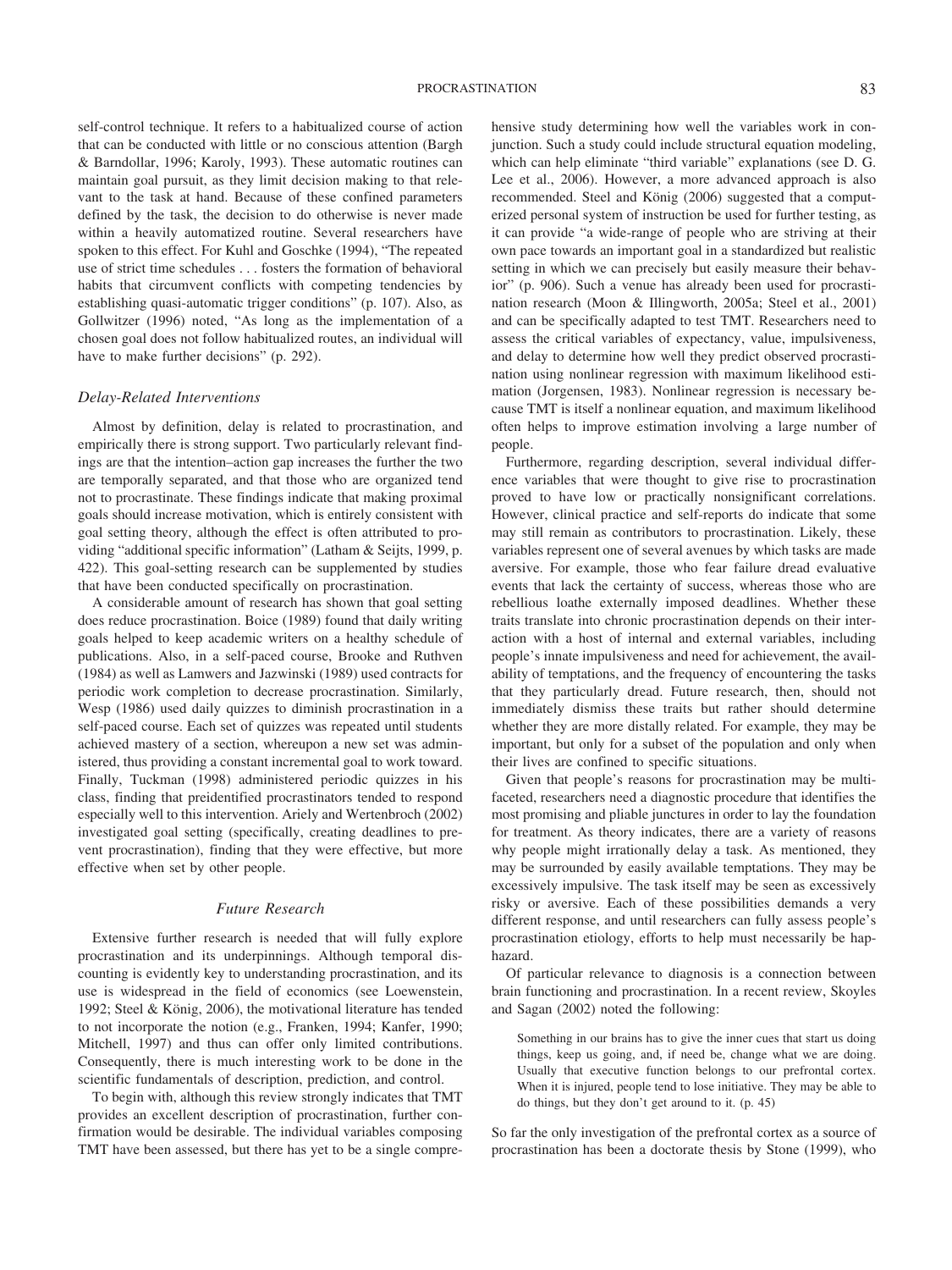did not find a significant effect. Still closer examination is warranted, including examination of other promising brain areas. Of note, researchers studying addiction, another area of irrational decision making, have identified a host of promising neural systems that deal with the self-regulation of behavior (Robinson & Berridge, 2003). In particular, the anterior cingulate has a pivotal role in preventing impulsive behavior and maintaining attention to the task at hand.

Regarding control, our traditional treatments for procrastination should be more extensive. Procrastination is usually work related, but industrial-organizational interventions are limited primarily to goal setting and coping with stress (Karoly, 1993; Terry, Tonge, & Callan, 1995). A few alternatives have already been mentioned, but there are still many other methods of regulation that are largely overlooked or whose efficacies are only beginning to be understood. Particularly promising as a method of motivational control is altering one's attention toward a temptation. As an early example, Ainslie (1992) noted that Freudian defense mechanisms (i.e., repression) provide much of their effectiveness by diverting "painful stimuli away from both awareness and motor responsiveness into the unconscious" (p. 128). More recently, Mischel (1996), alone and with others (Metcalfe & Mischel, 1999; Mischel, Shoda, & Rodriguez, 1989), reviewed this topic in depth, exploring a host of different attentional tactics that children can use to delay gratification.

Finally, procrastination's intention–action gap is of particular importance. Although the capacity of intentions for explaining behavior is debatable (e.g., Greve, 2001), they are still very useful in predicting behavior. Intentions form the crux of action theories, particularly the theory of planned behavior (Ajzen, 1991). Metaanalytic summary of the theory of planned behavior has shown that the intention–behavior correlation is on average .47 (Armitage & Conner, 2001), which increases slightly to .52 with the assessment of perceived behavioral control (i.e., an expectancy-related variable). However, although time is now recognized as moderator, its mechanisms are not yet fully incorporated. For example, as Ajzen (1988) summarized, "Since the likelihood of unforeseen events will tend to increase as time passes, we would expect to find stronger intention-behavior correlations with short rather than long periods of delay" (p. 116). Although changes of circumstance can undoubtedly affect behavior, as TMT suggests, time itself will affect motivational intensity and thus behavioral direction (see Figure 2). Furthermore, the degree to which people are susceptible to an intention–action gap is largely influenced by the trait of procrastination (Van Hooft et al., 2005). Consequently, once trait procrastination is considered, the ability of intentions to predict behavior could increase significantly.

# Conclusion

References to procrastination can be found in some of the earliest records available, stretching back at least 3,000 years. Some of the first written words, agrarian guides, have lamented it as a substantial problem. Mentions of procrastination have appeared in early Roman and Greek military documents and in ancient religious texts. Looking ahead, procrastination does not appear to be disappearing anytime soon. On the contrary, it and other problems due to temporal discounting should continue to grow in frequency, particularly in the workplace.

Specifically, problems associated with procrastination and lack of self-control appear to be increasing. At the same time, jobs are expected to become more unstructured or at least self-structured (Cascio, 1995; Hunt, 1995). This absence of imposed direction means that the competent worker must create the order—he or she must self-manage or self-regulate (Kanfer & Heggestad, 1997). As structure continues to decrease, the opportunity for workers to procrastinate will concomitantly increase. Furthermore, the prevalence and availability of temptation, for example, in the forms of computer gaming or internet messaging, should continue to exacerbate the problem of procrastination. There are simply more activities with desirable features competing for our attention. Also, as mentioned previously, other forms of self-regulatory failure are becoming very widespread. Consumer behavior, for example, appears particularly susceptible. An examination of credit card purchases revealed about five times as much last-minute Christmas shopping done in 1999 as in 1991 ("Many Shoppers," 1999), and credit card debt is reaching unsustainable levels (Sivy, 2000).

To deal more effectively with the ubiquitous problem of procrastination, researchers need to focus their efforts on the role of time in decision making. The theory reiterated here, TMT, is a broad integrative formulation based on past work. It addresses a growing need for integrative work that emphasizes the commonalities across different motivation perspectives, letting us share our findings more effectively (Donovan, 2001; Locke & Latham, 2004). However, the motivation field could continue to benefit from a continued detailed examination of temporal effects, such as construal level theory (Trope & Liberman, 2003). Procrastination has plagued human beings since at least the birth of civilization. If our research perspectives fail to evolve, it may continue to define us for a considerable period of time.

# References

References marked with an asterisk indicate studies included in the meta-analysis.

- Abramson, L. Y., Metalsky, G. I., & Alloy, L. B. (1989). Hopelessness depression: A theory-based subtype of depression. *Psychological Review, 96,* 358–372.
- \*Abry, D. A. (1999). A structural model of self-regulatory behavior and college student achievement (Doctoral dissertation, Florida State University, 1990). *Dissertation Abstracts International, 59,* 7.
- Ackerman, D. S., & Gross, B. L. (2005). My instructor made me do it: Task characteristics of procrastination. *Journal of Marketing Education, 27,* 5–13.
- \*Aguilar, J. V., & Valencia, A. C. (1995). Development of a structural model of procrastination. *Revista Mexicana de Psicologia, 12,* 15–21.
- Ainslie, G. (1975). Specious reward: A behavioral theory of impulsiveness and impulse control. *Psychological Bulletin, 82,* 463–496.
- Ainslie, G. (1992). *Picoeconomics: The strategic interaction of successive motivational states within the person.* New York: Cambridge University Press.
- \*Aitken, M. E. (1982). A personality profile of the college student procrastinator (Doctoral dissertation, University of Pittsburgh, 1982). *Dissertation Abstracts International, 43,* 722.
- Ajzen, I. (1988). *Attitudes, personality, and behavior.* Chicago, IL: Dorsey Press.
- Ajzen, I. (1991). The theory of planned behavior. *Organizational Behavior and Human Decision Processes, 50,* 179–211.
- Akerlof, G. A. (1991). Procrastination and obedience. *American Economic Review, 81*(2), 1–19.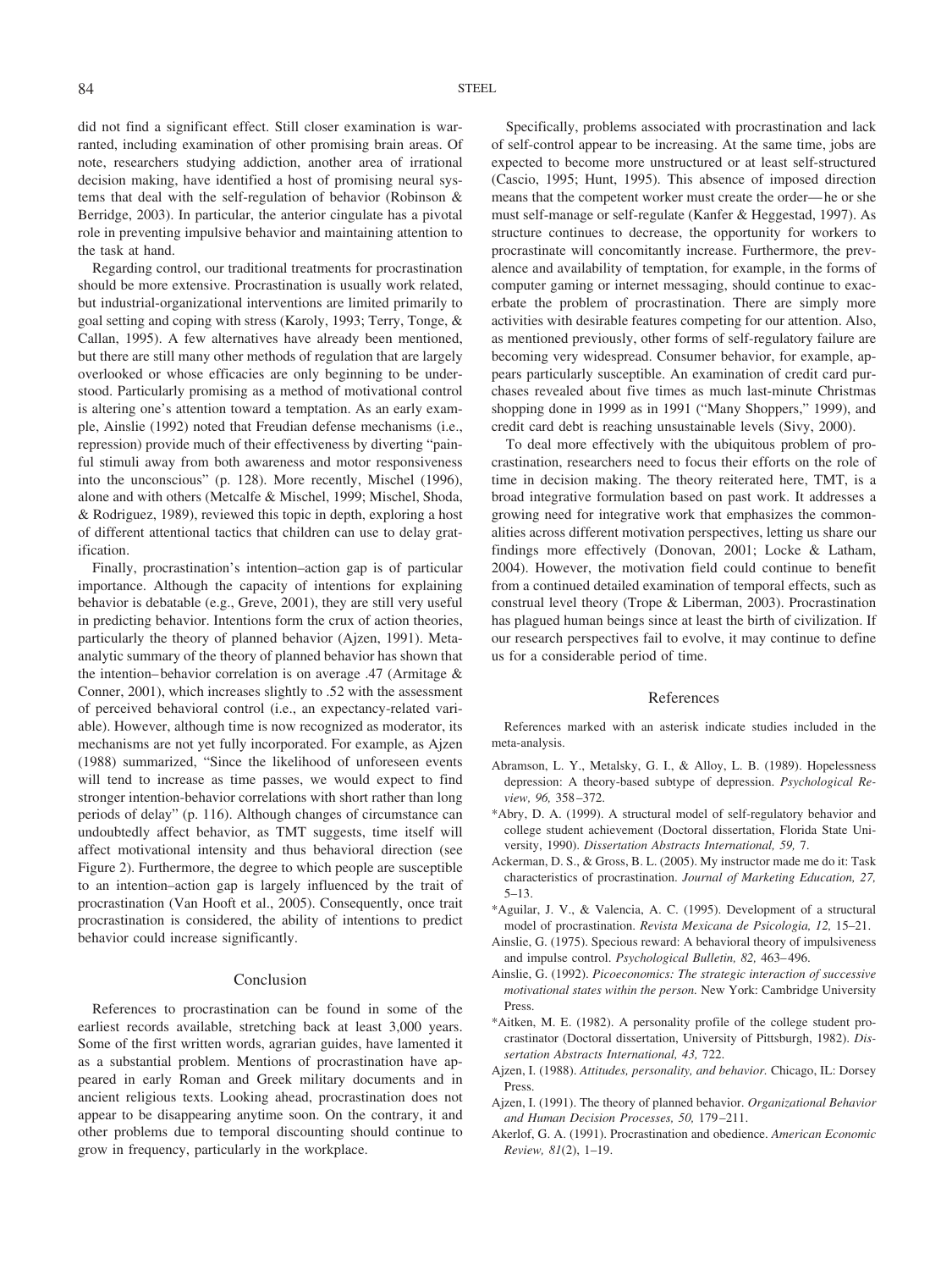- \*Aldarondo, F. (1993). *A preliminary investigation of a two-motive theory of procrastination* (Master's dissertation, Mississippi State University, 1993). *Masters Abstracts International, 32,* 1221.
- American Psychiatric Association. (1994). *Diagnostic and statistical manual of mental disorders* (4th ed.). Washington, DC: Author.
- Anderson, C. J. (2003). The psychology of doing nothing: Forms of decision avoidance result from reason and emotion. *Psychological Bulletin, 129,* 139–167.
- \*Anderson, E. M. (2001). *The relationships among task characteristics, self-regulation and procrastination.* Unpublished doctoral dissertation, Loyola University of Chicago, Illinois.
- Ariely, D., & Wertenbroch, K. (2002). Procrastination, deadlines, and performance: Self-control by precommitment. *Psychological Science, 13,* 219–224.
- Armitage, C. J., & Connor, M. (2001). Efficacy of the theory of planned behavior: A meta-analytic review. *British Journal of Social Psychology, 40,* 471–499.
- Arvey, R. D., Rotundo, M., Johnson, W., & McGue, M. (2003, April). *The determinants of leadership: The role of genetics and personality.* Paper presented at the 18th Annual Conference of the Society for Industrial and Organizational Psychology, Orlando, FL.
- \*Assur, A. M. (2003). *The relationship of academic procrastination to affective and cognitive components of subjective well-being.* Unpublished doctoral dissertation, New School for Social Research, New York.
- Austin, J. T., & Klein, H. J. (1996). Work motivation and goal striving. In K. Murphy (Ed.), *Individual differences and behavior in organizations* (pp. 209–257). San Francisco: Jossey-Bass.
- Bandura, A. (1997). *Self-efficacy: The exercise of control.* New York: Freeman.
- Bargh, J. A., & Barndollar, K. (1996). Automaticity in action: The unconscious as repository of chronic goals and motives. In P. M. Gollwitzer & J. A. Bargh (Eds.), *The psychology of action: Linking cognition and motivation to behavior* (pp. 457–481). New York: Guilford Press.
- Barrick, M. R., & Mount, M. K. (2003). Impact of meta-analysis methods on understanding personality-performance relations. In K. R. Murphy (Ed.), *Validity generalization: A critical review* (pp. 197–221). Mahwah, NJ: Erlbaum.
- Barrick, M. R., Mount, M. K., & Judge, T. A. (2001). Personality and performance at the beginning of the new millennium: What do we know and where do we go next? *International Journal of Selection and Assessment, 9,* 9–30.
- Baumeister, R. F., Heatherton, T. F., & Tice, D. M. (1994). *Losing control: How and why people fail at self-regulation.* San Diego, CA: Academic Press.
- Beck, A. T. (1993). Cognitive approaches to stress. In R. Woolfold & P. Lehrer (Eds.), *Principles and practice of stress management* (2nd ed., pp. 333–372). New York: Guilford Press.
- Beck, A. T., & Beck, R. W. (1972). Screening depressed patients in family practice: A rapid technique. *Postgraduate Medicine, 52,* 81–85.
- \*Beck, B. L., Koons, S. R., & Milgrim, D. L. (2000). Correlates and consequences of behavioral procrastination: The effects of academic procrastination, self-consciousness, self-esteem and self-handicapping. *Journal of Social Behavior and Personality, 15,* 3–13.
- Beier, M. E., & Ackerman, P. (2001). Current-events knowledge in adults: An investigation of age, intelligence, and nonability determinants. *Psychology and Aging, 16,* 615–628.
- Bernstein, P. (1998). *Against the gods: The remarkable story of risk*. New York: Wiley.
- Berzonsky, M. D. (1992). Identity style and coping strategies. *Journal of Personality, 60,* 771–788.
- \*Berzonsky, M. D., & Ferrari, J. R. (1996). Identity orientation and decisional strategies. *Personality and Individual Differences, 20,* 597– 606.
- \*Beswick, G., & Mann, L. (1994). State orientation and procrastination. In

J. Kuhl & J. Beckmann (Eds.), *Volition and personality: Action versus state orientation* (pp. 391–396). Gottingen, Germany: Hogrefe & Huber.

- \*Beswick, G., Rothblum, E. D., & Mann, L. (1988). Psychological antecedents of student procrastination. *Australian Psychologist, 23,* 207– 217.
- Blatt, S. J., & Quinn, P. (1967). Punctual and procrastinating students: A study of temporal parameters. *Journal of Consulting Psychology, 31,* 169–174.
- \*Blunt, A., & Pychyl, T. A. (1998). Volitional action and inaction in the lives of undergraduate students: State orientation, procrastination and proneness to boredom. *Personality and Individual Differences, 24,* 837– 846.
- \*Blunt, A. K., & Pychyl, T. A. (2000). Task aversiveness and procrastination: A multi-dimensional approach to task aversiveness across stages of personal projects. *Personality and Individual Differences, 28,* 153– 167.
- Bogg, T., & Roberts, B. W. (2004). Conscientiousness and health-related behaviors: A meta-analysis of the leading behavioral contributors to mortality. *Psychological Bulletin, 130,* 887–919.
- Boice, R. (1989). Procrastination, busyness and bingeing. *Behaviour Research and Therapy, 27,* 605–611.
- \*Borsato, G. N. (2001). Time perspective, academic motivation, and procrastination (Master's dissertation, San Jose State University, 2001). *Masters Abstracts International, 40,* 239.
- Brackin, T., Ferguson, E., Skelly, B., & Chambliss, C. (2000). *College students' use of electronic communication technology: Introverts versus extraverts.* Unpublished manuscript, Ursinus College, Philadelphia.
- Brand, C. R. (1997). Hans Eysenck's personality dimensions: Their number and nature. In H. Nyborg (Ed.), *The scientific study of human nature: Tribute to Hans J. Eysenck at eighty* (pp. 17–35). Oxford, England: Pergamon/Elsevier Science.
- Brannick, M. T. (2001, April). *Reducing bias in the Schmidt-Hunter meta-analysis.* Poster session presented at the annual conference of the Society for Industrial and Organizational Psychology, San Diego, CA.
- \*Bridges, K. R., & Roig, M. (1997). Academic procrastination and irrational thinking: A re-examination with context controlled. *Personality and Individual Differences, 22,* 941–944.
- Briody, R. (1980). An exploratory study of procrastination (Doctoral dissertation, Brandeis University, 1980). *Dissertation Abstracts International, 41,* 590.
- Brooke, R. R., & Ruthven, A. J. (1984). The effects of contingency contracting on student performance in a PSI class. *Teaching of Psychology, 11*(2), 87–89.
- Brown, J. D., & Marshall, M. A. (2001). Great expectations: Optimism and pessimism in achievement settings. In E. C. Chang (Ed.), *Optimism and pessimism: Implications for theory, research, and practice* (pp. 239– 255). Washington, DC: American Psychological Association.
- Brown, R. T. (1991). Helping students confront and deal with stress and procrastination. *Journal of College Student Psychotherapy, 6,* 87–102.
- \*Brownlow, S., & Reasinger, R. D. (2000). Putting off until tomorrow what is better done today: Academic procrastination as a function of motivation toward college work. *Journal of Social Behavior and Personality, 15,* 15–34.
- \*Buehler, R., & Griffin, D. (2003). Planning, personality, and prediction: The role of future focus in optimistic time predictions. *Organizational Behavior and Human Decision Processes, 92,* 80–90.
- Burka, J. B., & Yuen, L. M. (1983). *Procrastination: Why you do it, what to do about it.* Reading, MA: Addison-Wesley.
- \*Burns, L. R., Dittmann, K., Nguyen, N.-L., & Mitchelson, J. K. (2000). Academic procrastination, perfectionism, and control: Associations with vigilant and avoidant coping. *Journal of Social Behavior and Personality, 15,* 35–46.
- \*Busko, D. A. (1998). *Causes and consequences of perfectionism and*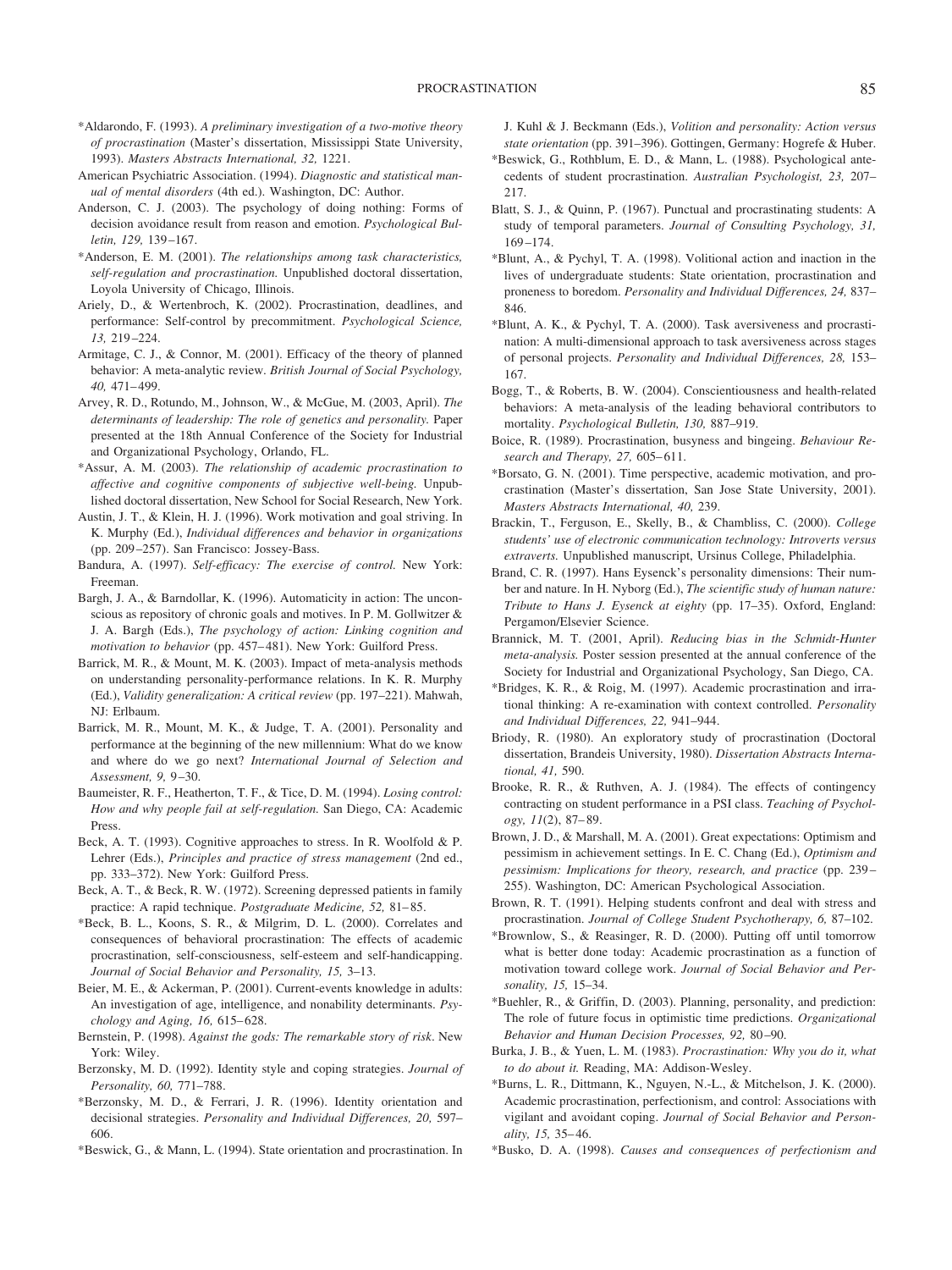*procrastination: A structural equation model.* Unpublished master's thesis, University of Guelph, Ontario, Canada.

- Campbell, D. T., & Fiske, D. W. (1959). Convergent and discriminant validation by the multitrait-multimethod matrix. *Psychological Bulletin, 56,* 81–105.
- Carver, C. S., & Scheier, M. F. (1990). Principles of self-regulation: Action and emotion. In E. T. Higgins & R. M. Sorrentino (Eds.), *Handbook of motivation and cognition: Foundations of social behavior* (Vol. 2, pp. 3–52). New York: Guilford Press.
- Cascio, W. F. (1995). Whither industrial and organizational psychology in a changing world of work? *American Psychologist, 50,* 928–939.
- \*Cassady, J. C., & Johnson, R. E. (2002). Cognitive test anxiety and academic performance. *Contemporary Educational Psychology, 27,* 270–295.
- \*Chissom, B., & Iran-Nejad, A. (1992). Development of an instrument to assess learning strategies. *Psychological Reports, 71,* 1001–1002.
- \*Chu, A. H. C., & Choi, J. N. (2005). Rethinking procrastination: Positive effects of "active" procrastination behavior on attitudes and performance. *Journal of Social Psychology, 14,* 245–264.
- \*Clark, J. L., & Hill, O. W. (1994). Academic procrastination among African-American college students. *Psychological Reports, 75,* 931– 936.
- \*Clehouse, R. E. (2000). *Determining persistence indicators of students enrolled in for-profit postsecondary institutions.* Unpublished doctoral dissertation, Northern Illinois University, Dekalb.
- Colman, S. S., Brod, M., Potter, L. P., Buesching, D. P., & Rowland, C. R. (2004). Cross-sectional 7-year follow-up of anxiety in primary care patients. *Depression and Anxiety, 19,* 105–111.
- \*Conti, R. (1996). Procrastination: A social psychological perspective (Doctoral dissertation, Brandeis University, 1996). *Dissertation Abstracts International, 57,* 760.
- \*Coote-Weymann, E. (1988, August). *Procrastination in the workplace: Dispositional and situational determinants of delay behavior at work.* Paper presented at the Academy of Management Proceedings, Anaheim, CA.
- Cornwell, J. M., & Ladd, R. T. (1993). Power and accuracy of the Schmidt and Hunter meta-analytic procedures. *Educational and Psychological Measurement, 53,* 877–895.
- Costa, P. T., Jr., & McCrae, R. R. (1992). *The NEO Personality Inventory—Revised.* Odessa, FL: Psychological Assessment Resources.
- Costa, P. T., Jr., McCrae, R. R., & Dye, D. A. (1991). Facet scales for agreeableness and conscientiousness: A revision of the NEO Personality Inventory. *Personality and Individual Differences, 12,* 887–898.
- \*Davis, J. K. (1999). *The effects of culture on high school academic procrastination.* Unpublished doctoral dissertation, University of Southern California, Los Angeles.
- \*Davis, R. A. (2003). *Problematic Internet use: Structure of the construct and association with personality, stress, and coping.* Unpublished doctoral dissertation, York University, Toronto, Ontario, Canada.
- \*Davis, R. A., Flett, G. L., & Besser, A. (2002). Validation of a new scale for measuring problematic Internet use: Implications for preemployment screening. *Cyberpsychology and Behavior, 5,* 331–345.
- \*Day, V., Mensink, D., & O'Sullivan, M. (2000). Patterns of academic procrastination. *Journal of College Reading and Learning, 30,* 120–134.
- \*DeRoma, V. M., Young, A., Mabrouk, S. T., Brannan, K. P., Hilleke, R. O., & Johnson, K. Y. (2003). Procrastination and student performance on immediate and delayed quizzes. *Education, 124,* 40–48.
- \*Dewitte, S., & Lens, W. (2000a). Exploring volitional problems in academic procrastinators. *International Journal of Educational Research, 33,* 733–750.
- \*Dewitte, S., & Lens, W. (2000b). Procrastinators lack a broad action perspective. *European Journal of Personality, 14,* 121–140.
- \*Dewitte, S., & Schouwenburg, H. (2002). Procrastination, temptations, and incentives: The struggle between the present and the future in

procrastinators and the punctual. *European Journal of Personality, 16,* 469–489.

- Digman, J. M. (1990). Personality structure: Emergence of the five-factor model. *Annual Review of Psychology, 41,* 417–440.
- Donovan, J. M. (1995). Relating psychological measures to anthropological observations: Procrastination as a field proxy for death anxiety? *Journal of Social Behavior and Personality, 10,* 465–472.
- \*Donovan, J. J. (2001). Work motivation. In N. Anderson, D. S. Ones, H. K. Sinangil, & C. Viswesvaran (Eds.), *Handbook of industrial and organizational psychology* (Vol. 2, pp. 53–76). Thousand Oaks, CA: Sage.
- Doty, D. H., & Glick, W. H. (1998). Common methods bias: Does common methods variance really bias results? *Organizational Research Methods, 1,* 374–406.
- \*Dunn, G. (2000). *Procrastination, stress, and coping: An investigation of the relationship between procrastination and hardiness.* Unpublished honors bachelor's thesis, Carleton University, Ottawa, Ontario, Canada.
- \*Durden, C. A. (1997). *Life satisfaction as related to procrastination and delay of gratification.* Unpublished master's thesis, Angelo State University, San Angelo, Texas.
- \*Effert, B. R., & Ferrari, J. R. (1989). Decisional procrastination: Examining personality correlates. *Journal of Social Behavior and Personality, 4,* 151–161.
- Eisenberger, R. (1992). Learned industriousness. *Psychological Review, 99,* 248–267.
- \*Elliot, R. (2002). *A ten-year study of procrastination stability.* Unpublished master's thesis, University of Louisiana, Monroe.
- Ellis, A. (1973). *Humanistic psychotherapy.* New York: McGraw-Hill.
- Ellis, A. (1989). Comments on my critics. In M. E. Bernard & R. DiGiuseppe (Eds.), *Inside rational-emotive therapy: A critical appraisal of the theory and therapy of Albert Ellis* (pp. 199–235). San Diego, CA: Academic Press.
- Ellis, A., & Knaus, W. J. (1977). *Overcoming procrastination.* New York: Signet Books.
- Else-Quest, N. M., Hyde, J. S., Goldsmith, H. H., & Van Hulle, C. A. (2006). Gender differences in temperament: A meta-analysis. *Psychological Bulletin, 132,* 33–72.
- \*Elvers, G. C., Polzella, D. J., & Graetz, K. (2003). Procrastination in online courses: Performance and attitudinal differences. *Teaching of Psychology, 30,* 159–162.
- Enns, M. W., & Cox, B. J. (2002). The nature and assessment of perfectionism: A critical analysis. In G. L. Flett & P. L. Hewitt (Eds.), *Perfectionism: Theory, research, and treatment* (pp. 33–62). Washington, DC: American Psychological Association.
- Eysenck, H. J., & Eysenck, S. B. G. (1964). *Manual of the Eysenck Personality Inventory.* San Diego, CA: Educational and Industrial Testing Service.
- Eysenck, H. J., & Eysenck, S. B. G. (1975). *Manual of the Eysenck Personality Questionnaire.* London: Hodder & Stoughton.
- Farnham, B. R. (1997). *Roosevelt and the Munich crisis: A study of political decision-making.* Princeton, NJ: Princeton University Press.
- \*Farran, B. (2004). *Predictors of academic procrastination in college students.* Unpublished doctoral dissertation, Fordham University, New York.
- \*Fee, R. L., & Tangney, J. P. (2000). Procrastination: A means of avoiding shame or guilt? *Journal of Social Behavior and Personality, 15,* 167– 184.
- Feingold, A. (1994). Gender differences in personality: A meta-analysis. *Psychological Bulletin, 116,* 429–526.
- \*Ferrari, J. R. (1989a). Reliability of academic and dispositional measures of procrastination. *Psychological Reports, 64,* 1057–1058.
- \*Ferrari, J. R. (1989b). Self-handicapping by procrastinators: Effects of performance privacy and task importance (Doctoral dissertation, Adelphi University, 1989). *Dissertation Abstracts International, 50,* 5377.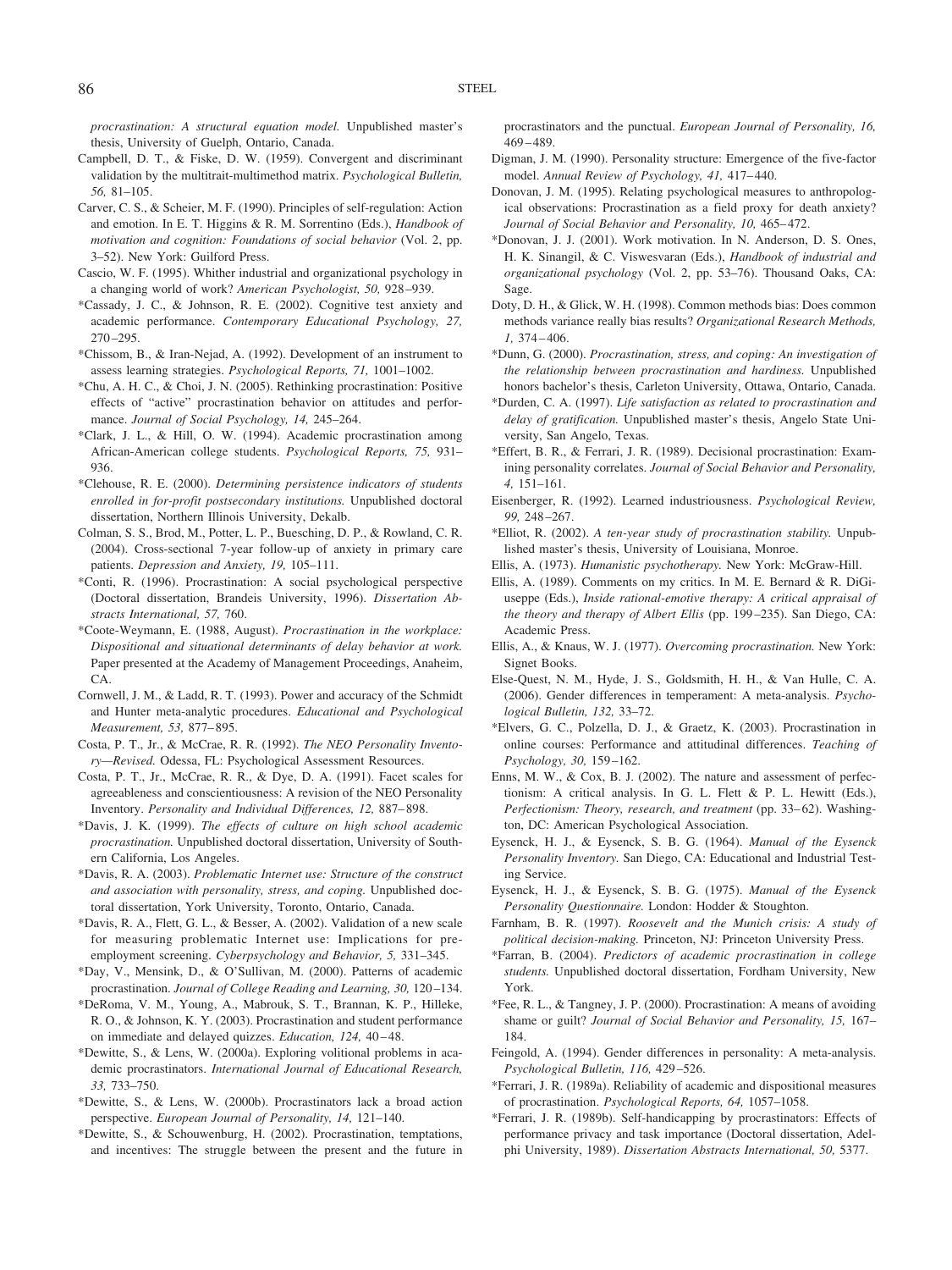- \*Ferrari, J. R. (1991a). Compulsive procrastination: Some self-reported characteristics. *Psychological Reports, 68,* 455–458.
- \*Ferrari, J. R. (1991b). Procrastination and project creation: Choosing easy, nondiagnostic items to avoid self-relevant information. *Journal of Social Behavior and Personality, 6,* 619–628.
- \*Ferrari, J. R. (1991c). Self-handicapping by procrastinators: Protecting self-esteem, social-esteem, or both? *Journal of Research in Personality, 25,* 245–261.
- \*Ferrari, J. R. (1992a). Procrastinators and perfect behavior: An exploratory factor analysis of self-presentation, self-awareness, and selfhandicapping components. *Journal of Research in Personality, 26,* 75– 84.
- \*Ferrari, J. R. (1992b). Psychometric validation of two procrastination inventories for adults: Arousal and avoidance measures. *Journal of Psychopathology and Behavioral Assessment, 14,* 97–110.
- Ferrari, J. R. (1993a). Christmas and procrastination: Explaining lack of diligence at a "real-world" task deadline. *Personality and Individual Differences, 14,* 25–33.
- \*Ferrari, J. R. (1993b). Procrastination and impulsiveness: Two sides of a coin? In W. G. McCown, J. L. Johnson, & M. B. Shure (Eds.), *The impulsive client: Theory, research, and treatment* (pp. 265–276). Washington, DC: American Psychological Association.
- \*Ferrari, J. R. (1994). Dysfunctional procrastination and its relationship with self-esteem, interpersonal dependency, and self-defeating behaviors. *Personality and Individual Differences, 17,* 673–679.
- \*Ferrari, J. R. (1995). Perfectionism cognitions with nonclinical and clinical samples. *Journal of Social Behavior and Personality, 10,* 143–156.
- \*Ferrari, J. R. (2000). Procrastination and attention: Factor analysis of attention deficit, boredomness, intelligence, self-esteem, and task delay frequencies. *Journal of Social Behavior and Personality, 15,* 185–196.
- \*Ferrari, J. R. (2001). Procrastination as self-regulation failure of performance: Effects of cognitive load, self-awareness, and time limits on "working best under pressure." *European Journal of Personality, 15,* 391–406.
- \*Ferrari, J., & Beck, B. (1998). Affective responses before and after fraudulent excuses by academic procrastinators. *Education, 118,* 529– 537.
- \*Ferrari, J. R., & Dovidio, J. F. (2000). Examining behavioral processes in indecision: Decisional procrastination and decision-making style. *Journal of Research in Personality, 34,* 127–137.
- \*Ferrari, J. R., & Dovidio, J. F. (2001). Behavioral information search by indecisives. *Personality and Individual Differences, 30,* 1113–1123.
- \*Ferrari, J. R., & Emmons, R. A. (1994). Procrastination as revenge: Do people report using delays as a strategy for vengeance? *Personality and Individual Differences, 17,* 539–544.
- \*Ferrari, J. R., & Emmons, R. A. (1995). Methods of procrastination and their relation to self-control and self-reinforcement: An exploratory study. *Journal of Social Behavior and Personality, 10,* 135–142.
- \*Ferrari, J. R., Harriott, J. S., Evans, L., Lecik-Michna, D. M., & Wenger, J. M. (1997). Exploring the time preferences of procrastinators: Night or day, which is the one? *European Journal of Personality, 11,* 187–196.
- Ferrari, J. R., Johnson, J. L., & McCown, W. G. (1995). *Procrastination and task avoidance: Theory, research, and treatment.* New York: Plenum Press.
- \*Ferrari, J. R., Keane, S. M., Wolfe, R. N., & Beck, B. L. (1998). The antecedents and consequences of academic excuse-making: Examining individual differences in procrastination. *Research in Higher Education, 39,* 199–215.
- \*Ferrari, J. R., & McCown, W. (1994). Procrastination tendencies among obsessive-compulsives and their relatives. *Journal of Clinical Psychology, 50,* 162–167.
- \*Ferrari, J. R., & Olivette, M. J. (1994). Parental authority and the development of female dysfunctional procrastination. *Journal of Research in Personality, 28,* 87–100.
- \*Ferrari, J. R., Parker, J. T., & Ware, C. B. (1992). Academic procrastination: Personality correlates with Myers-Briggs types, self-efficacy, and academic locus of control. *Journal of Social Behavior and Personality, 7,* 495–502.
- \*Ferrari, J. R., & Patel, T. (2004). Social comparisons by procrastinators: Rating peers with similar or dissimilar delay tendencies. *Personality and Individual Differences, 37,* 1493–1501.
- \*Ferrari, J. R., & Scher, S. J. (2000). Toward an understanding of academic and nonacademic tasks procrastinated by students: The use of daily logs. *Psychology in the Schools, 37,* 359–366.
- \*Ferrari, J. R., & Tice, D. M. (2000). Procrastination as a self-handicap for men and women: A task-avoidance strategy in a laboratory setting. *Journal of Research in Personality, 34,* 73–83.
- \*Ferrari, J. R., Wolfe, R. N., Wesley, J. C., Schoff, L. A., & Beck, B., L. (1995). Ego-identity and academic procrastination among university students. *Journal of College Student Development, 36,* 361–367.
- \*Flett, G. L., Blankstein, K. R., Hewitt, P. L., & Koledin, S. (1992). Components of perfectionism and procrastination in college students. *Social Behavior and Personality, 20,* 85–94.
- \*Flett, G. L., Blankstein, K. R., & Martin, T. R. (1995). Procrastination, negative self-evaluation, and stress in depression and anxiety: A review and preliminary model. In J. R. Ferrari & J. L. Johnson (Eds.), *Procrastination and task avoidance: Theory, research, and treatment. The Plenum series in social/clinical psychology* (pp. 137–167). New York: Plenum Press.
- Franken, R. E. (1994). *Human motivation* (3rd ed.). Pacific Grove, CA: Brooks/Cole.
- Freud, S. (1961). The ego and the id (J. Strachey, Trans.). In J. Strachey (Ed.), *The standard edition of the complete psychological works of Sigmund Freud* (Vol. 19, pp. 12–66). London: Hogarth Press. (Original work published 1923)
- \*Fritzsche, B. A., Young, B. R., & Hickson, K. C. (2003). Individual differences in academic procrastination tendency and writing success. *Personality and Individual Differences, 35,* 1549–1557.
- Froehlich, R. A. (1987). A descriptive study of general procrastination in a group-oriented treatment setting (Doctoral dissertation, United States International University, 1987). *Dissertation Abstracts International, 48,* 1151.
- \*Frost, R. O., Marten, P., Lahart, C., & Rosenblate, R. (1990). The dimensions of perfectionism. *Cognitive Therapy and Research, 14,* 449–468.
- Gales' quotations [Computer software]. (1995). Princeton Junction, NJ: Cognetics.
- Galué, A. J. (1990). *Perceived job ambiguity, predisposition to procrastinate, work-related information and experience: An investigation of procrastination behavior at work.* Unpublished doctoral dissertation, Tulane University, New Orleans, LA.
- Gandhi, M. K., Strohmeier, J., & Nagler, M. N. (2000). *The Bhagavad Gita according to Gandhi.* Berkeley, CA: Berkeley Hills Books.
- \*Garden, R., Bryant, C., & Moss, R. (2004). Locus of control, test anxiety, academic procrastination, and achievement among college students. *Psychological Reports, 95,* 581–582.
- \*Gauthier, L., Senécal, C., & Guay, F. (2002). Academic procrastination in graduate students: The role of the student and of the research director. *European Review of Applied Psychology, 52,* 25–40.
- Gersick, C. J. G. (1989). Marking time: Predictable transitions in task groups. *Academy of Management Journal, 33,* 274–309.
- Goldberg, L. R. (1990). An alternative "description of personality": The big-five factor structure. *Journal of Personality and Social Psychology, 59,* 1216–1229.
- Goldberg, L. R. (1993). The structure of phenotypic personality traits. *American Psychologist, 48,* 26–34.
- Gollwitzer, P. M. (1996). The volitional benefits from planning. In P. M. Gollwitzer & J. A. Bargh (Eds.), *The psychology of action: Linking*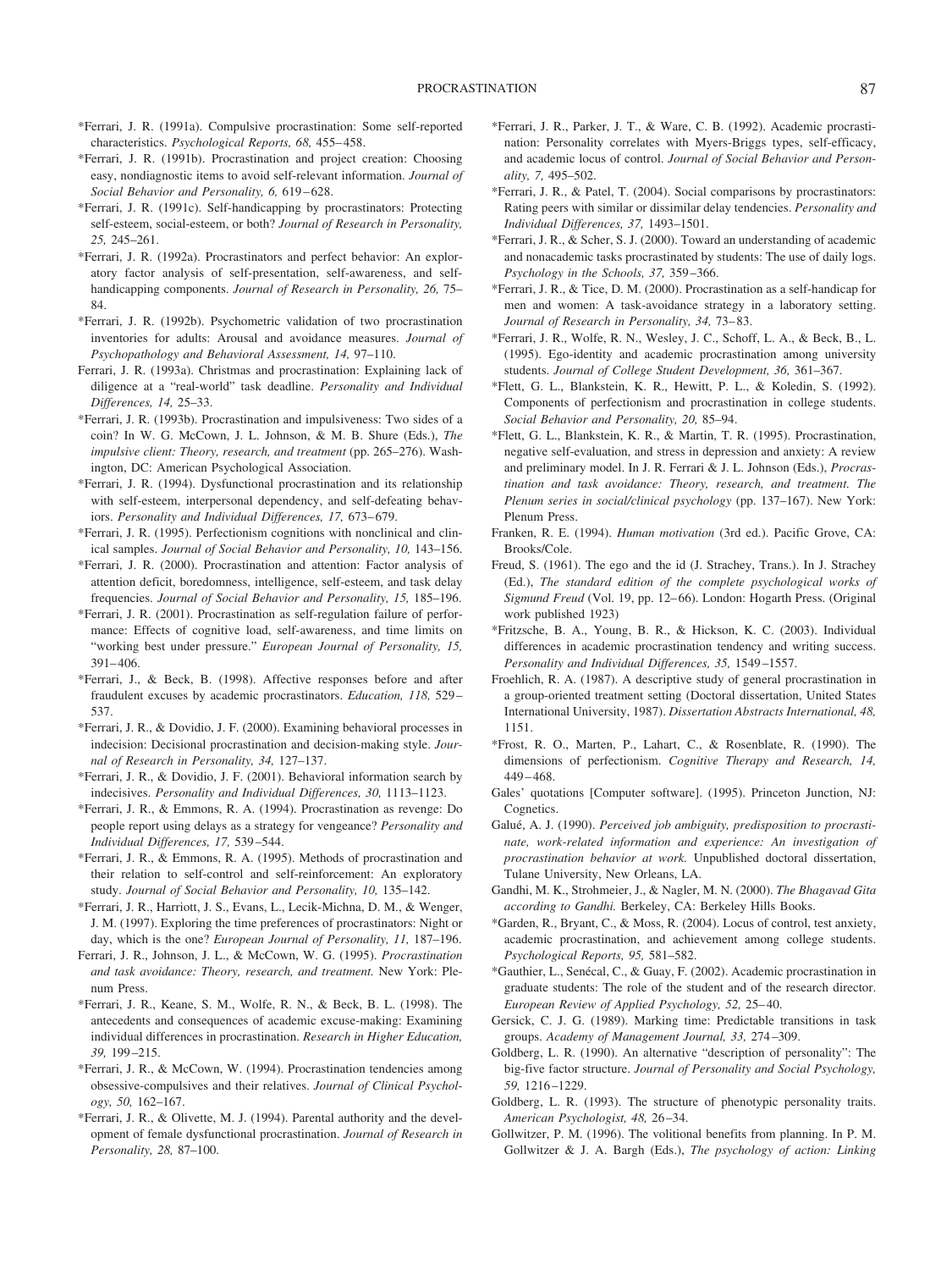*cognition and motivation to behavior* (pp. 287–312). New York: Guilford Press.

- \*Greatrix, J. (1999). *Subjective vs objective measures of stress: Do procrastinators actually benefit.* Unpublished honors bachelor's thesis, Carleton University, Ottawa, Ontario, Canada.
- \*Grecco, P. R. (1984). A cognitive-behavioral assessment of problematic academic procrastination: Development of a procrastination selfstatement inventory (Doctoral dissertation, California School of Professional Psychology, 1984). *Dissertation Abstracts International, 46,* 640.
- Green, L., Fry, A. F., & Myerson, J. (1994). Discounting of delayed rewards: A life-span comparison. *Psychological Science, 5,* 33–36.
- Greve, W. (2001). Traps and gaps in action explanation: Theoretical problems of a psychology of human action. *Psychological Review, 108,* 435–451.
- Griffiths, M. D., & Parke, J. (2002). The social impact of Internet gambling. *Social Science Computer Review, 20,* 312–320.
- Guilford, J. P. (1977). Will the real factor of extraversion-introversion please stand up? A reply to Eysenck. *Psychological Bulletin, 84,* 412– 416.
- \*Guilfoyle, E. C. (1986). The effects of psychological reactance and paradoxical and self-directive forms of brief psychotherapy on procrastination (Doctoral dissertation, Texas A & M University, 1986). *Dissertation Abstracts International, 47,* 4327.
- Hall, S. M., & Brannick, M. T. (2002). Comparison of two random-effects methods of meta-analysis. *Journal of Applied Psychology, 87,* 377–389.
- \*Han, S. (1993). A multivariate study of procrastination: Cognitive, affective, and behavioral factors in prediction (Doctoral dissertation, State University of New York at Albany, 1993). *Dissertation Abstracts International, 54,* 2512.
- Harary, K., & Donahue, E. (1994). *Who do you think you are? Explore your many-sided self with Berkeley Personality Profile.* San Francisco: **Harper.**
- \*Harrington, N. (2005). It's too difficult! Frustration intolerance beliefs and procrastination. *Personality and Individual Differences, 39,* 873– 883.
- \*Harriott, J., & Ferrari, J. R. (1996). Prevalence of procrastination among samples of adults. *Psychological Reports, 78,* 611–616.
- \*Harriott, J. S., Ferrari, J. R., & Dovidio, J. F. (1996). Distractability, daydreaming, and self-critical cognitions as determinants of indecision. *Journal of Social Behavior and Personality, 11,* 337–344.
- \*Harriott, K. (1999). *A correlational pilot study examining affect and procrastination on the Internet.* Unpublished manuscript, Carleton University, Ottawa, Ontario, Canada.
- Harris, N. N., & Sutton, R. I. (1983). Task procrastination in organizations: A framework for research. *Human Relations, 36,* 987–995.
- \*Havel, A. (1993). *Differential effectiveness of selected treatment approaches to procrastination.* Unpublished doctoral dissertation, McGill University, Montreal, Quebec, Canada.
- Haven't filed yet? Tackle those taxes. (2003, April 11). *USA Today,* p. 3B.
- \*Haycock, L. A. (1993). The cognitive mediation of procrastination: An investigation of the relationship between procrastination and selfefficacy beliefs (Doctoral dissertation, University of Minnesota, 1993). *Dissertation Abstracts International, 54,* 2261.
- \*Haycock, L. A., McCarthy, P., & Skay, C. L. (1998). Procrastination in college students: The role of self-efficacy and anxiety. *Journal of Counseling and Development, 76,* 317–324.
- \*Heavenor, A. L. (2001). *The influence of procrastination on implementation intentions and goal pursuits.* Unpublished master's thesis, Carleton University, Ottawa, Ontario, Canada.
- \*Helmke, A., & Schrader, F. W. (2000). Procrastination im Studium: Erscheinungsformen und motivationale bedingungen [Procrastination in higher education: Types and motivational conditions]. In U. Schiefele & K.-P. Wild (Eds.), *Interesse und lernmotivation: Untersuchungen zu* entwicklung, förderung und wirkung [Interest and learning motivation:

Investigations to development, promotion and effect] (pp. 207–225). Münster, Germany: Waxmann.

- \*Hess, B., Sherman, M. F., & Goodman, M. (2000). Eveningness predicts academic procrastination: The mediating role of neuroticism. *Journal of Social Behavior and Personality, 15*(5), 61–74.
- Hickman, E. (1998). *The works of Jonathan Edwards* (Vols. 1–2). Bath, England: Bath Press.
- Hogan, J., & Ones, D. S. (1997). Conscientiousness and integrity at work. In R. Hogan, J. Johnson, & S. Briggs (Eds.), *Handbook of personality psychology* (pp. 849–870). New York: Academic Press.
- Holland, T. (2001). The perils of procrastination. *Far Eastern Economic Review, 164,* 66–72.
- \*Holmes, R. A. (2000). *The effect of task structure and task order on subjective distress and dilatory behavior in academic procrastinators.* Unpublished doctoral dissertation, Hofstra University, Hempstead, New York.
- \*Huang, J. C.-H. (1999). The attributional processes and emotional consequences of procrastination (Doctoral dissertation, California School of Professional Psychology, 1999). *Dissertation Abstracts International, 60,* 367.
- Huffcutt, A. I., & Arthur, W., Jr. (1995). Development of a new outlier statistic for meta-analytic data. *Journal of Applied Psychology, 80,* 327–334.
- Hunt, E. B. (1995). *Will we be smart enough? A cognitive analysis of the coming workforce.* New York: Russell Sage Foundation.
- Hunter, J. E., & Schmidt, F. L. (1990). *Methods of meta-analysis: Correcting for error and bias in research findings across studies.* Beverly Hills, CA: Sage.
- Hurtz, G. M., & Donovan, J. J. (2000). Personality and job performance: The Big Five revisited. *Journal of Applied Psychology, 85,* 869–879.
- Ishiyama, F. I., & Munson, P. A. (1993). Development and validation of a self-critical cognition scale. *Psychological Reports, 72,* 147–154.
- \*Jackson, T., Fritch, A., Nagasaka, T., & Pope, L. (2003). Procrastination and perceptions of past, present, and future. *Individual Differences Research, 1,* 17–28.
- \*Jackson, T., Weiss, K. E., & Lundquist, J. J. (2000). Does procrastination mediate the relationship between optimism and subsequent stress? *Journal of Social Behavior and Personality, 15,* 203–212.
- James, W. (1890a). *Principles of psychology* (Vol. 1). New York: Holt.
- James, W. (1890b). *Principles of psychology* (Vol. 2). New York: Holt.
- John, O. P., Donahue, E. M., & Kentle, R. L. (1991). *The Big Five Inventory—Versions 4a and 54.* Berkeley: University of California, Berkeley, Institute of Personality and Social Research.
- John, O. P., & Sanjay, S. (1999). The big five trait taxonomy: History, measurement, and theoretical perspectives. In L. A. Pervin & O. P. John (Eds.), *Handbook of personality* (pp. 102–138). New York: Guilford Press.
- \*Johnson, J. L., & Bloom, A. M. (1995). An analysis of the contribution of the five factors of personality to variance in academic procrastination. *Personality and Individual Differences, 18,* 127–133.
- \*Johnson, J., & McCown, W. (1989, May). *Validation of an adult inventory of procrastination.* Paper presented at the annual meeting of the Midwestern Psychological Association, Chicago, IL.
- Johnson, S. (1751, June 29). Procrastination. *Rambler #134.* Retrieved March 16, 2006, from http://www.samueljohnson.com/procrast.html#1185.
- \*Jones, C. H., Slate, J. R., Bell, S., & Saddler, C. D. (1991). Helping high school students improve their academic skills: A necessary role for teachers. *High School Journal, 74,* 198–202.
- Jones, E. E., & Berglas, S. (1978). Control of attributions about the self through self-handicapping strategies: The appeal of alcohol and the role of underachievement. *Personality and Social Psychology Bulletin, 4,* 200–206.
- Jorgensen, B. (1983). Maximum likelihood estimation and large-sample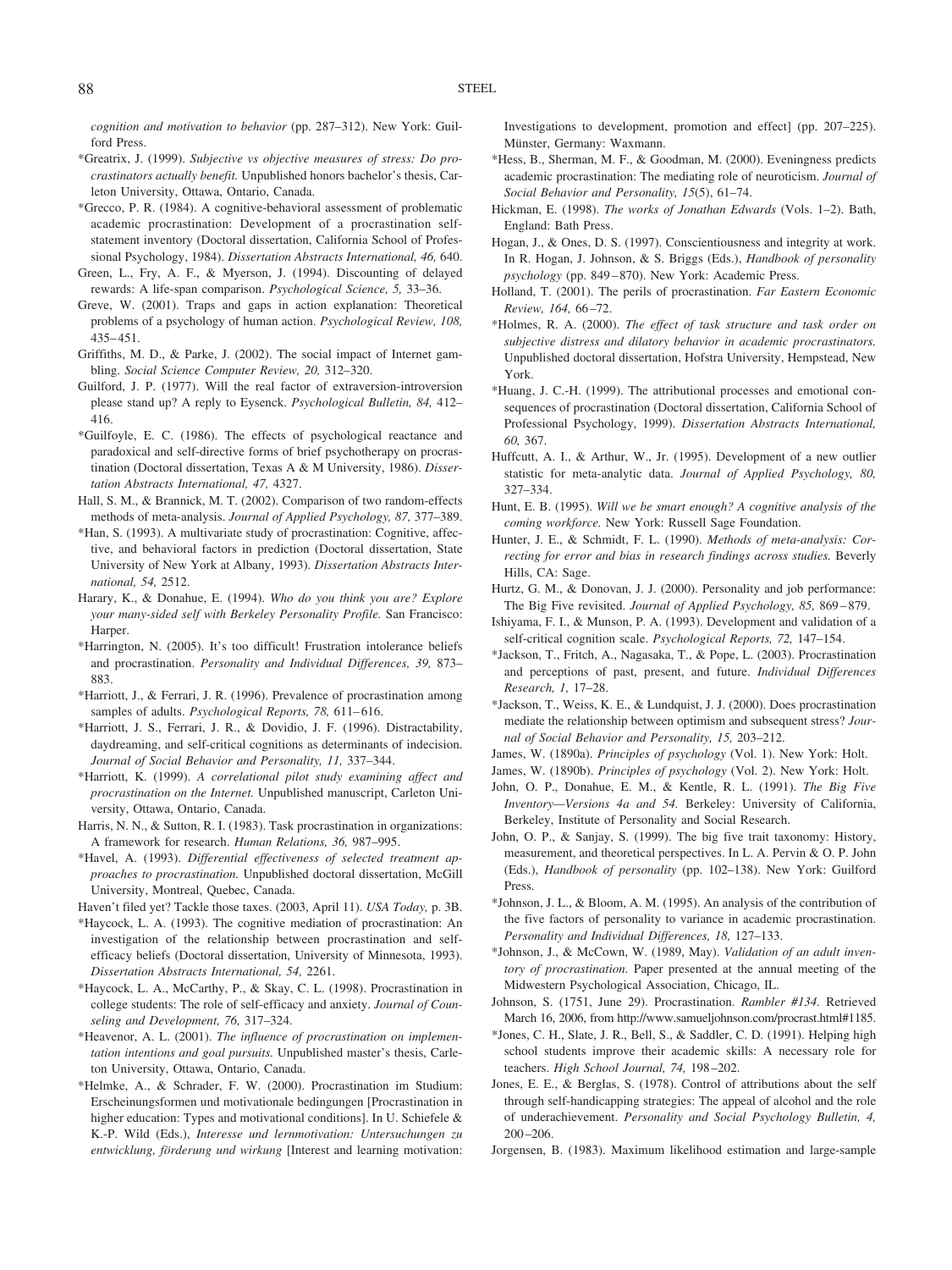inference for generalized linear and nonlinear regression models. *Biometrika, 70,* 19–28.

- Judge, T. A., & Bono, J. E. (2001). Relationship of core self-evaluations traits—self-esteem, generalized self-efficacy, locus of control, and emotional stability—with job satisfaction and job performance: A metaanalysis. *Journal of Applied Psychology, 86,* 80–92.
- Judge, T. A., & Ilies, R. (2002). Relationship of personality to performance motivation: A meta-analytic review. *Journal of Applied Psychology, 87,* 797–807.
- \*Kachgal, M. M., Hansen, L. S., & Nutter, K. J. (2001). Academic procrastination prevention/intervention: Strategies and recommendations. *Journal of Developmental Education, 25,* 14–24.
- \*Kalechstein, P., Hocevar, D., Zimmer, J. W., & Kalechstein, M. (1989). Procrastination over test preparation and test anxiety. In R. Schwarzer, H. M. van der Ploeg, & G. D. Spielberger (Eds.), *Advances in test anxiety research* (Vol. 6, pp. 63–76). Lisse, the Netherlands: Swets & Zeitlinger.
- Kanfer, R. (1990). Motivation theory. In M. Dunnette & L. Houghs (Eds.), *Handbook of industrial and organizational psychology* (2nd ed., Vol. 1, pp. 124–151). Palo Alto, CA: Consulting Psychologists Press.
- Kanfer, R., & Heggestad, E. D. (1997). Motivational traits and skills: A person-centered approach to work motivation. *Research in Organizational Behavior, 19,* 1–56.
- Kaplan, J. C. (1998). Molecular basis of procrastination: Cloning of a gene for help in decision making. *Médecine Sciences, 14, 525–528*.
- Karoly, P. (1993). Mechanisms of self-regulation: A systems view. *Annual Review of Psychology, 44,* 23–52.
- Kasper, G. (2004, March 30). *Tax procrastination: Survey finds 29% have yet to begin taxes.* Retrieved March 14, 2006, from http://www.prweb .com/releases/2004/3/prweb114250.htm
- Kegley, C. W. (1989). The Bush administration and the future of American foreign policy: Pragmatism, or procrastination? *Presidential Studies Quarterly, 19,* 717–731.
- Klein, E. (1971). *A comprehensive etymological dictionary of the English language*. New York: Elsevier.
- \*Klibert, J. J. (2004). *Self-oriented and socially prescribed perfectionism: Are they differentiated by adaptive and maladaptive psychological symptoms?* Unpublished master's thesis, University of South Alabama, Mobile.
- Klinger, E. (1996). The contents of thoughts: Interference as the downside of adaptive normal mechanisms in thought flow. In I. G. Sarason, G. R. Pierce, & B. R. Sarason (Eds.), *Cognitive interference: Theories, methods, and findings* (pp. 3–23). Mahwah, NJ: Erlbaum.
- Klinger, E. (1999). Thought flow: Properties and mechanisms underlying shifts in content. In J. A. Singer & P. Salovey (Eds.), *At play in the fields of consciousness: Essays in honor of Jerome L. Singer* (pp. 29–50). Mahwah, NJ: Erlbaum.
- Knaus, W. J. (1973). Overcoming procrastination. *Rational Living, 8*(2), 2–7.
- Knaus, W. J. (1979). *Do it now.* Englewood Cliffs, NJ: Prentice Hall.
- König, C. J., & Kleinmann, M. (2004). Business before pleasure: No strategy for procrastinators? *Personality and Individual Differences, 37,* 1045–1057.
- Kuhl, J. (1994). A theory of action and state orientations. In J. Kuhl & J. Beckmann (Eds.), *Volition and personality: Action versus state orientation* (pp. 9–46). Göttingen, Germany: Hogrefe & Huber.
- Kuhl, J. (2000). A functional-design approach to motivation and selfregulation: The dynamics of personality systems interactions. In M. Boekaerts, P. R. Pintrich, & M. Zeidner (Eds.), *Handbook of selfregulation* (pp. 111–169). San Diego, CA: Academic Press.
- Kuhl, J., & Goschke, T. (1994). A theory of action control: Mental subsystems, modes of control, and volitional conflict-resolution strategies. In J. Kuhl & J. Beckmann (Eds.), *Volition and personality: Action*

*versus state orientation* (pp. 93–124). Göttingen, Germany: Hogrefe & Huber.

- \*Lamba, G. (1999). Effect of gender-role and self-efficacy on academic procrastination in college students (Master's dissertation, Truman State University, 1999). *Masters Abstracts International, 38,* 481.
- Lamwers, L. L., & Jazwinski, C. H. (1989). A comparison of three strategies to reduce student procrastination in PSI. *Teaching of Psychology, 16,* 8–12.
- Lasane, T. P., & Jones, J. M. (2000). When socially induced temporal myopia interferes with academic goal-setting. *Journal of Social Behavior and Personality, 15,* 75–86.
- Latham, G. P., & Seijts, G. H. (1999). The effects of proximal and distal goals on performance on a moderately complex task. *Journal of Organizational Behavior, 20,* 421–429.
- \*Lavoie, J. A. A., & Pychyl, T. A. (2001). Cyberslacking and the procrastination superhighway: A web-based survey of online procrastination, attitudes, and emotion. *Social Science Computer Review, 19,* 431–444.
- \*Lay, C. H. (1986). At last, my research article on procrastination. *Journal of Research in Personality, 20,* 474–495.
- \*Lay, C. H. (1987). A modal profile analysis of procrastinators: A search for types. *Personality and Individual Differences, 8,* 705–714.
- \*Lay, C. H. (1988). The relationship of procrastination and optimism to judgments of time to complete an essay and anticipation of setbacks. *Journal of Social Behavior and Personality, 3,* 201–214.
- Lay, C. H. (1990). Working to schedule on personal projects: An assessment of person-project characteristics and trait procrastination. *Journal of Social Behavior and Personality, 5,* 91–103.
- \*Lay, C. H. (1992). Trait procrastination and the perception of person-task characteristics. *Journal of Social Behavior and Personality, 7,* 483–494.
- \*Lay, C. H. (1994). Trait procrastination and affective experiences: Describing past study behavior and its relation to agitation and dejection. *Motivation and Emotion, 18,* 269–284.
- \*Lay, C. H. (1997). Explaining lower-order traits through higher-order factors: The case of trait procrastination, conscientiousness, and the specificity dilemma. *European Journal of Personality, 11,* 267–278.
- \*Lay, C. H., & Brokenshire, R. (1997). Conscientiousness, procrastination, and person-task characteristics in job searching by unemployed adults. *Current Psychology: Developmental, Learning, Personality, Social, 16,* 83–96.
- \*Lay, C. H., & Burns, P. (1991). Intentions and behavior in studying for an examination: The role of trait procrastination and its interaction with optimism. *Journal of Social Behavior and Personality, 6,* 605–617.
- Lay, C. H., Edwards, J. M., Parker, J. D., & Endler, N. S. (1989). An assessment of appraisal, anxiety, coping, and procrastination during an examination period. *European Journal of Personality, 3,* 195–208.
- \*Lay, C. H., Knish, S., & Zanatta, R. (1992). Self-handicappers and procrastinators: A comparison of their practice behavior prior to an evaluation. *Journal of Research in Personality, 26,* 242–257.
- \*Lay, C. H., Kovacs, A., & Danto, D. (1998). The relation of trait procrastination to the big-five factor conscientiousness: An assessment with primary-junior school children based on self-report scales. *Personality and Individual Differences, 25,* 187–193.
- \*Lay, C. H., & Schouwenburg, H. C. (1993). Trait procrastination, time management, and academic behavior. *Journal of Social Behavior and Personality, 8,* 647–662.
- \*Lay, C. H., & Silverman, S. (1996). Trait procrastination, anxiety, and dilatory behavior. *Personality and Individual Differences, 21,* 61–67.
- \*Lee, D.-G. (2003). *A cluster analysis of procrastination and coping (Korea).* Unpublished doctoral thesis, University of Missouri, Columbia.
- \*Lee, D. G., Kelly, K. R., & Edwards, J. K. (2006). A closer look at the relationships among trait procrastination, neuroticism, and conscientiousness. *Personality and Individual Differences, 40,* 27–37.
- \*Lee, E. (2005). The relationship of motivation and flow experience to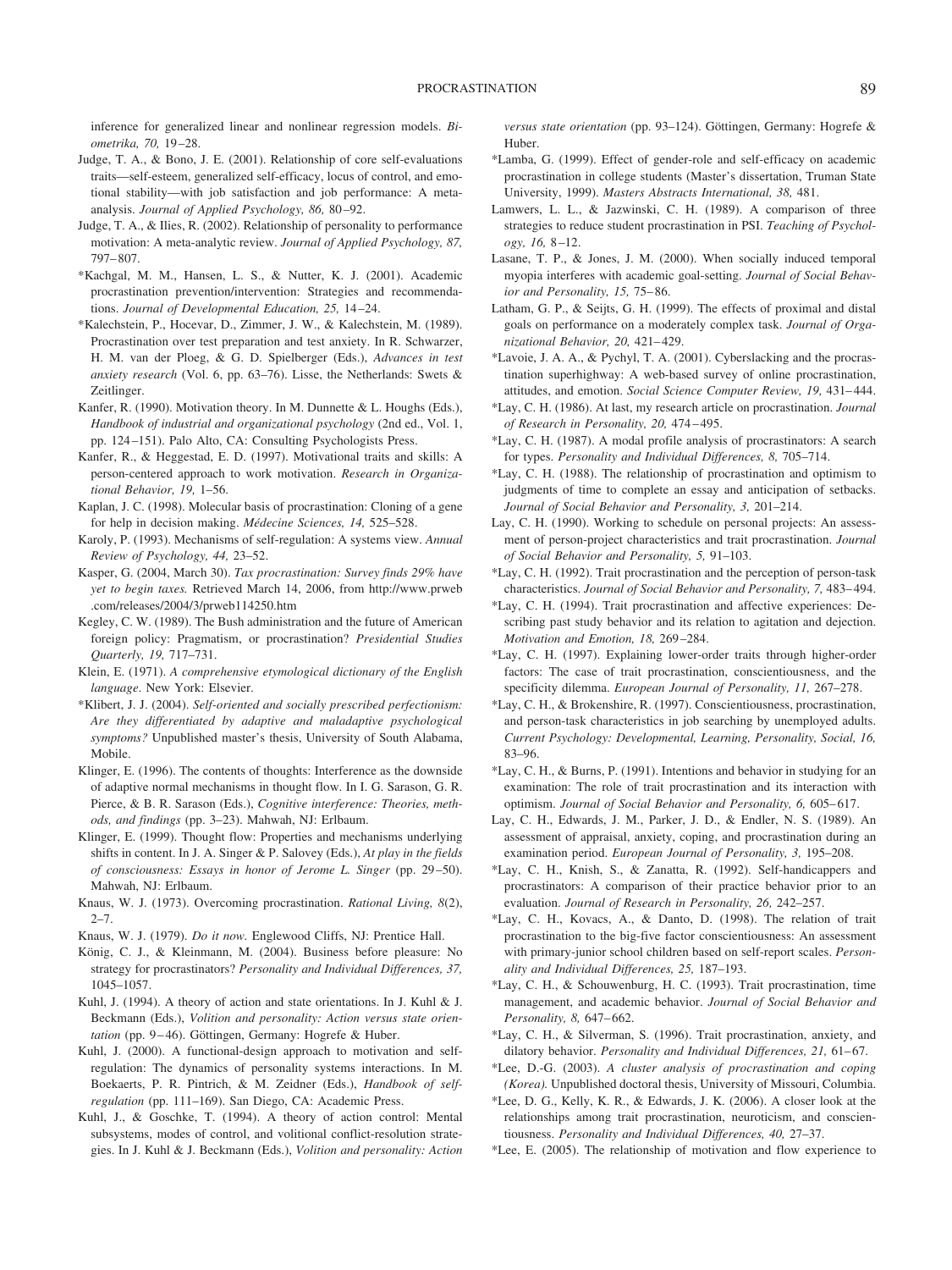academic procrastination in university students. *Journal of Genetic Psychology, 166,* 5–14.

- \*Lee, J. (2000). *A comparison of the personal constructs of students scoring high, medium and low on a measure of academic procrastination.* Unpublished master's thesis, Carleton University, Ottawa, Ontario, Canada.
- Lewin, K. (1935). *A dynamic theory of personality.* New York: McGraw-Hill.
- Lindsley, D. H., Brass, D. J., & Thomas, J. B. (1995). Efficacy-performance spirals: A multilevel perspective. *The Academy of Management Review, 20,* 645–678.
- Locke, E. A., & Latham, G. P. (1990). *A theory of goal setting and task performance.* Englewood Cliffs, NJ: Prentice Hall.
- Locke, E. A., & Latham, G. P. (2004). What should we do about motivation theory? Six recommendations for the twenty-first century. *Academy of Management Review, 29,* 388–403.
- \*Loebenstein, A. M. (1996). The effects of subgoal setting and academic self-efficacy on procrastination (self-efficacy). (Doctoral dissertation, California School of Professional Psychology, San Diego, 1996). *Dissertation Abstracts International, 57,* 1446.
- \*Loers, D. L. (1985). Responsiveness to paradoxical intervention: Client characteristics. (Doctoral dissertation, University of Nebraska, Lincoln, 1985). *Dissertation Abstracts International, 46,* 2814–2815.
- Loewenstein, G. (1992). The fall and rise of psychological explanations in the economics of intertemporal choice. In G. Loewenstein & J. Elster (Eds.), *Choice over time* (pp. 3–34). New York: Russell Sage Foundation.
- Loewenstein, G., & Elster, J. (Eds.). (1992). *Choice over time.* New York: Russell Sage Foundation.
- Loewenstein, G., & Prelec, D. (1992). Anomalies in intertemporal choice: Evidence and an interpretation. In G. Loewenstein & J. Elster (Eds.), *Choice over time* (pp. 119–145). New York: Russell Sage Foundation.
- \*Lonergan, J. M., & Maher, K. J. (2000). The relationship between job characteristics and workplace procrastination as moderated by locus of control. *Journal of Social Behavior and Personality, 15,* 213–224.
- \*Lopez, F., & Wambach, C. (1982). Effects of paradoxical and self-control directives in counseling. *Journal of Counseling Psychology, 29,* 115– 124.
- Lum, M. K. M. (1960). A comparison of under- and overachieving female college students. *Journal of Educational Psychology, 51,* 109–115.
- Madden, G. J., Petry, N. M., Badger, G. J., & Bickel, W. K. (1997). Impulsive and self-control choices in opioid-dependent patients and non-drug-using control patients: Drug and monetary rewards. *Experimental and Clinical Psychopharmacology, 5,* 256–262.
- \*Mallows, C. (1999). *Existential aspects of procrastination.* Unpublished honors bachelor's thesis, Carleton University, Ottawa, Ontario, Canada.
- Mann, L. (1982). *Decision-making questionnaire*. Unpublished manuscript.
- \*Mann, L., Burnett, P., Radford, M., & Ford, S. (1997). The Melbourne Decision Making Questionnaire: An instrument for measuring patterns for coping with decisional conflict. *Journal of Behavioral Decision Making, 10,* 1–19.
- \*Mann, L., Radford, M., Burnett, P., Ford, S., Bond, M., Leung, K., et al. (1998). Cross-cultural differences in self-reported decision-making style and confidence. *International Journal of Psychology, 33,* 325–335.
- Many shoppers won't do today what they can do on Dec. 24. (1999, November 24). *The New York Times,* p. 12.
- \*Mariano, C. M. (1993). A study of Ed.D.s, Ph.D.s and ABDs in educational administration: Dissertation completion, Ed. D. candidates, Ph. D. candidates (Doctoral dissertation, Boston College, 1993). *Dissertation Abstracts International, 54,* 2069.
- \*Martin, A. (1999). *Etude prospective de la procrastination academique: Le role des illusions positives, de la perception illusoire du temps et de la motivation* [Exploratory study of academic procrastination: The role

of positive illusions, illusory perception of time and motivation]. Unpublished master's thesis, Université Laval, Quebec, Canada.

- \*Martin, T. R., Flett, G. L., Hewitt, P. L., Krames, L., & Szanto, G. (1996). Personality correlates of depression and health symptoms: A test of a self-regulation model. *Journal of Research in Personality, 30,* 264–277.
- Mayers, A. N. (1946). Anxiety and the group. *Journal of Nervous and Mental Disease, 103,* 130–136.
- Mazur, J. E. (1996). Procrastination by pigeons: Preferences for larger, more delayed work requirements. *Journal of the Experimental Analysis of Behavior, 65,* 159–171.
- Mazur, J. E. (1998). Procrastination by pigeons with fixed-interval response requirements. *Journal of the Experimental Analysis of Behavior, 69,* 185–197.
- McCown, W., & Johnson, J. (1989, August). *Validation of the Adult Inventory of Procrastination.* Paper presented at the 97th Annual Convention of the American Psychological Association, New Orleans, LA.
- \*McCown, W., Johnson, J., & Petzel, T. (1989). Procrastination, a principal components analysis. *Personality and Individual Differences, 10,* 197–202.
- McCown, W., Petzel, T., & Rupert, P. (1987). An experimental study of some hypothesized behaviors and personality variables of college student procrastinators. *Personality and Individual Differences, 8,* 781– 786.
- McCrae, R. R. (1996). Social consequences of experiential openness, *Psychological Bulletin, 120,* 323–337.
- \*McKean, K. J. (1994). Using multiple risk factors to assess the behavioral, cognitive, and affective effects of learned helplessness. *Journal of Psychology, 128,* 177–183.
- \*Mehrabian, A. (2000). Beyond IQ: Broad-based measurement of individual success potential or "emotional intelligence." *Genetic, Social, and General Psychology Monographs, 126,* 133–239.
- Metcalfe, J., & Mischel, W. (1999). A hot/cool-system analysis of delay of gratification: Dynamics of willpower. *Psychological Review, 106,* 3–19.
- \*Micek, L. (1982). Nkteré problémy autoregulace volních procescü u vysokoškolákü z hlediska upenvěneí jeejcicj duševeního zdravi [Some problems of self-autoregulation of volitional processes in university students from the point of view of their mental health]. *Sbornik Praci Filosoficke Fakulty Brnenske University, 31,* 51–70.
- Milgram, N. A. (1991). Procrastination. In R. Dulbecco (Ed.), *Encyclopedia of human biology* (Vol. 6, pp. 149–155). New York: Academic Press.
- \*Milgram, N. A. (1992). El retraso: Una enfermedad de los tempos modernos [Procrastination: A malady of modern time]. *Boletin de Psicologia, 35,* 83–102.
- \*Milgram, N. A., Batori, G., & Mowrer, D. (1993). Correlates of academic procrastination. *Journal of School Psychology, 31,* 487–500.
- \*Milgram, N. A., Gehrman, T., & Keinan, G. (1992). Procrastination and emotional upset: A typological model. *Personality and Individual Differences, 13,* 1307–1313.
- \*Milgram, N., Marshevsky, S., & Sadeh, C. (1995). Correlates of academic procrastination: Discomfort, task aversiveness, and task capability. *Journal of Psychology, 129,* 145–155.
- \*Milgram, N., Mey-Tal, G., & Levison, Y. (1998). Procrastination, generalized or specific, in college students and their parents. *Personality and Individual Differences, 25,* 297–316.
- \*Milgram, N., & Naaman, N. (1996). Typology in procrastination. *Personality and Individual Differences, 20,* 679–683.
- \*Milgram, N. A., Sroloff, B., & Rosenbaum, M. (1988). The procrastination of everyday life. *Journal of Research in Personality, 22,* 197–212.
- \*Milgram, N., & Tenne, R. (2000). Personality correlates of decisional and task avoidant procrastination. *European Journal of Personality, 14,* 141–156.
- \*Milgram, N., & Toubiana, Y. (1999). Academic anxiety, academic pro-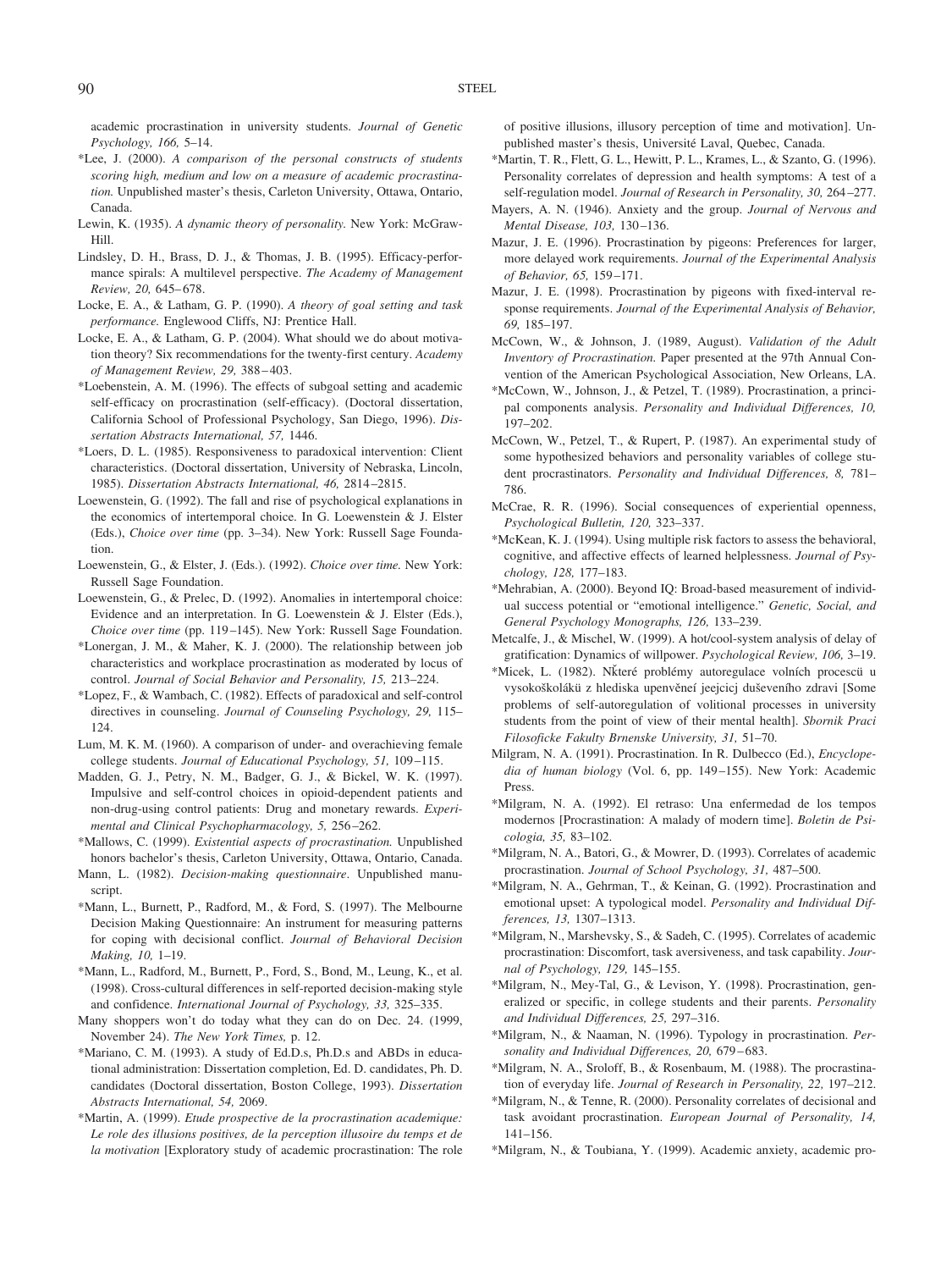crastination, and parental involvement in students and their parents. *British Journal of Educational Psychology, 69,* 345–361.

- Mischel, W. (1996). From good intentions to willpower. In P. M. Gollwitzer & J. A. Bargh (Eds.), *The psychology of action: Linking cognition and motivation to behavior* (pp. 197–218). New York: Guilford Press.
- Mischel, W., Shoda, Y., & Rodriguez, M. L. (1989, May 26). Delay of gratification in children. *Science, 244,* 933–938.
- Mitchell, T. (1997). Matching motivational strategies with organizational contexts. In L. L. Cummings & B. M. Staw (Eds.), *Research in organizational behavior* (Vol. 19, pp. 57–149): Greenwich, CT: JAI Press.
- \*Moon, S. M., & Illingworth, A. J. (2005a). Exploring the dynamic nature of procrastination: A latent growth curve analysis of academic procrastination. *Personality and Individual Differences, 38,* 297–309.
- \*Moon, S. M., & Illingworth, A. J. (2005b). [Correlations of procrastination with the big five personality traits]. Unpublished raw data.
- Morris, C. D., Menashe, V. D., Anderson, P. H., Malinow, M. R., & Illingworth, D. R. (1990). Community cholesterol screening: Medical follow-up in subjects identified with high plasma cholesterol levels. *Preventative Medicine, 19,* 493–501.
- Mulry, G., Fleming, R., & Gottschalk, A. C. (1994). Psychological reactance and brief treatment of academic procrastination. *Journal of College Student Psychotherapy, 9,* 41–56.
- Murray, H. A. (1938). *Explorations in personality.* New York: Oxford University Press.
- \*Nadeau, M.-F., Senecal, C., & Guay, F. (2003). The determinants of academic procrastination: A mediational model of the family context and processes of the self. *Canadian Journal of Behavioural Science, 35*(2), 97–110.
- \*Natale, B. (2001). *Zeitmanagement-probleme: Eine folge von time discounting?* [Time management problems: A consequence of time discounting?]. Unpublished doctoral dissertation, Philipps-University of Marburg, Germany.
- \*O'Brien, W. K. (2002). *Applying the transtheoretical model to academic procrastination.* Unpublished doctoral dissertation, University of Houston.
- O'Donoghue, T., & Rabin, M. (1999). Incentives for procrastinators. *Quarterly Journal of Economics, 114,* 769–816.
- Oettingen, G. (1996). Positive fantasy and motivation. In P. M. Gollwitzer & J. A. Bargh (Eds.), *The psychology of action: Linking cognition and motivation to behavior* (pp. 236–259). New York: Guilford Press.
- \*Onwuegbuzie, A. J. (2000a). Academic procrastinators and perfectionistic tendencies among graduate students. *Journal of Social Behavior and Personality, 15,* 103–109.
- \*Onwuegbuzie, A. J. (2000b, April). *I'll begin my statistics assignment tomorrow: The relationship between statistics anxiety and academic procrastination.* Paper presented at the Annual Conference of the American Educational Research Association, New Orleans, LA.
- \*Onwuegbuzie, A. J., & Jiao, Q. G. (2000). I'll go to the library later: The relationship between academic procrastination and library anxiety. *College and Research Libraries, 61,* 45–54.
- \*Orellana-Damacela, L. E., Tindale, R. S., & Suárez-Balcázar, Y. (2000). Decisional and behavioral procrastination: How they relate to selfdiscrepancies. *Journal of Social Behavior and Personality, 15,* 225–238.
- Ostaszewski, P. (1996). The relation between temperament and rate of temporal discounting. *European Journal of Personality, 10,* 161–172.
- Ostaszewski, P. (1997). Temperament and the discounting of delayed and probabilistic rewards: Conjoining European and American psychological traditions. *European Psychologist, 2,* 35–43.
- Ostroff, C. (1993). Comparing correlations based on individual-level and aggregated data. *Journal of Applied Psychology, 78,* 569–582.
- Ottens, A. J. (1982). A guaranteed scheduling technique to manage students' procrastination. *College Student Journal, 16,* 371–376.
- \*Owens, A. M., & Newbegin, I. (1997). Procrastination in high school

achievement: A causal structural model. *Journal of Social Behavior and Personality, 12,* 869–887.

- *Oxford English reference dictionary* (2nd ed.). (1996). New York: Oxford University Press.
- Parish, C. (2004, April). Development of a hierarchical model of conscientiousness. In P. Steel & C. Parish (Chairs), *Beyond folk psychology: Conceptual and theoretical advances in conscientiousness.* Symposium conducted at the annual meeting of the Society of Industrial Organizational Psychology, Chicago.
- Peterson, C., Colvin, D., & Lin, E. H. (1992). Explanatory style and helplessness. *Social Behavior and Personality, 20,* 1–13.
- \*Peterson, K. E. (1987). Relationships among measures of writer's block, writing anxiety, and procrastination (Doctoral dissertation, Ohio State University, 1987). *Dissertation Abstracts International, 48,* 1505.
- Petry, N. M. (2001). Pathological gamblers, with and without substance abuse disorders, discount delayed rewards at high rates. *Journal of Abnormal Psychology, 110,* 482–487.
- \*Pfister, T. L. (2002). *The effects of self-monitoring on academic procrastination, self-efficacy and achievement.* Unpublished doctoral dissertation, Florida State University, Tallahassee.
- Pickering, A. D., Corr, P. J., Powell, J. H., Kumari, V., Thornton, J. C., & Gray, J. A. (1997). Individual differences in reactions to reinforcing stimuli are neither black nor white: To what extent are they gray? In H. Nyborg (Ed.), *The scientific study of human nature: Tribute to Hans J. Eysenck at eighty* (pp. 36–67). Oxford, England: Pergamon/Elsevier Science.
- Potts, T. J. (1987). Predicting procrastination on academic tasks with self-report personality measures. (Doctoral dissertation, Hofstra University, 1987). *Dissertation Abstracts International, 48,* 1543.
- Procrastination Research Group. (2005). *PRG quick poll.* Retrieved March 14, 2006, from http://pollwizard.com/poll.cgi?action=results&poll=390
- Procrastination Research Group. (2006). *References for books, journal articles and theses about procrastination.* Retrieved March 14, 2006, from http://www.carleton.ca/~tpychyl/prg/research/research\_complete \_biblio.html
- \*Prohaska, V., Morrill, P., Atiles, I., & Perez, A. (2000). Academic procrastination by nontraditional students. *Journal of Social Behavior and Personality, 15,* 125–134.
- Puffer, S. M. (1989). Task-completion schedules. Determinants and consequences for performance. *Human Relations, 42,* 937–955.
- \*Pullen, F. J. (2003). *Perfectionism, procrastination, and other selfreported barriers to completing the doctoral dissertation.* Unpublished doctoral dissertation, University of Iowa, Iowa City.
- \*Pychyl, T. A. (1995). *Personal projects, subjective well-being and the lives of doctoral students (goal oriented).* Unpublished doctoral dissertation, Carleton University, Ottawa, Ontario, Canada.
- \*Pychyl, T. A., Coplan, R. J., & Reid, P. A. (2002). Parenting and procrastination: Gender differences in the relations between procrastination, parenting style and self-worth in early adolescence. *Personality and Individual Differences, 33,* 271–285.
- \*Pychyl, T. A., Lee, J. M., Thibodeau, R., & Blunt, A. (2000). Five days of emotion: An experience sampling study of undergraduate student procrastination. *Journal of Social Behavior and Personality, 15,* 239– 254.
- Quarton, J. P. (1992). How do adults experience chronic procrastination? A field guide for visitors from outer space (Doctoral dissertation, The Union Institute, 1993). *Dissertation Abstracts International, 53,* 3789.
- Rachlin, H. (1990). Why do people gamble and keep gambling despite heavy losses? *Psychological Science, 1,* 294–297.
- Rachlin, H. (2000). *The science of self-control.* Cambridge, MA: Harvard University Press.
- \*Rawlins, D. R. (1995). A study of academic procrastination in middleschool-aged children (Doctoral dissertation, University of New York, 1995). *Dissertation Abstracts International, 56,* 1708.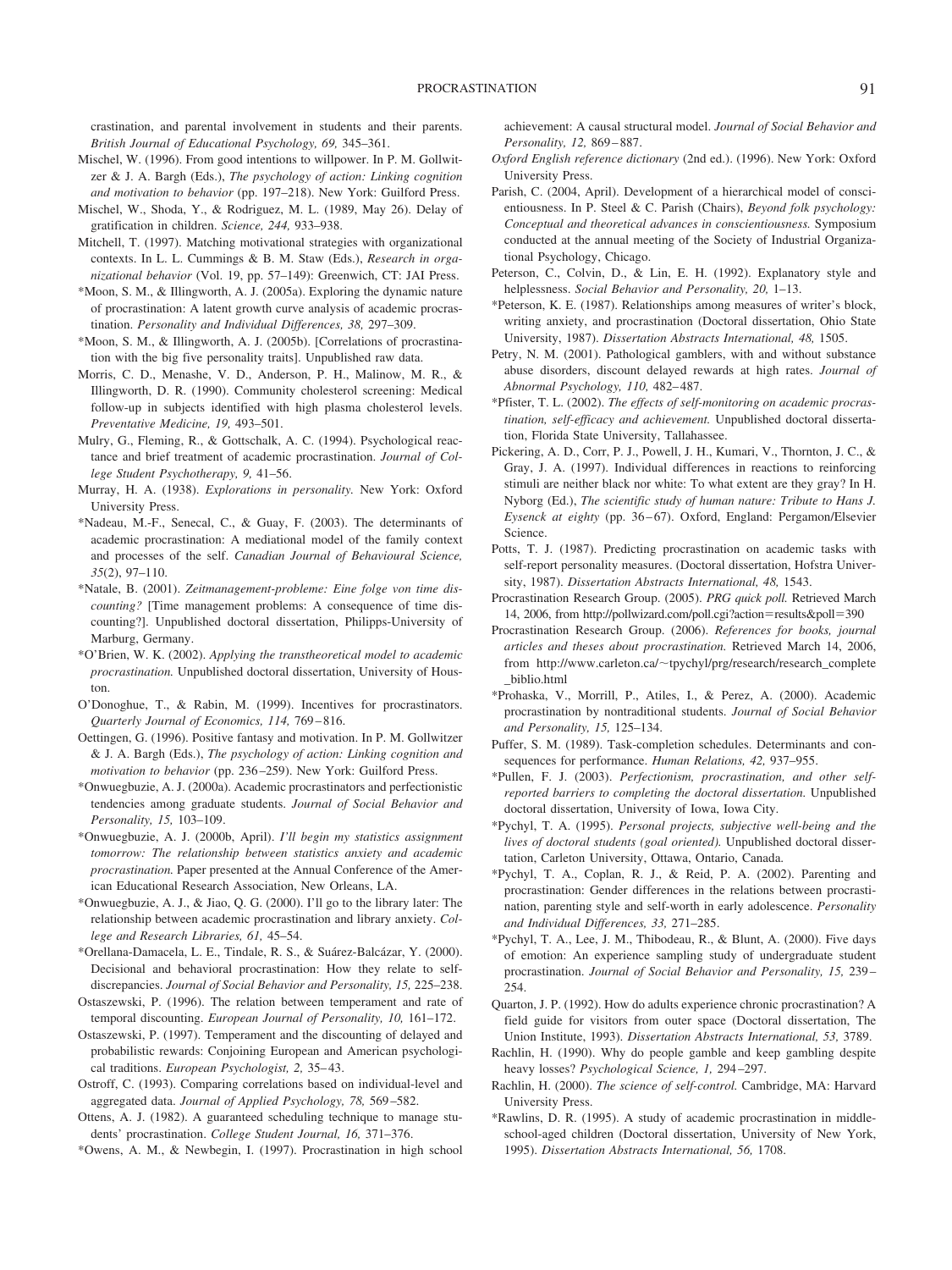- \*Reasinger, R., & Brownlow, S. (1996, March). *Putting off until tomorrow what is better done today: Academic procrastination as a function of motivation toward college work.* Paper presented at the annual meeting of the Southeastern Psychological Association, Norfolk, VA.
- Revelle, W. (1997). Extraversion and impulsivity: The lost dimension? In H. Nyborg (Ed.), *The scientific study of human nature: Tribute to Hans J. Eysenck at eighty* (pp. 189–212). Oxford, England: Pergamon/ Elsevier Science.
- Richards, J. B., Zhang, L., Mitchell, S. H., & de Wit, H. (1999). Delay or probability discounting in a model of impulsive behavior: Effect of alcohol. *Journal of Experimental Analysis of Behavior, 71,* 121–143.
- Roberts, B. W., Chernyshenko, O. S., Stark, S., & Goldberg, L. R. (2005). The structure of conscientiousness: An empirical investigation based on seven major personality questionnaires. *Personnel Psychology, 58,* 103– 139.
- Roberts, B. W., Walton, K. E., & Viechtbauer, W. (2006). Patterns of mean-level change in personality traits across the life course: A metaanalysis of longitudinal studies. *Psychological Bulletin, 132,* 1–25.
- Robinson, T. E., & Berridge, K. C. (2003). Addiction. *Annual Review of Psychology, 54,* 25–53.
- \*Roig, M., & DeTommaso, L. (1995). Are college cheating and plagiarism related to academic procrastination? *Psychological Reports, 77,* 691– 698.
- \*Rothblum, E. D., Solomon, L. J., & Murakami, J. (1986). Affective, cognitive, and behavioral differences between high and low procrastinators. *Journal of Counseling Psychology, 33,* 387–394.
- Ruiz-Caballero, J. A., & Bermudez, J. (1995). Neuroticism, mood, and retrieval of negative personal memories. *Journal of General Psychology, 122,* 29–35.
- \*Saddler, C. D., & Buley, J. (1999). Predictors of academic procrastination in college students. *Psychological Reports, 84,* 686–688.
- \*Saddler, C. D., & Sacks, L. A. (1993). Multidimensional perfectionism and academic procrastination: Relationships with depression in university students. *Psychological Reports, 73,* 863–871.
- Saklofske, D. F., Kelly, I. W., & Janzen, B. L. (1995). Neuroticism, depression, and depression proneness. *Personality and Individual Differences, 18,* 27–31.
- Sarason, I. G., Sarason, B. R., & Pierce, G. R. (1990). Anxiety, cognitive interference, and performance. *Journal of Social Behavior and Personality, 5,* 1–18.
- \*Sarmany, S. I. (1999). Procrastination, need for cognition and sensation seeking. *Studia Psychologica, 41,* 73–85.
- \*Sayers, C. R. (2003). *The psychological implications of procrastination, anxiety, perfectionism, and lowered aspirations in college graduate students.* Unpublished doctoral dissertation, Cleveland State University, Ohio.
- \*Scher, S. J., & Ferrari, J. R. (2000). The recall of completed and noncompleted tasks through daily logs to measure procrastination. *Journal of Social Behavior and Personality, 15,* 255–266.
- \*Scher, S. J., & Osterman, N. M. (2002). Procrastination, conscientiousness, anxiety, and goals: Exploring the measurement and correlates of procrastination among school-aged children. *Psychology in Schools, 39,* 385–398.
- Schlenker, B. R., & Weigold, M. F. (1990). Self-consciousness and selfpresentation: Being autonomous versus appearing autonomous. *Journal of Personality and Social Psychology, 59,* 820–828.
- \*Schouwenburg, H. C. (1991). De diagnostiek van procrastinatie bij studenten [Diagnosing procrastination in students]. *Nederlands Tijdschrift voor de Psychologie en Haar Grensgebieden, 46,* 379–385.
- \*Schouwenburg, H. C. (1992). Procrastinators and fear of failure: An exploration of reasons for procrastination. *European Journal of Personality, 6,* 225–236.
- \*Schouwenburg, H. C. (1993). Procrastinerende en faalangstige studenten in termen van persoonsbeschrijvende adjectieven [Procrastinating and failure-fearing students in terms of personality-describing adjectives]. *Nederlands Tijdschrift voor de Psychologie en Haar Grensgebieden, 48,* 43–44.
- \*Schouwenburg, H. C. (1995a). Academic procrastination: Theoretical notions, measurement, and research. In J. R. Ferrari & J. L. Johnson (Eds.), *Procrastination and task avoidance: Theory, research, and treatment* (pp. 71–96). New York: Plenum Press.
- \*Schouwenburg, H. C. (1995b, October 10). Procrastination in academic settings: General introduction. Message posted to Oblov electronic mailing list.
- Schouwenburg, H. C. (2004). Academic procrastination: Theoretical notions, measurement, and research. In H. C. Schouwenburg, C. H. Lay, T. A. Pychyl, & J. R. Ferrari (Eds.), *Counseling the procrastinator in academic setting*s (pp. 3–17). Washington, DC: American Psychological Association.
- Schouwenburg, H. C., & Groenewoud, J. T. (1997). *Studieplanning: Ein werkboek voor studenten* [Study planning: A workbook for students]. Groningen, the Netherlands: Wolters-Noordhoff.
- \*Schouwenburg, H. C., & Groenewoud, J. T. (2001). Study motivation under social temptation; effects of trait procrastination. *Personality and Individual Differences, 30,* 229–240.
- \*Schouwenburg, H. C., & Lay, C. H. (1995). Trait procrastination and the Big Five factors of personality. *Personality and Individual Differences, 18,* 481–490.
- Schouwenburg, H. C., Lay, C. H., Pychyl, T. A., & Ferrari, J. R. (2004). *Counseling the procrastinator in academic setting*s. Washington, DC: American Psychological Association.
- Schwartz, B. (1989). *Psychology of learning and behavior* (3rd ed.). New York: Norton.
- \*Schwarzer, R., & Jerusalem, M. (1999). *Skalen zur Erfassung von Lehrer*und Schülermerkmalen [Scales for the collection of teacher and pupil characteristics]. Retrieved September 27, 2002, from http://www.fu-berlin .de/gesund/skalen/Language\_Selection/Turkish/General\_Perceived\_ Self-Efficac/Startpage\_English/startpage\_english.htm
- \*Schwarzer, R., & Jerusalem, M. (2001). *Skalen zur erfassung von lehrerund schu¨lermerkmalen: Dokumentation der psychometrischen verfahren im rahmen der wissenschaftlichen begleitung des modellversuchs Selbstwirksame Schulen* [Scales to measure the characteristics of teachers and students: Documentation of the psychometric scales used in the research program accompanying the model project Self-efficient Schools]. Retrieved March 8, 2003, from http://www.fu-berlin.de/ gesund/schulen/skalen.htm
- \*Senécal, C., & Guay, F. (2000). Procrastination in job-seeking: An analysis of motivational processes and feelings of hopelessness. *Journal of Social Behavior and Personality, 15,* 267–282.
- \*Senécal, C., Julien, E., & Guay, F. (2003). Role conflict and academic procrastination: A self-determination perspective. *European Journal of Social Psychology, 33,* 135–145.
- \*Senécal, C., Koestner, R., & Vallerand, R. J. (1995). Self-regulation and academic procrastination. *Journal of Social Psychology, 135,* 607–619.
- \*Senécal, C., Lavoie, K., & Koestner, R. (1997). Trait and situational factors in procrastination: An interactional model. *Journal of Social Behavior and Personality, 12,* 889–903.
- Shoham-Salomon, V., Avner, R., & Neeman, R. (1989). You're changed if you do and changed if you don't: Mechanisms underlying paradoxical interventions. *Journal of Consulting and Clinical Psychology, 57,* 590– 598.
- Sigall, H., Kruglanski, A., & Fyock, J. (2000). Wishful thinking and procrastination. *Journal of Social Behavior and Personality, 15,* 283– 296.
- Silver, M. (1974). Procrastination. *Centerpoint, 1,* 49–54.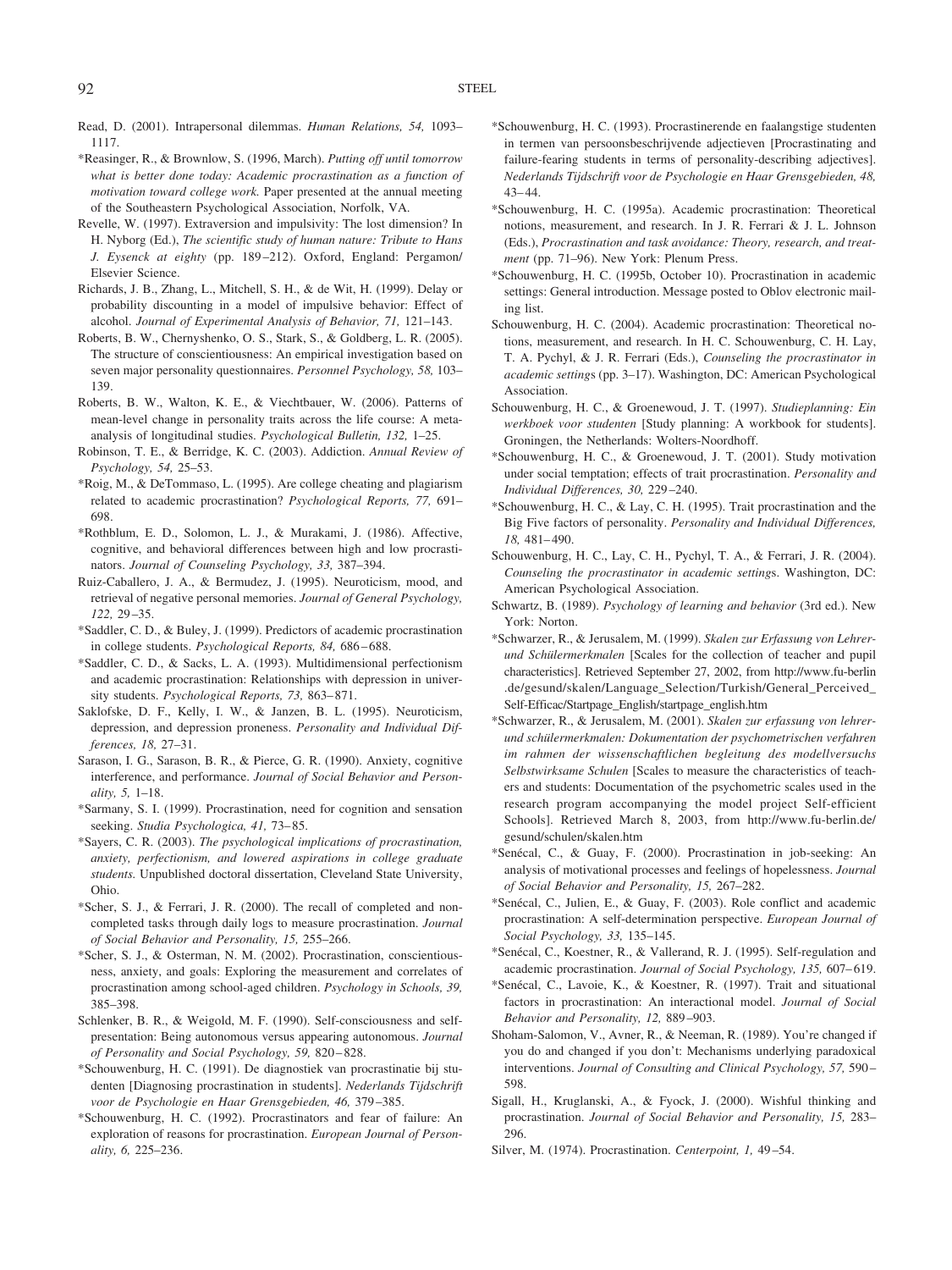- Silver, M., & Sabini, J. (1981). Procrastinating. *Journal for the Theory of Social Behavior, 11,* 207–221.
- Simon, H. A. (1994). The bottleneck of attention: Connecting thought with motivation. In W. D. Spaulding (Ed.), *Nebraska symposium in motivation: Vol. 41. Integrative views of motivation, cognition, and emotion* (pp. 1–21). Lincoln: University of Nebraska Press.
- \*Sirois, F. M. (2004a). Procrastination and counter-factual thinking: Avoiding what might have been. *British Journal of Social Psychology, 43,* 269–286.
- \*Sirois, F. M. (2004b). Procrastination and intentions to perform health behaviors: The role of self-efficacy and the consideration of future consequences. *Personality and Individual Differences, 37,* 115–128.
- \*Sirois, F. M., Melia-Gordon, M. L., & Pychyl, T. A. (2003). "I'll look after my health, later": An investigation of procrastination and health. *Personality and Individual Differences, 35,* 1167–1184.
- \*Sirois, F. M., & Pychyl, T. A. (2002, August). *Academic procrastination: Costs to health and well-being.* Paper presented at the 110th Annual Convention of the American Psychological Association, Chicago, IL.
- Sivy, M. (2000). On borrowed time. *Time Europe, 155*(2), 50. \*Skidmore, R. L. (2002). *"Why can't I seem to get anything done?" Procrastination and daily hassles as predictors of student performance and engagement in a college self-paced introductory psychology course. The relation to motivational orientation and learning strategies.* Unpublished doctoral dissertation, University of Kentucky, Lexington.
- \*Skiffington, S. T. (1982). The development and validation of a self-report measure of general procrastination: The Time Utilization Inventory (Doctoral dissertation, University of Georgia, 1982). *Dissertation Abstracts International, 43,* 2003.
- Skoyles, J. R., & Sagan, D. (2002). *Up from dragons: The evolution of human intelligence.* New York: McGraw-Hill.
- Slaney, R. B., Ashby, J. S., & Trippi, J. (1995). Perfectionism: Its measurement and career relevance. *Journal of Career Assessment, 3,* 279– 297.
- Slaney, R. B., Rice, K. G., & Ashby, J. S. (2002). A programmatic approach to measuring perfectionism: The Almost Perfect Scales. In G. L. Flett & P. L. Hewitt (Eds.), *Perfectionism: Theory, research, and treatment* (pp. 63–88). Washington, DC: American Psychological Association.
- \*Smith, T. (1994). *Personality correlates of learning and study activities in college students.* Unpublished master's thesis, University of Toronto, Ontario, Canada.
- Smith, T. W., Snyder, C. R., & Handelsman, M. M. (1982). On the self-serving function of an academic wooden leg: Test anxiety as a self-handicapping strategy. *Journal of Personality and Social Psychology, 42,* 314–321.
- \*Solomon, L. J., & Rothblum, E. D. (1984). Academic procrastination: Frequency and cognitive-behavioral correlates. *Journal of Counseling Psychology, 31,* 503–509.
- \*Somers, M. M. (1992). *Getting around to it, eventually: Work attitudes and behaviours of student procrastinators.* Unpublished doctoral dissertation, University of Waterloo, Ontario, Canada.
- Sommer, W. G. (1990). Procrastination and cramming: How adept students ace the system. *Journal of American College Health, 39,* 5–10.
- Soutullo, C. A., McElroy, S. L., & Goldsmith, R. J. (1998). Cravings and irresistible impulses: Similarities between addictions and impulse control disorders. *Psychiatric Annals, 28,* 592–600.
- \*Specter, M. H., & Ferrari, J. R. (2000). Time orientations of procrastinators: Focusing on the past, present, or future? *Journal of Social Behavior and Personality, 15,* 197–202.
- Spence, J. T., & Helmreich, R. L. (1983). Achievement-related motives and behavior. In J. T. Spence (Ed.), *Achievement and achievement motives: Psychological and sociological approaches* (pp. 10–74). San Francisco: Freeman.
- Staats, A. W. (1999). Unifying psychology requires new infrastructure,

theory, method, and a research agenda. *Review of General Psychology, 3,* 3–13.

- \*Stainton, M. (1993). *The development and application of a procrastinatory cognitions inventory.* Unpublished master's thesis, York University, Toronto, Ontario, Canada.
- \*Stainton, M., Lay, C. H., & Flett, G. L. (2000). Trait procrastinators and behavior/trait-specific cognitions. *Journal of Social Behavior and Personality, 15,* 297–312.
- Stanhope, P. D. (1968). *Bartlett's familiar quotations* (14th ed.). Boston: Little, Brown. (Original work published 1749)
- \*Steel, P. (2002a). [Correlations of procrastination with the big five personality traits]. Unpublished raw data.
- \*Steel, P. (2002b). *The measurement and nature of procrastination.* Unpublished doctoral dissertation, University of Minnesota, Minneapolis.
- \*Steel, P. (2003). [Correlations of procrastination with the Big Five personality traits]. Unpublished raw data.
- \*Steel, P., Brothen, T., & Wambach, C. (2001). Procrastination and personality, performance, and mood. *Personality and Individual Differences, 30,* 95–106.
- Steel, P., & Kammeyer-Mueller, J. D. (2002). Comparing meta-analytic moderator estimation techniques under realistic conditions. *Journal of Applied Psychology, 87,* 96–111.
- Steel, P., & König, C. J. (2006). Integrating theories of motivation. *Academy of Management Review, 31,* 889–913.
- Steel, P., & Ones, D. (2002). Personality and happiness: A national level of analysis. *Journal of Personality and Social Psychology, 83,* 767–781.
- \*Stöber, J. (1998). The Frost Multidimensional Perfectionism Scale revisited: More perfect with four (instead of six) dimensions. *Personality and Individual Differences, 24,* 481–491.
- \*Stöber, J., & Joormann, J. (2001). Worry, procrastination, and perfectionism: Differentiating amount of worry, pathological worry, anxiety, and depression. *Cognitive Therapy and Research, 25,* 49–60.
- Stone, D. A. (1999). *The neuropsychological correlates of severe academic procrastination.* Unpublished doctoral dissertation, University of Michigan, Ann Arbor.
- Stromer, R., McComas, J. J., & Rehfeldt, R. A. (2000). Designing interventions that include delayed reinforcement: Implications of recent laboratory research. *Journal of Applied Behavior Analysis, 33,* 359–371.
- \*Strong, S. R., Wambach, C. A., Lopez, F. G., & Cooper, R. K. (1979). Motivational and equipping function of interpretation in counseling. *Journal of Counseling Psychology, 26,* 98–109.
- Strongman, K. T., & Burt, C. D. B. (2000). Taking breaks from work: An exploratory inquiry. *Journal of Psychology, 134,* 229–242.
- \*Sub, A., & Prabha, C. (2003). Academic performance in relation to perfectionism, test procrastination, and test anxiety of high school children. *Psychological Studies, 48*(3), 77–81.
- Tabachnick, B. G., & Fidell, L. S. (1989). *Using multivariate statistics* (2nd ed.). New York: HarperCollins.
- Terry, D. J., Tonge, L., & Callan, V. J. (1995). Employee adjustment to stress: The role of coping resources, situational factors, and coping responses. *Anxiety, Stress, and Coping, An International Journal, 8,* 1–24.
- \*Tett, R. P., Henderson, C. M., & Wang, A. Y. (2004). *Dimensionality of academic procrastination: Differential relations with personality traits and a comparison of procrastination inventories.* Unpublished manuscript, University of Tulsa, Arizona.
- \*Tice, D. M., & Baumeister, R. F. (1997). Longitudinal study of procrastination, performance, stress, and health: The costs and benefits of dawdling. *Psychological Science, 8,* 454–458.
- Tice, D. M., & Bratslavsky, E. (2000). Giving in to feel good: The place of emotion regulation in the context of general self-control. *Psychological Inquiry, 11,* 149–159.
- Tice, D. M., Bratslavsky, E., & Baumeister, R. F. (2001). Emotional